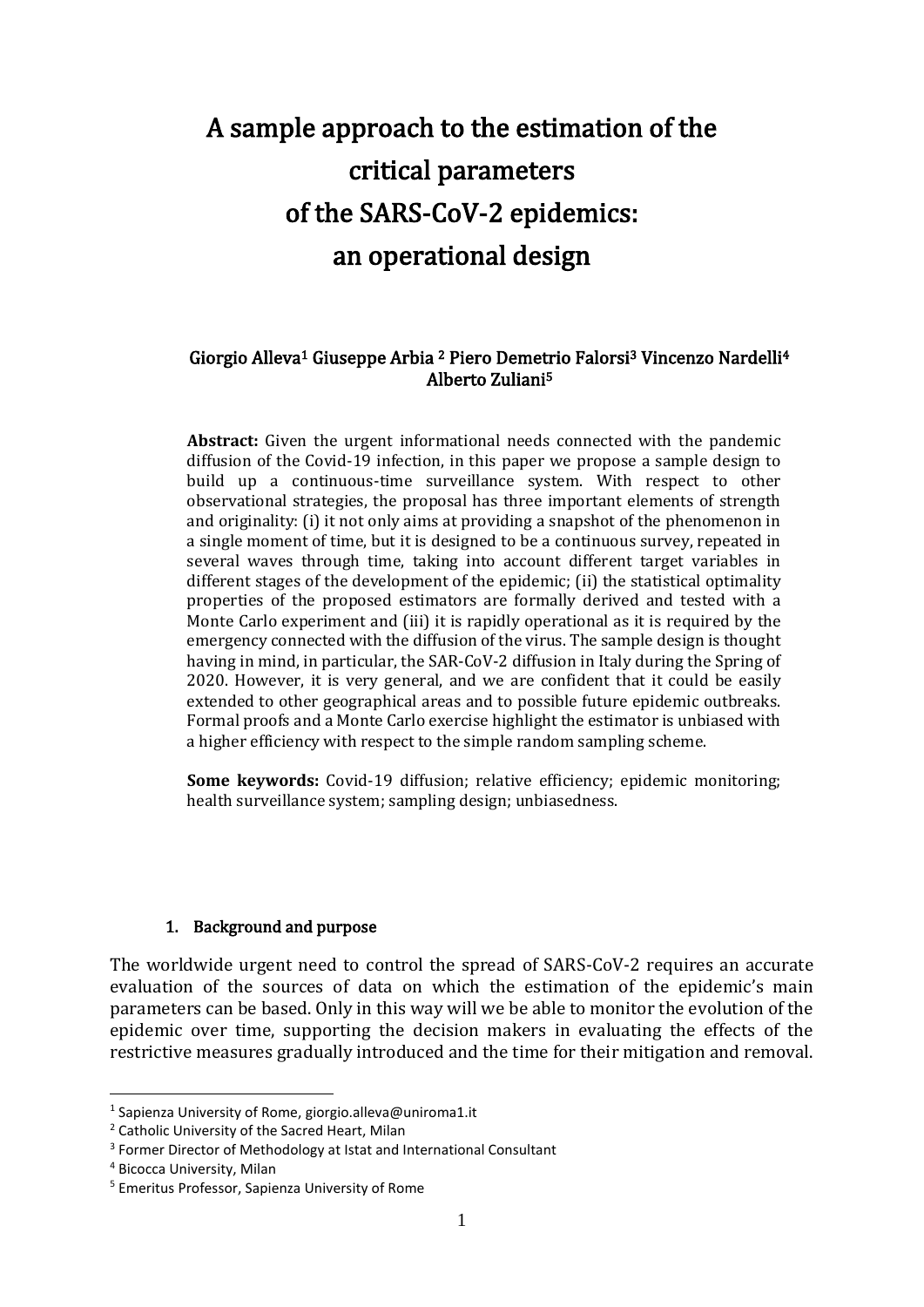In general, this is the way to produce possible future forecasts of the evolutions of the disease which are the essential basis for an effective healthcare response. Indeed, while some degree of uncertainty is inherent in any statistical modelling, the level of inaccuracy in monitoring the development of the situation can and must be kept under control.

The objective of the proposed method is the definition of an observational protocol for observing the epidemic over time and providing statistically significant estimates of the size of the different components of the population identified concerning the SARS-CoV-2 epidemy. Moreover, we aim to propose a dynamic monitoring tool that can be suitably calibrated both in the growth phase of the infections., and in the decreasing phase, with estimates extended to the parameters of the progressive immunization of the population. All estimates can be produced with associated reliability measures.

Until now, however, with only few remarkable exceptions (see Section 2) data have been collected, favoring the examination of cases which display symptoms. This situation is described in statistics as "convenience sampling" in the presence of which no sound probabilistic inference is possible (Hansen et al., 1953). More precisely, while in a formal sample design the choice of observations is suggested by a precise mechanism based on the definition of inclusion probabilities of each unit (and, hence, by sound probabilistic inference), with a convenience collection no probability of inclusion can be calculated thus giving rise to over-under-representativeness of the sample units.

In particular, several studies on Covid19 diffusion have clearly shown (e. g. Aguilar et al., 2020; Chugthai et al., 2020; Li et al. , 2020; Mizumoto et al., 2020a, 2020b and Yelin et al., 2020) that the available data strongly underestimate the number of infected people in that they are unable to capture, e. g., the asymptomatic cases with an obvious overestimation of the lethality rate<sup>6</sup>. On the other hand, a broad-based data collection of medical swabs carried out on a voluntary basis does not constitute a probabilistic sample either7. For instance, the practice of systematically collecting observations in the vicinity of supermarkets leads to an over-inclusion of healthy people in the sample, and to a systematic exclusion of those who (either because they are manifesting symptoms or in any case feel weak) have chosen to stay confined at home.

However, it is of crucial importance for both government and health officials and for the population to have a clear understanding of the dynamics of the epidemics while it is in progress so that the government can take the appropriate measures and guide the individual behaviors. In such a situation, it is essential to set-up a system of data collection which can grant unbiased estimates and statistically significant comparisons through time and across different geographic areas.

During the epidemic to be empirically relevant, not only any sample design has to be technically specified and the properties of the associated estimators have to be proved formally, but it has also to satisfy the following two conditions:

- it has to be implemented as a surveillance system (or strictly related with the existing one) and repeated in several waves rather than to be a one-shot survey;
- it has to be immediately operational considering the practical implications of data collection.

 $6$  Lethality rate is given by the proportion of death cases on the infected.

<sup>7</sup>https://www.theguardian.com/world/2020/mar/30/immunity-passports-could-speed-up-return-to-workafter-covid-19.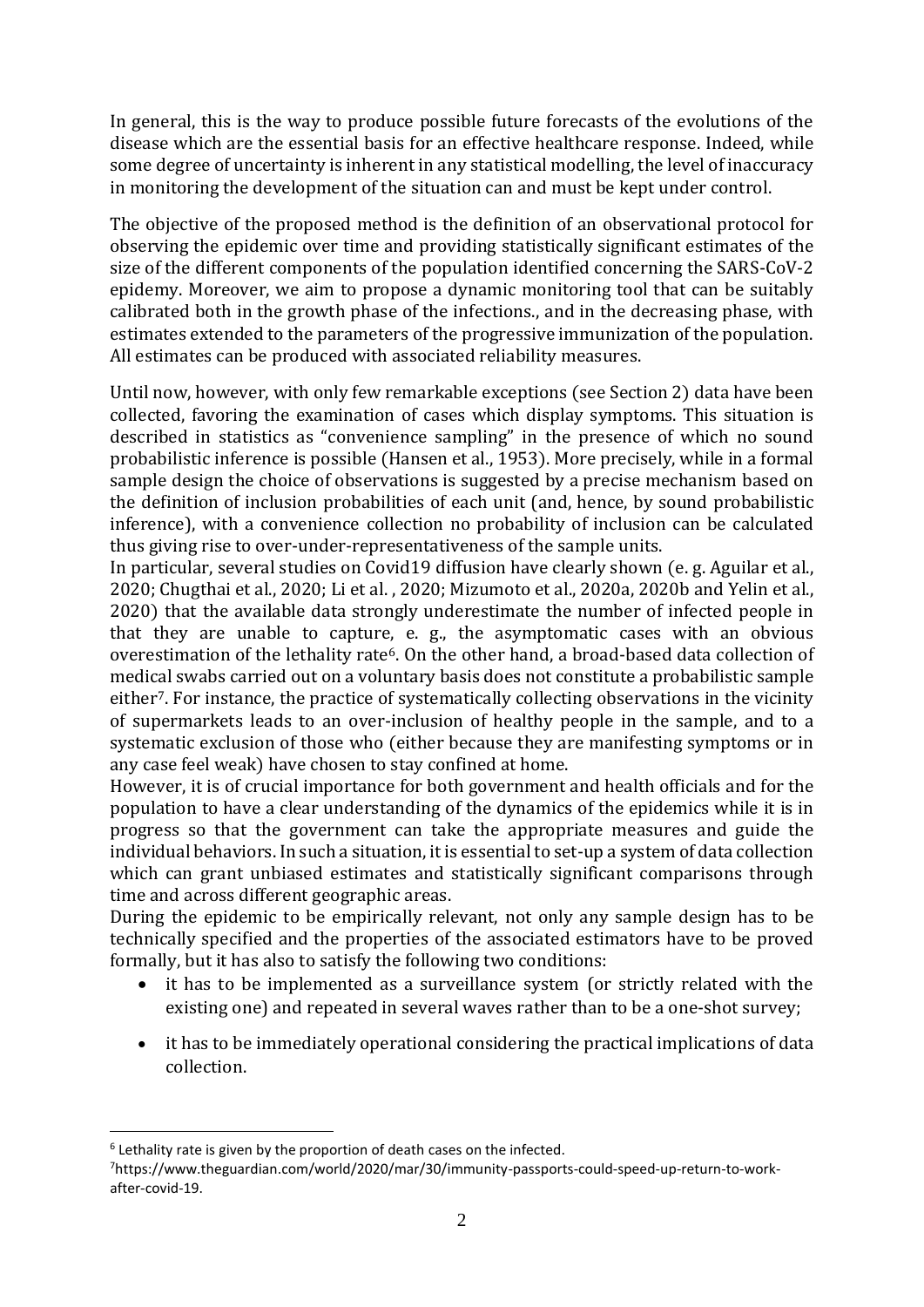The latter point is particularly relevant in that the task may prove challenging especially in a situation where all the health operators are employed full time in the emergency operations related to the care of the more severe cases of infected people.

Rather surprisingly the literature on the subject is still extremely poor. Few contributions have suggested the use of crowdsourced data rather than a sample design along with the officially collected data (Leung and Leung, 2020; Sun et al., 2020); the risk of erroneous inference based on them has been pointed out by Arbia (2020), Di Gennaro et al. (2020) and Ioannidis (2020). Our aim is to suggest a sample design whose statistical optimality properties are formally proved, that is also operational and can be immediately put into action taking into account the many practical obstacles that may arise in an emergency. Although we have in mind the Italian situation, we are rather confident that the suggested protocol could be easily extended to other countries.

The rest of the paper is organized as follows. In Section 2 we present a review of the strategies and experiences in progress in the process of data collection until early April 2020. In Section 3 we present the basic sampling framework of our suggested design by distinguishing two subsets of the population to be surveyed, namely those in which a state of infection has already been verified and those who were in contact with them (group A) and the healthy persons (group B). The different role of the two groups in monitoring the infections in different stages of the epidemic is also discussed. In Section 4 we focus on the parameters of interest that we aim at measuring with the suggested sample design on the two groups and we discuss how to disentangle possible overlaps between them whose presence may undermine the statistical properties of the estimations. In Section 5 we provide a general description of the sampling schemes for the two groups and the various operational options to be realized. In Section 6 we prove the unbiasedness of the estimates and derive the expression of the sampling variances. Section 7 is devoted to envisaging an extension of the proposed methodology to subsequent waves of data collection to monitor the phenomenon in different moments of time and stages of the epidemic. Section 8 contains some discussion on the efficiency of the estimators. Section 9 illustrates the empirical results of a simulation study. Finally, in Section 10 we suggest some practical indications and future research priorities. The formal proofs are relegated to the Appendix.

# **2. The data collection of the epidemic: a review of strategies and experiences currently in progress**

In the emergency phase connected with the quick and uncontrolled diffusion of the Covid-19, governments and institutions in charge are fully aware that knowledge and understanding of the dynamics in progress represent the central element for establishing how to intervene and in which geographical areas the intervention is more urgent.

In reviewing the approaches followed by the different countries until early April 2020, we can identify four strategies and experiences in progress for the estimation of the phenomenon in the entire population.

a) The first consists of *massive test campaigns*, regardless of the presence of symptoms, carried out without following a formal sampling design and essentially aimed at intervening in the outbreaks of the epidemic to identify subjects who are infected, but with no symptoms or only slight symptoms. This was the strategy of South Korea and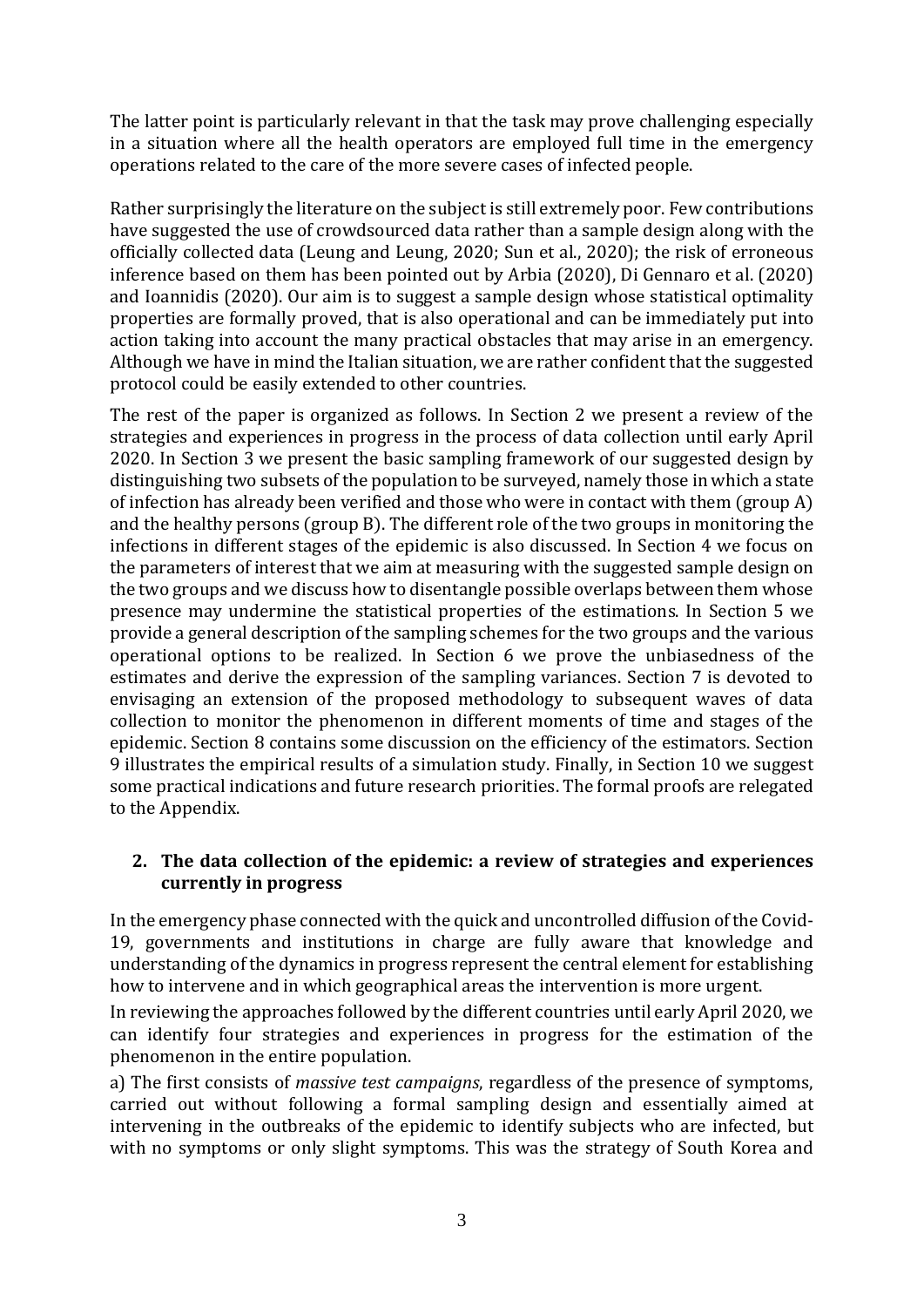Hong Kong, as well of United Arab Emirates, Australia, Iceland, Veneto Region in Italy8. The big limit of this approach is the impossibility to make statistical inference of the results to the whole population.

b) The second possible strategy consists in *diagnostic tests through a probabilistic sample* according to a planned design for the estimation of the phenomena of interest with predetermined precision levels, aimed at estimating the effective size of the infections, including the asymptomatic population. This is the case of the project by the Helmholtz Center for Research on Infections in Germany, based on blood testing for antibodies to the Covid-19 pathogen and involving over 100,000 individuals (Hackenbroch, 2020). Similarly, in Romania a random sample of 10,500 people living in Bucharest has been planned to detect the infected persons, following the directions of the Matei Bals Institute of Infectious Diseases in Bucharest (Romania-insider.com, 2020). Finally, a random selection of people who do not meet the testing criteria will be observed at two Canberra locations by the Australian Capital Territory (Abc, 2020). All these sample surveys are cross-sectional, useful to measure the infection in a precise instant. However, they have distinct characteristics from the continuous-panel-type surveys with a rotated sample for monitoring the evolution of the pandemic over time which constitutes the proposal of this paper. 9

c) The third strategy consists of a *specific massive web-survey* collected on individuals and households that decide to participate on a voluntary basis. Some 60,000 Israelis completed the online daily survey developed by the Weizmann Institute, disclosing personal details such as their age, gender, address, general state of health, isolation status and any symptoms they may be experiencing (Rossman et al., 2020). We observed examples of the same strategy in Iceland, Estonia and in other countries. The results allow to compare experiences of contagion and testing for people and households with different socio-economic characteristics. As for strategy a), the self-selection in the sample makes not possible to extend the results to the whole population.

d) A further possible strategy is to use *pre-existing sample surveys,* partially modified in order to collect information on the epidemics. Creating an EU 'Corona Panel', as a standardised European sample tests to uncover the true spread of the coronavirus is, indeed, the proposal of the Centre for European Policy Studies, presented by Daniel Gros (2020). The proposal refers, in particular, to the use of the EU-wide sample of the panel of households which participate in the regular surveys on economic and social conditions, called '*EU statistics on income and living conditions*' (EU-SILC). More specifically, Dewatripont et al. (2020) suggest to implement two tests using the EU-SILC panel: the first aimed at assessing whether the subject is currently infected, and the second to test whether the person has become immune due to previous exposure.

Timeliness is crucial. In this respect, the latter strategy seems to guarantee good results for the European Statistical System (ESS). A quick reflection could be made on the feasibility of inserting additional modules in the survey questionnaire of the quarterly Labour Force Survey (LFS), obviously in accordance with the Data Protection Authorities.

<sup>&</sup>lt;sup>8</sup> France and Spain are still making tests only in the case of specific symptoms and contacts with infected people.

<sup>9</sup> UK and Italy recently realized sample surveys at national level to estimate the real prevalence rate of the infection (ONS, 2020; Istat, 2020). A critical review on the available data on Covid-19 and on the Italian sample survey project is contained in Alleva and Zuliani 2020, and Alleva, 2020.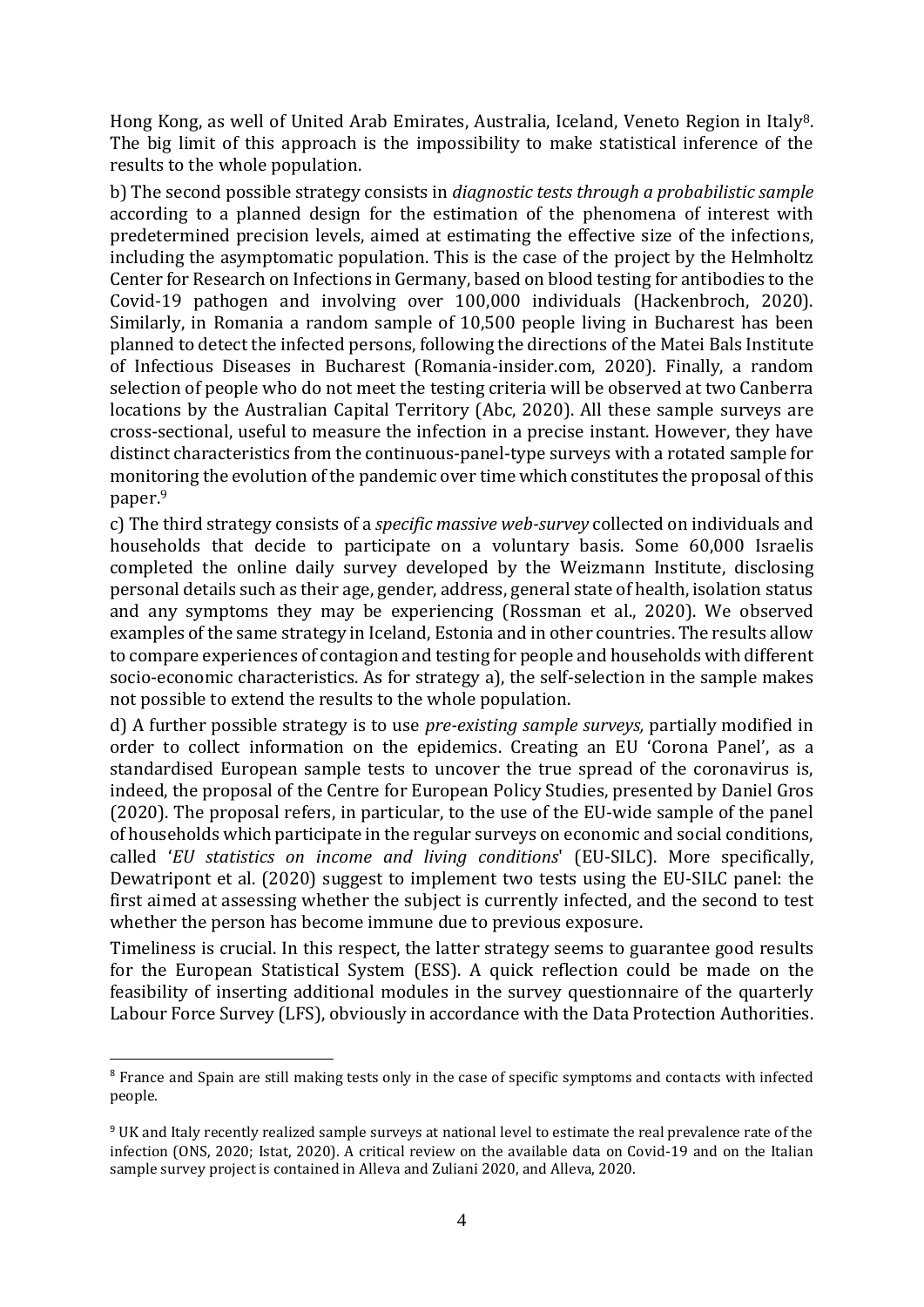The International Labour Organization (ILO) has reached out to the National Statistical Offices (NSOs) to understand the impacts of COVID-19 on their statistical operations, in particular in the domain of labour statistics (ILO, 2020). ILO recommended all countries to consider what additional information could be useful to capture the relevant aspects of the phenomenon. NSOs should consider if some existing topics are of lower priority, and thus can be temporarily removed from the surveys in order to create space for the new questions.

Many countries are experiencing combinations of the previous different approaches to collect data on the epidemic as well integrating them with administrative data or other official statistical sources. While sample surveys represent a pillar to make inference to the whole population, planning and building integrated informative systems on the epidemic is certainly the right way for a deeper comprehension of the phenomenon. Finally, we observe that in this framework the new data sources (such as mobile phones, web-scraped data and internet-of-things data<sup>10</sup> used bto trace the movements of people) should provide a useful contribution.

# 3. The basic sample framework

In what follows, we aim to propose an observational protocol for the estimation of the people infected by SARS-CoV-2 (Alleva et al., 2020). Starting from a population where it has been ascertained that individuals are infected (the *verified* cases), the aim is to estimate the population that is infected, but shows no symptoms (the *asymptomatic* cases). For the purpose of the proposed procedure, the individuals will be preliminarily classified into two sub-groups of interest which we will refer to as: *group A* and *group B*.

Group A is the sub-group consisting of individuals for which a state of infection has been verified (who could be either hospitalized or in compulsory quarantine) and all the people who had contact with them in the previous days. Below we propose to observe the contacts till 14 days before the infection has been diagnosed, being this length in time the internationally accepted maximum incubation time. However, the unbiasedness of the sampling strategy we propose is still valid (even if less efficient) if the contacts are reconstructed for a shorter time period (e. g. 7 days). Therefore, this group contains all individuals who are foreseen to be infected and not only those for whom the infection has already been ascertained. They will represent, therefore, both the *apparent* and *latent* dimensions of the epidemic.

Group B contains both healthy people for which the infection is considered *latent* and those who are still in a phase of incubation where the symptoms can become evident in a future moment of time, in the course of a maximum of 14 days.

The rational for this breakdown of the population is related to the feasibility of the observational scheme which we propose. Indeed, the proportion of the infected people in the Group A is much larger than the one observed in Group B. Moreover, the number of verified infected people is known through the data collected by health public authorities. Thus, focusing the investments in observing the contacts of this group maximizes the number of infected people observed in the sample. Nevertheless, it is necessary to observe

<sup>&</sup>lt;sup>10</sup> For example, data collection through images, useful for tracking movements of people or vehicles, or to detect gatherings in specific places.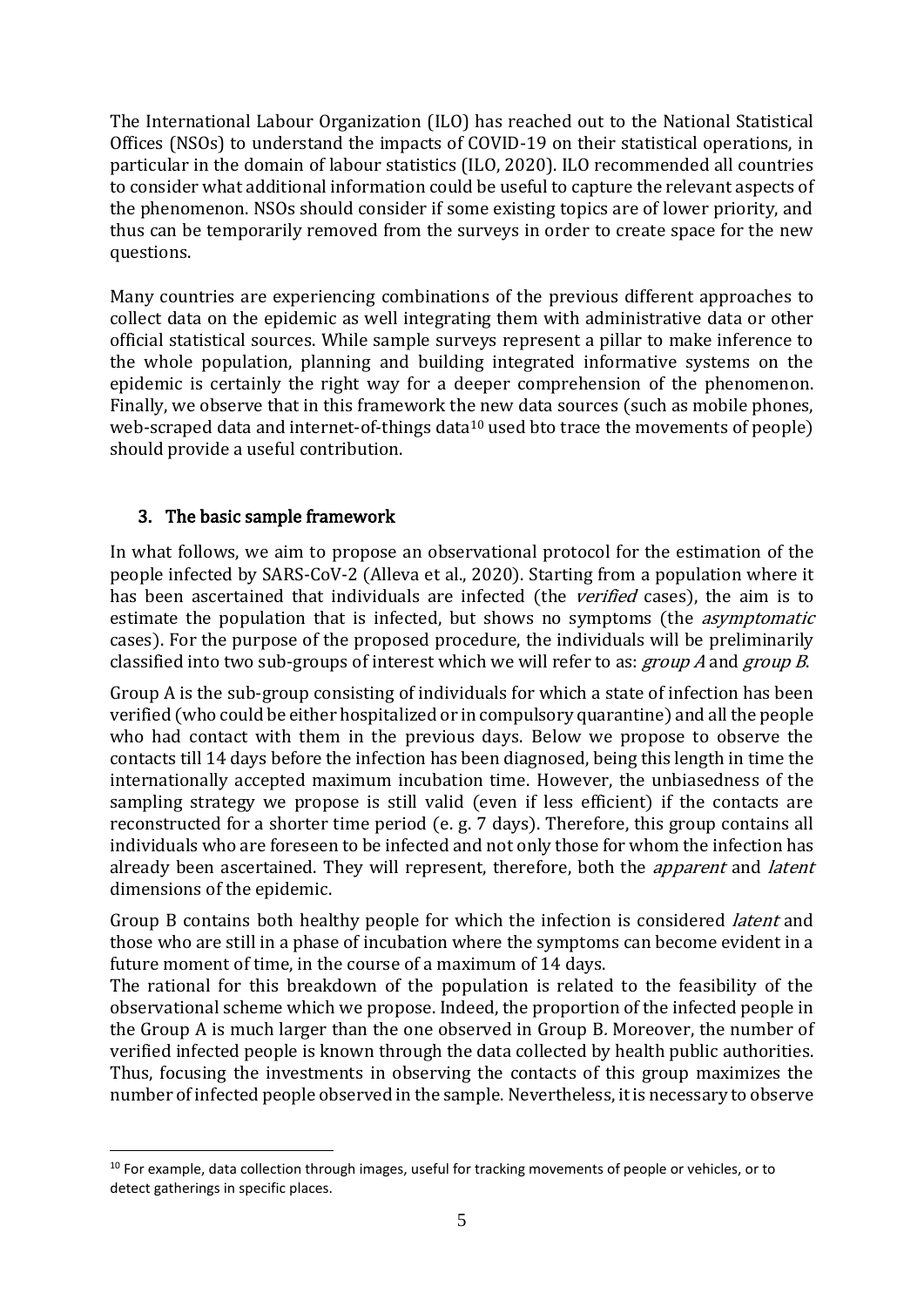the Group B so as to produce reliable estimate referred to the whole population, which is mandatory for correctly estimating the rate of infected people and the rate of lethality.

Estimates relative to the two sub-groups may be obtained on the basis of a continuous observation in time and following two distinct methodologies, both based on what is known as indirect sampling, (Lavalle, 2007; Kiesl , 2016) the same technique that is commonly used for estimation of rare and elusive populations (Sudman, 1988; Thompson and Seber, 1996).

It is important to underline that the distinctive element of our proposal lies in the estimate of the infected population obtained by combining together the results obtained through two samples drawn from the populations A and B, that can establish a different role in relation to the various development phases of the epidemics (in terms of sample size and/or type of diagnostic assessment to be carried out).

At the beginning of the epidemics, the infection has the characteristics of rapidity, unpredictability of the level of spread, apparent concentration in certain geographical areas and categories of subjects. The response of the health system and the containment measures are not yet codified, as well as the responsible behaviour of the population. In this phase, an investigation strategy based on indirect sampling appears to be coherent, starting from the immediate surroundings of subjects that have a confirmed infection. This is the sampling strategy proposed for group A which, in addition to the estimation of a rare phenomenon in the population, provides also an immediate (and continuous over time) response to the epidemics where it explicitly manifests itself.

On the other hand, in order to measure the intensity and the evolution of the phenomenon for larger territorial domains and in general with reference to relevant characteristics of people (gender, age, educational qualification, professional status and more), a traditional population panel survey with sample rotation aimed at group B can be carried out, associated with an indirect sampling mechanism in order to trace and to sample the individuals who came into contact with the infected people founded in this second sample. This panel survey becomes fundamental in the phases which follow the epidemic peak in order to measure not only the effective reduction of infections (and therefore to test the positive effects of the containment measures), but also the proportion of population that had contacts in the past with the virus. In the declining phase of the epidemics (which naturally does not exclude the resumption of infections in specific territories and environments), the role of the sample from the population group B is fundamental and representative of the entire population followed over time. On the other hand, also the diagnostic test must be identified taking into account the different importance that the infected population and the population susceptible to infection assume in the various phases of the epidemics. From an operational point of view, it seems convenient to rely on the nasopharyngeal swab for the sample of contacts in group A, regardless of the phase of the epidemics. For the panel survey, the serological examination may be more convenient, in particular in the declining phase, together with a part of the sample to be foreseen, to which the swab is also administered<sup>11</sup>.

 $11$  It is important to emphasize that, while the swab allows to estimate the infected population at a given moment of time, the serological test allows to estimate the population that had contact with the virus, without a time reference. On the other hand, both diagnostic tools provide answers affected by errors and consequently the estimates must be considered in probabilistic terms. In particular, in order to ensure greater reliability of the results, while for the swab the health protocols require its repetition through time so as to ascertain the healing of those who contracted the virus, for the serological examination, diagnostic kits can be considered that ensure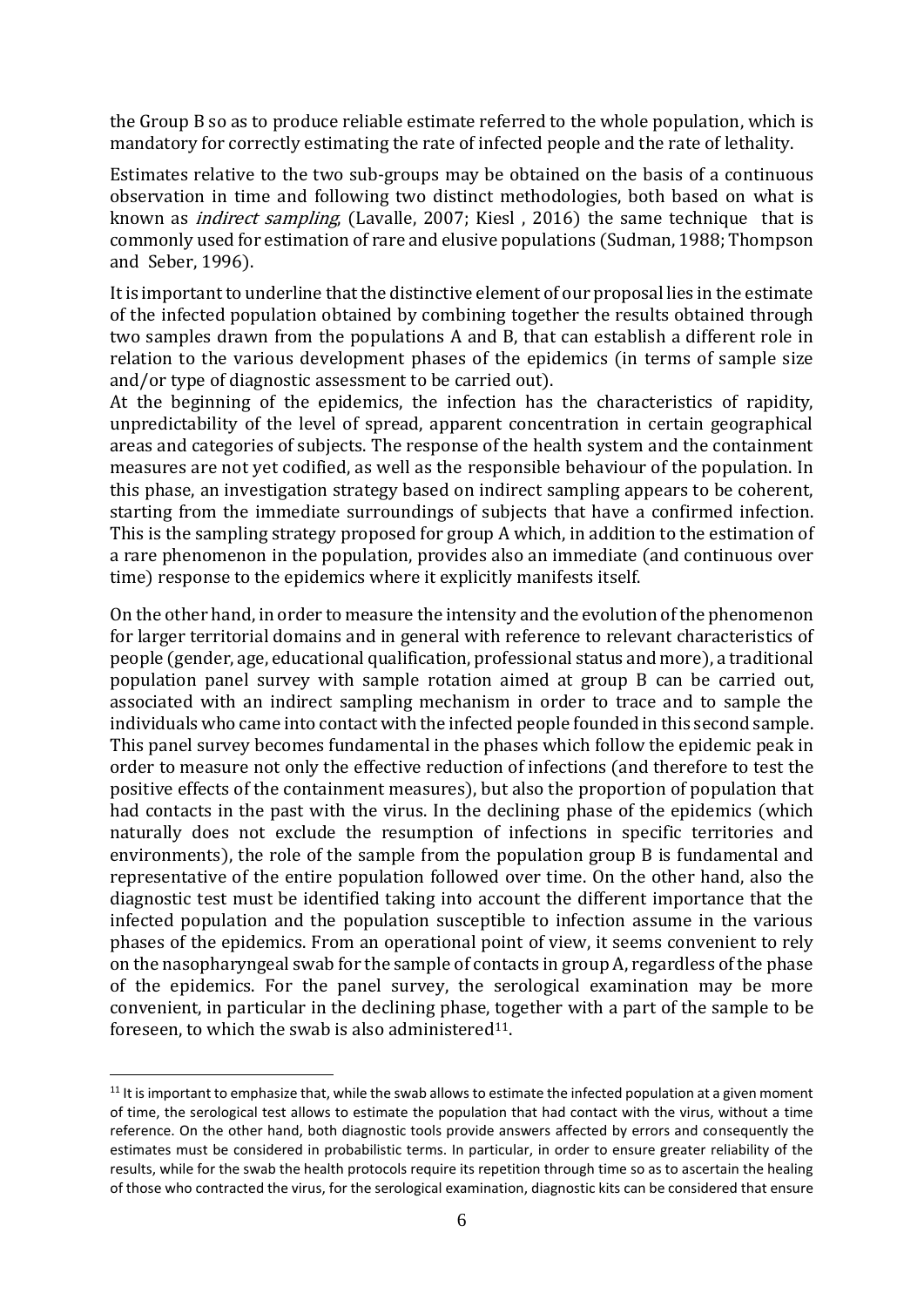The combination of the two sampling strategies (with different weights in the ascending and descending phases of the epidemics) represents the competitive advantage of our proposal: a dynamic monitoring tool designed in order to be suitably calibrated both in the growth phase of the infections, providing estimates according to different categories of severity, and in the decrease phase, with estimates extended to the parameters of the progressive immunization of the population.

The advantage over a strategy based exclusively on indirect sampling or only on the panel sample can be measured in terms of greater efficiency (and therefore accuracy of estimates), and lower investigation costs to achieve predetermined levels of precision.

#### 4. Specification of the total of infected people and its breakdown

In what follows, let U be the population of interest of size N and denote with  $k$  ( $k =$ 1, ..., N) a person belonging to it. Let  $v_k$  be a dichotomous variable which assumes value 1 if state of infection is verified and value 0 otherwise. Let  $U_v = \{k \in U : v_k = 1\}$  be the subpopulation of U of those for whom the infection is verified and let  $U_c = U \backslash U_v$  be the complementary subset.

Let  $y_k$  be the value for the person k of a variable  $\psi$  which is equal to 1 if the person is infected and 0 otherwise. If  $v_k = 1$  then obviously it is also  $y_k = 1$ , however if  $v_k = 0$ , then it is possible that either  $y_k = 1$  (an infected person for whom the infection has not yet been verified) or  $y_k = 0$  (healthy person).

The target parameter of our survey,  $Y$ , is the total of infected people (verified or not), that is:

$$
(1) \ \ Y = \sum\nolimits_{k \in U} y_k.
$$

Let  $l_{k,i}$  be the generic entry of a link matrix  $(k=1,2,...,N; j=1, 2,...N)$  which is equal to 1 if the individual  $k$  had contacts with individual *j* in the past 14 days and 0 otherwise, with  $l_{k,k}$  = 1 by definition. Starting from  $U_{\nu}$ , it is possible to determine the total of  $\mu$  related to the group A,

$$
U_A = \left\{ j \in U : \sum\nolimits_{k \in U_v} l_{k,j} \ge 1 \right\}
$$

which includes the subset  $U_{\nu}$  and all the contacts of those units. We express this formally as:

$$
(2) \quad Y_A = \sum\nolimits_{k \in U_v} \sum\nolimits_{j \in U} \frac{1}{L_{vj}} \; l_{k,j} y_j,
$$

predetermined levels of specificity and sensitivity. For a discussion of the impact of these errors in epidemic stages characterized by a different base rate of infection, see Fuggetta (2020).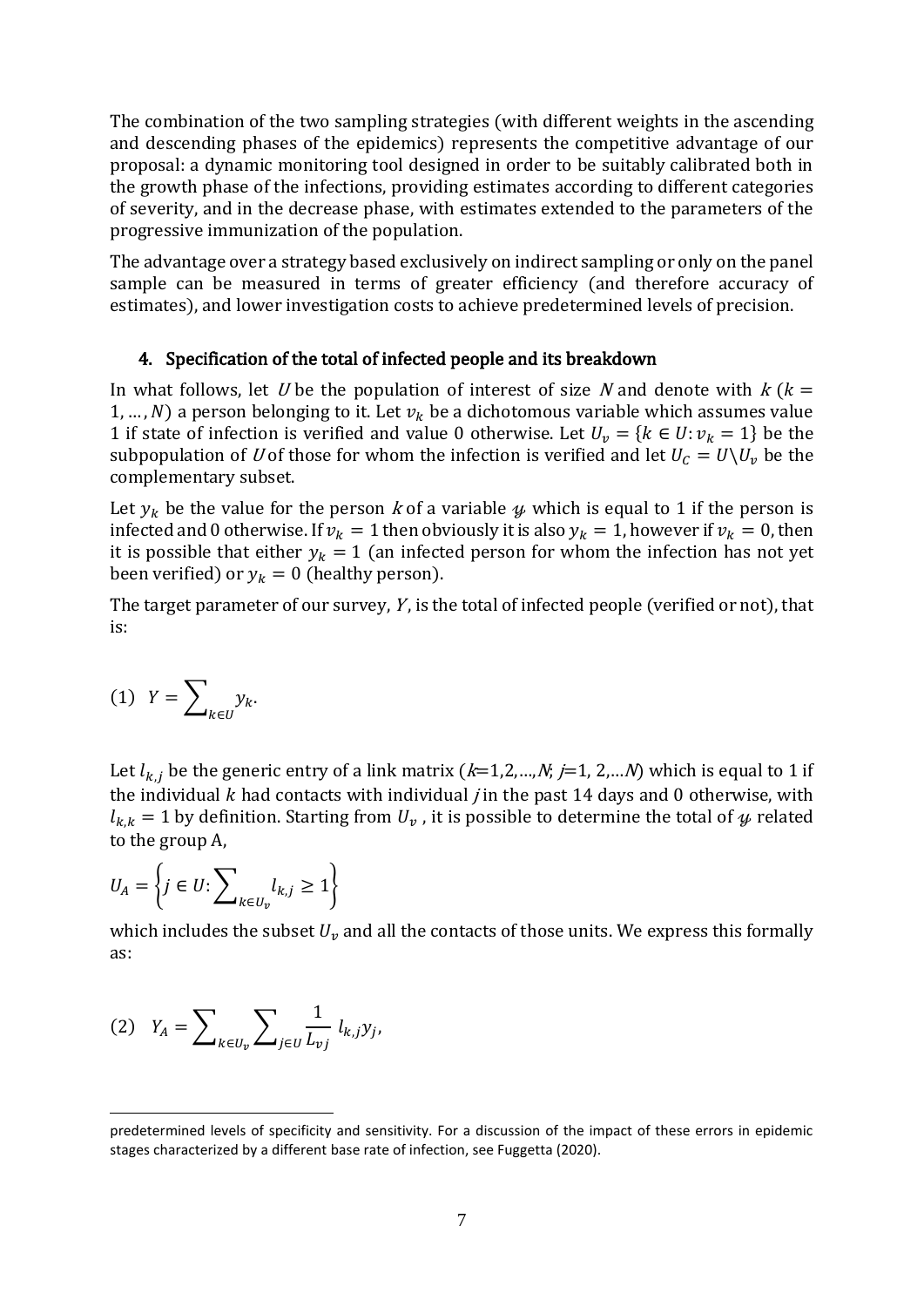where

$$
(3) \ L_{vj} = \sum\nolimits_{k \in U_v} l_{k,j}
$$

is a quantity introduced in order to control the *multiplicity* of the measurement of the  $y_i$ among the different *k* units in  $U_v$  in Equation 2.

On the other hand, starting from  $U_c$  it is possible to determine the total of  $\boldsymbol{\mathcal{Y}}$  related to the group <sup>B</sup>,

$$
U_B = \left\{ j \in U : \sum\nolimits_{k \in U_C} l_{k,j} \ge 1 \right\}
$$

which includes  $U_c$  and all the contacts of the infected people of  $U_c$ :

(4) 
$$
Y_B = \sum_{k \in U_C} y_k \sum_{j \in U} \frac{1}{L_{Cj}} l_{k,j} y_j
$$
,

where, analogously to Equation (3), the quantity:

$$
(5) \quad L_{Cj} = \sum\nolimits_{k \in U_C} y_k \; l_{k,j}
$$

is introduced in order to control for the *multiplicity* of the measurement of the  $y_j$  in (4) among the different k units in  $U_c$ .

The set  $U_A$  and  $U_B$  can obviously overlap. Let us define their intersection as the set

$$
U_{AB} = U_A \cap U_B = \{ j \in U : L_{vj} L_{Cj} \ge 1 \}.
$$

The total of the  $\psi$  in  $U_A \cap U_B$  is given by:

$$
(6) Y_{AB} = \sum\nolimits_{j \in U:L_{vj}L_{Cj} \ge 1} y_j
$$

We may obtain alternative expressions of  $Y_{AB}$  starting from the sampling frames  $U_v$  and  $U_{\mathcal{C}}$ 

$$
(7a) Y_{AB} = \sum_{k \in U_v} \sum_{j \in U} \frac{1}{L_{vj}} l_{k,j} y_j \mathbb{I}(L_{Cj} \ge 1),
$$
  

$$
(7b) Y_{AB} = \sum_{k \in U_C} y_k \sum_{j \in U} \frac{1}{L_{Cj}} l_{k,j} y_j \mathbb{I}(L_{vj} \ge 1)
$$

where  $\mathbb{I}(A)$  equals 1 if A is true and 0 otherwise. The expressions (7a) and (7.b) are useful in the estimation phase, as illustrated in section 6.3.

Finally, we have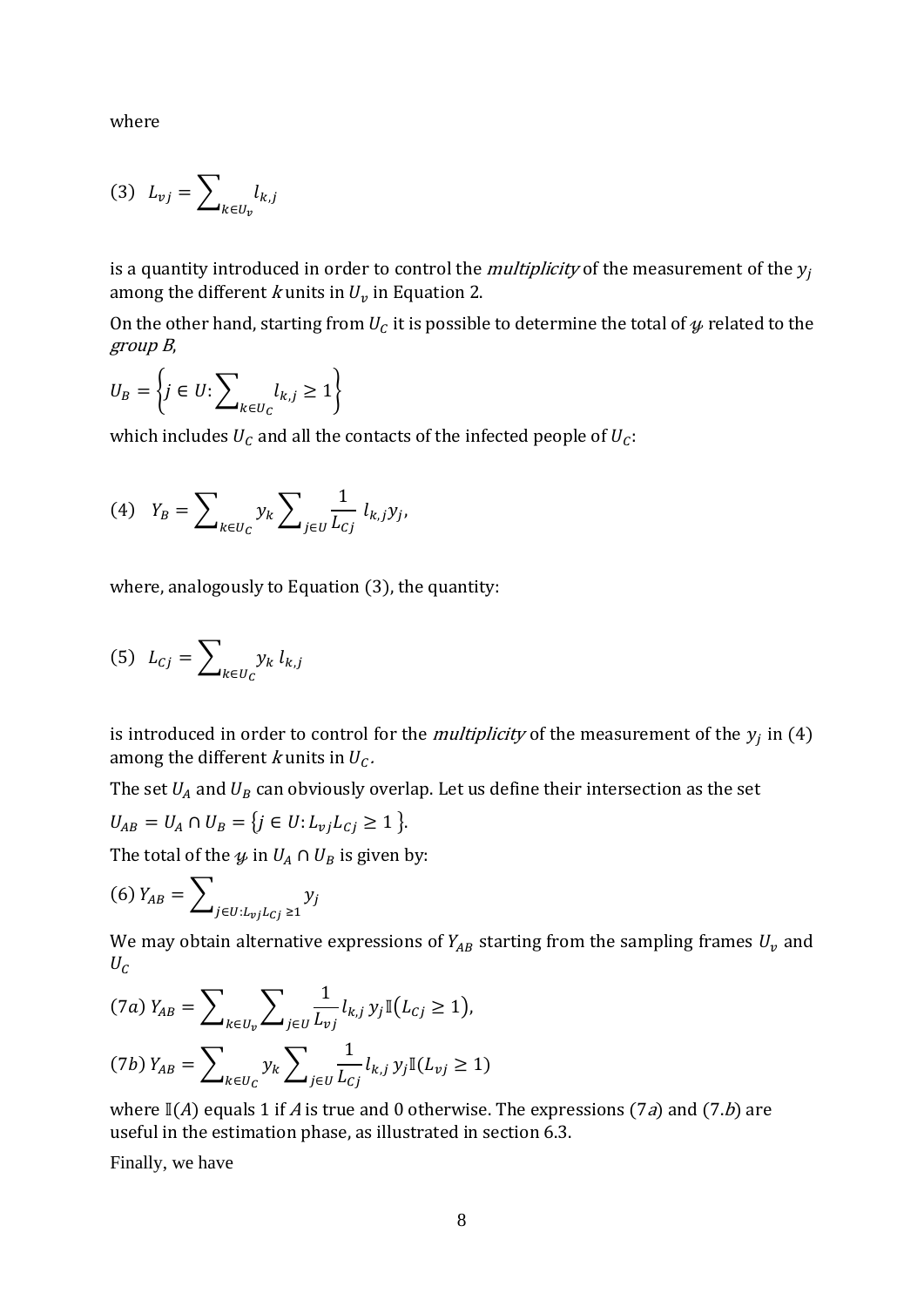(8)  $Y = Y_A + Y_B - Y_{AB}$ .

The above set-up is illustrated in the Figure 1 below.





#### 5. The sampling design

#### 5.1. General description of the sampling schemas

Two independent samples, namely  $S_v$  and  $S_c$ , are selected by the two population subsets,  $U_{\nu}$  and  $U_{C}$  which represent the sampling frames. The contacts of infected people in each sample are tracked. The first sample  $S_v$  is used for producing an unbiased estimate of  $Y_A$ , while  $S_c$  is used for estimating the total  $Y_B$ . The total  $Y_{AB}$  is estimated from the both samples.

# 5.2. Sampling from  $U_{\nu}$

The subset of the verified infected increases over time. It is therefore necessary to set-up a sampling mechanism which is realized continuously over time. In order to simplify the sampling description, let us suppose that  $U_v$  represents the set of the verified infected people in a given time period. The sampling from  $U_v$  is carried out in the following phases:

- a) a sample  $S_v$  is selected without replacement from  $U_v$  with inclusion probabilities  $\pi_{\nu k}$  ( $k = 1, 2, ..., \#U_{\nu}$ ).
- b) All the contacts  $U_k = \{ j \in U : l_{k,j} = 1 \}$  of the individual k selected in  $S_{\nu}$  are tracked going back 14 days.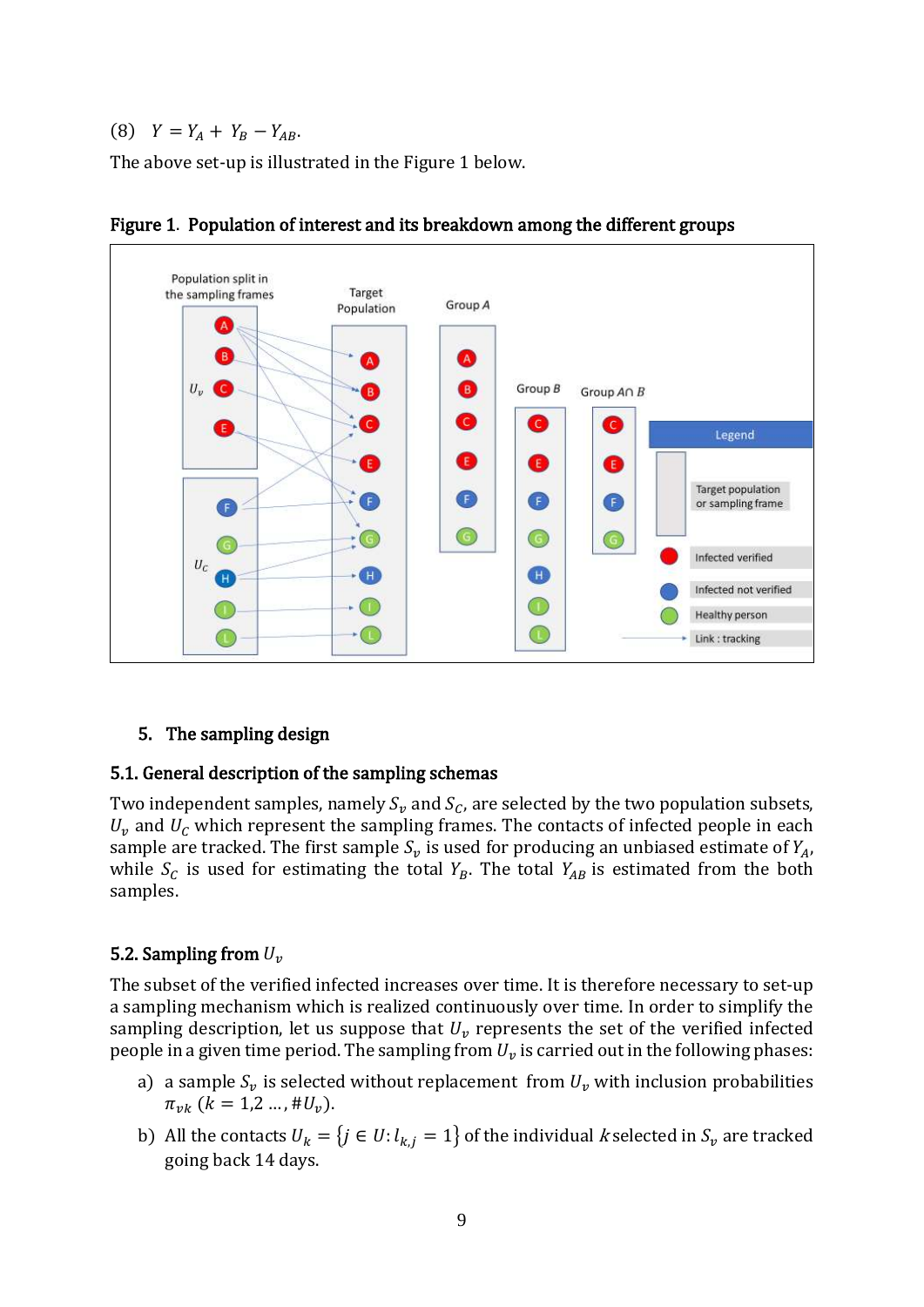c) A sample  $S_{\nu k}$  is selected from  $U_k$  without replacement and with equal probabilities of inclusion  $\pi_{2\nu\vert k}$ . We use 2 in  $\pi_{2\nu\vert k}$  for indicating that this is the inclusion probability of the second stage of the sampling, given the selection of unit  $k$  in the first stage.

At the end of the above process, the sample  $S_A = S_v \bigcup_{k=1}^{\#S_v} S_{vk}$  $\sum_{k=1}^{n_{3v}} S_{vk}$  is formed with a sampling indirect mechanism including people from both  $S_v$  (verified infected people) and  $\cup_{k=1}^{\#S_v}S_{vk}$  $k=1$ (tracked contacts going back 14 days).

The test to verify the infection is carried out on all the tracked contacts,  $\cup_{k=1}^{\#S_v}S_{vk}$  $\int_{k=1}^{H5\nu} S_{\nu k}$ . Thus, the value of  $\psi$  is known for all the people in  $S<sub>4</sub>$ .

Remark 1. The phase of tracking all the contacts of a person could be complex and cumbersome. Different solutions are possible. One possibility is to leverage from digital apps allowing epidemic control with digital contact tracing as suggested by Ferretti et al. (2020). Similarly, Ascani (2020) suggests a method based on personal interview. In this case the interviewees must be guided in remembering their contacts by means of a specific structure based on the reconstruction of the "social networks" contacted in the days preceding the infection (Scott, 2000 and Yang et al., 2016).

Remark 2. It is clear that for health and wellbeing reasons and to prevent the spread of the infection, it would be best to examine all infected people. However, from the statistical point of view, to obtain estimates of high quality regarding the number of infected persons, this is not strictly necessary. From this point of view, it is more important to concentrate the effort in repeating the examination regularly in time. This effort would be unsustainable with a complete study on the whole population.

# 5.2.1. Definition of the sampling design

The sampling mechanism for selecting  $S_{\nu}$  depends on how the data frames for  $U_{\nu}$  are organized. There are two main possibilities:

- **Option 1.** The data of  $U_v$  are available in a centralized data set which can be used for the sample selection,
- **Option 2.** The data of  $U_v$  are available only at a decentralized level, so that each healthcare institution has its own list.

The two available options will be discussed in turn in the next two sub-sections.

# 5.2.1.1 Sampling mechanism for Option 1

If the sampling frame of the infected people is centralized in a unified dataset, one could define a *one stage* sampling design selecting directly the sample units from it. The sampling selection can be carried out with the cube algorithm (Deville and Tillé, 2004, 2005), thus ensuring that the Narain Hortvitz-Tompson estimates (Narain, 1951; Horvitz and Thompson, 1952) of the selected sample reproduce the known totals of some auxiliary variables (e.g. distribution by sex and age, employment status, geographical distribution etc.This can be expressed as follows:

$$
(9) \quad \sum\nolimits_{k \in S_v} \frac{\mathbf{x}_k}{\pi_{vk}} = \sum\nolimits_{k \in U_v} \mathbf{x}_k,
$$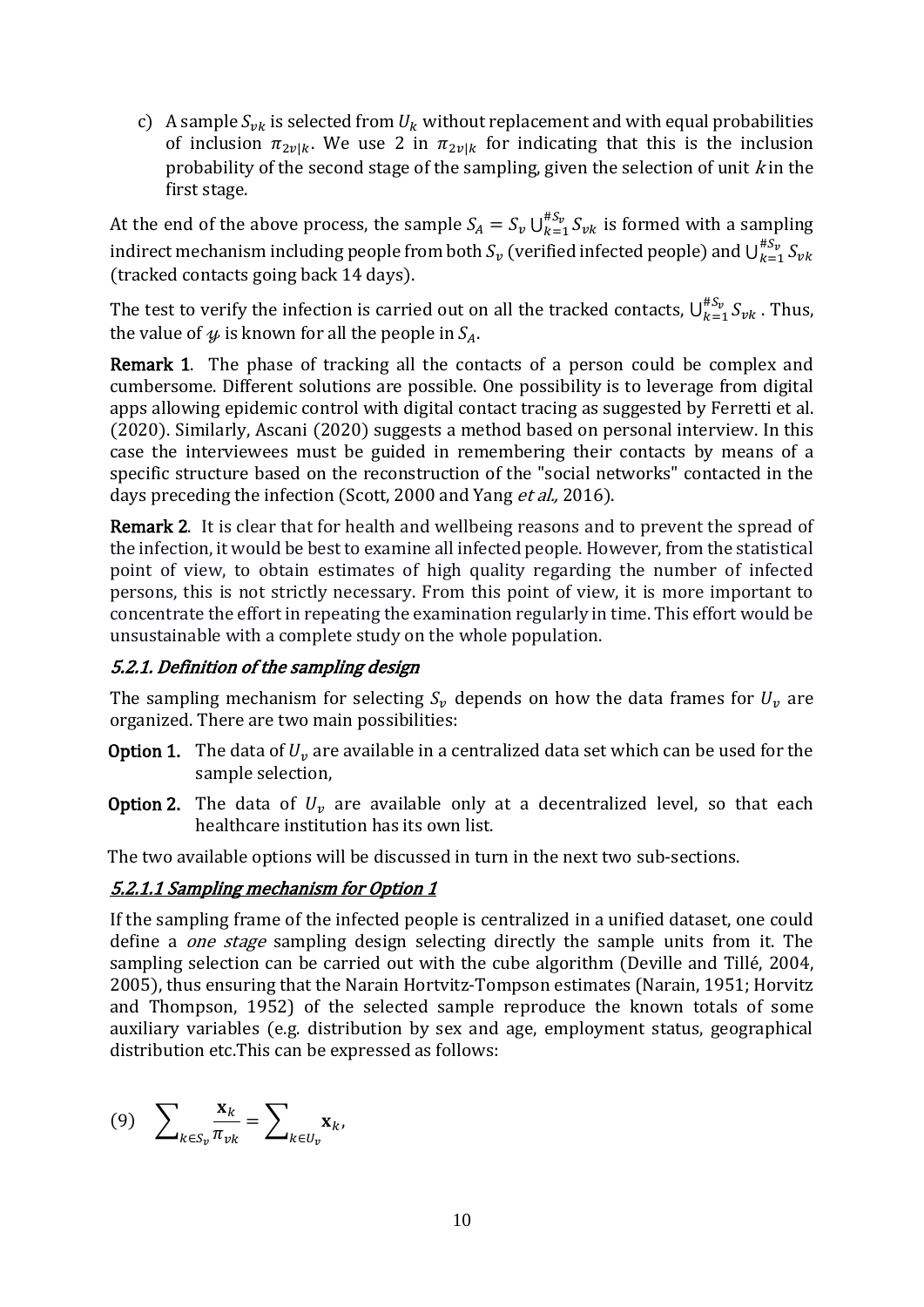where  $\mathbf{x}_k$  is a vector of *P* auxiliary variables available for the unit *k*.

The definition of the optimal inclusion probabilities  $\pi_{\nu k}$  for the indirect sampling which minimize the cost ensuring a pre-defined level of accuracy for the sampling estimates (or, inversely, minimizing the sampling variances for a given budget) can be determined as illustrated by Falorsi and Righi (2019). Tillé and Wilhelm (2017) suggest to select the sample satisfying Equation (9) through a balanced spatial sampling algorithm which is somehow optimal in maximizing the entropy and minimizing the spatial correlation between neighbouring units (Arbia, 1994; Arbia and Lafratta, 1997, 2002).

Falorsi and Righi (2015) demonstrate that the balancing equations (9) are quite general and allow the definition of a wide class of sampling designs which includes, among the others the Simple Random Sampling Without Replacement (SRSWOR), the Stratified Random Sampling Without Replacement (STSRSWOR), the Stratified random sample with probability proportional to size (PPS), the sample designs with incomplete stratification (SDIS) and many others.

Assuming an SRS design, in order to obtain statistical estimates of the number of infected persons in a given *spatial* (the whole national territory or specific geographic area such as, for example, a region) and *temporal* domain (week/day), it would be sufficient to select about 1,000 individuals to test among the contacts of the infected set of persons. This sample size would ensure a reliable estimate with a sampling error around 5% under the assumption that the proportion of infected people in the target population is roughly around 25%.

# 5.2.1.2. Sampling mechanism for Option 2

If the sampling frames for  $U_{\nu}$  are available only at healthcare institution level, the selection of units in  $S_n$  can be carried out with a two-stage mechanism:

1. First stage. A sample  $S_{1v}$  of health care institutions is selected from the population of health care institutions (call it  $U_{1v}$ ). The first stage sample is selected without replacement and with *Probability Proportional to Size*, where the healthcare institution *i* is selected with inclusion probability given by:

$$
(9) \quad \pi_{1i} = m \frac{M_i}{M'}
$$

in which  $m$  is the selected number of healthcare institutions to be included in the first stage sampling,  $M_i$  is a measure of size of unit *i* and  $M$  is the overall measure of size. We may define the measure of the size according to different criteria. A good option would be the number of beds available for SARS-CoV-2 patients. The sampling selection of the health care institutions can be carried out with the already quoted "cube algorithm", thus ensuring that the Narain Hortvitz-Tompson estimates of the selected first stage sample reproduce the known characteristics of some auxiliary variables available for the Population  $U_{1\nu}$  (e. g. geographical distribution, number of beds available for SARS-CoV-2 patients etc.). This can be expressed as:

(10) 
$$
\sum_{i \in S_{1v}} \frac{\mathbf{x}_{1v}}{\pi_{1v}} = \sum_{k \in U_{1v}} \mathbf{x}_k,
$$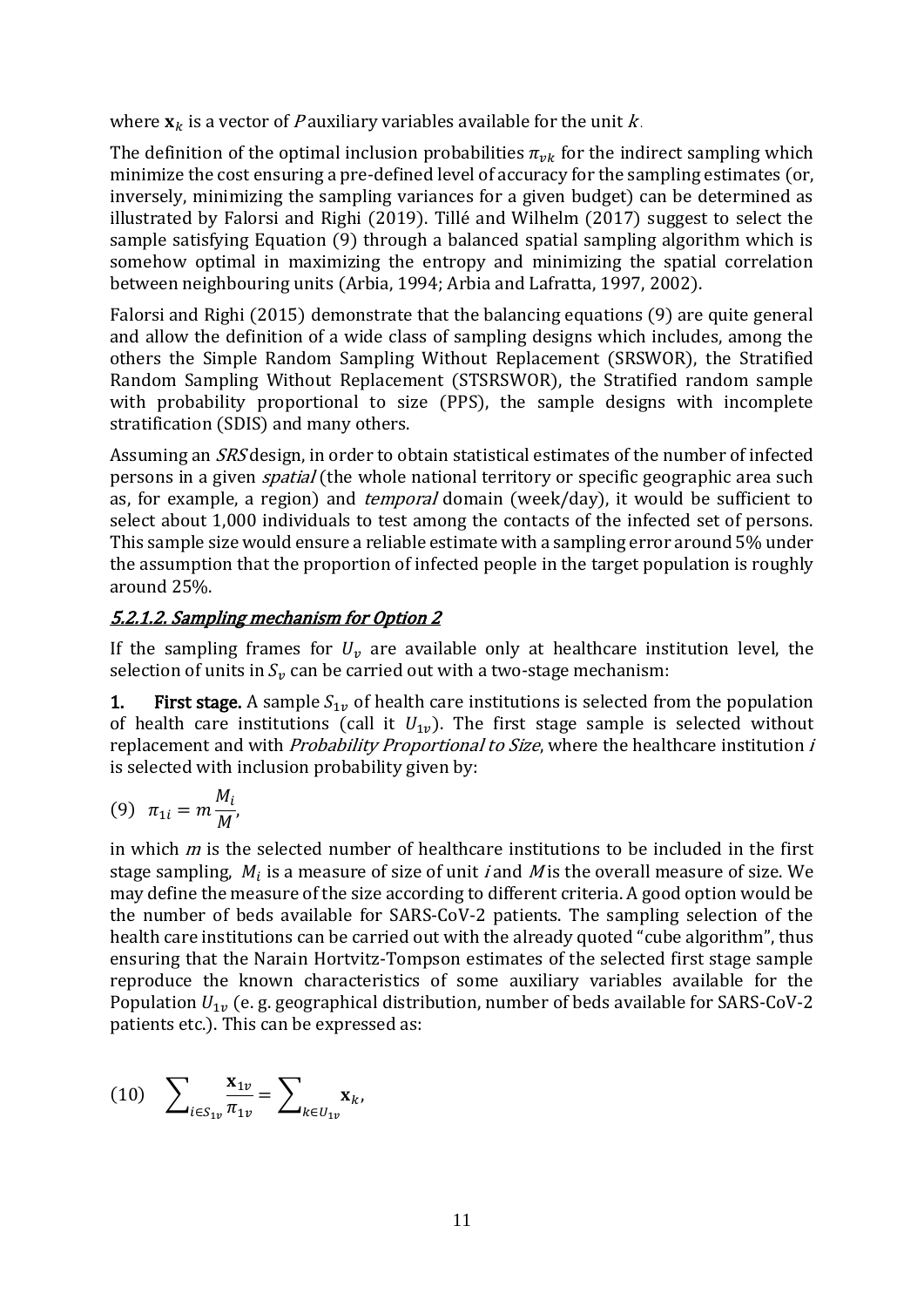where  $\mathbf{x}_{1v}$  is a vector of auxiliary variables for the unit k. As suggested for option 1, the sample could be selected, respecting the equation (10), with a balanced spatial sampling algorithm which is optimal, maximizing the entropy and minimizing the spatial correlation of the neighbouring units. Even in this case, the balancing equations (10) allow to define the general class of sampling designs described in Falorsi and Righi (2015).

2. Second stage. A fixed number, say  $\bar{n}$ , of infected people is selected in the sampled institution *drawing the unit* without replacement with a simple random sampling procedure.

In such a way, the sampling is *self-weighting* (Murthy and Sethy, 1965) in the sense that all the units in  $U_{\nu}$  have an equal probability to be selected. Indeed, the final inclusion probability of the person  $k$  to be selected in the healthcare institution  $i$  is given by the following expression:

$$
(11) \quad \pi_{\nu k} = m \frac{M_i}{M} \frac{\bar{n}}{M_i} = m \frac{\bar{n}}{M}.
$$

The *self-weighting* property defines a sampling design which is somehow optimal (Kish, 1966) in the sense that it avoids the negative impact on the sampling variances due to the variability of the sampling weights.

The sampling selection criterion could be based on a time mechanism, which is feasible and, at the same time, easily implementable at a decentralized level. For instance, a sample of infected people could be selected considering those who had access to the healthcare institution within a window of a two-hour time period.

# 5.3. Sampling from  $U_c$

In this section, we illustrate the sampling design for the first-time occasion in which we select, independently from  $S_v$ , a panel of individuals for estimating the total  $Y_B$ . Afterwards, we will monitor these people repeatedly over time.

The operational aspects to be carried out in this first-time occasion are:

- a) First of all, a sample  $S_c$  is selected without replacement from  $U_c$  with inclusion probabilities  $\pi_{Ck}$  ( $k = 1,2...$ , #U<sub>C</sub>).
- b) The people in the panel make to a diagnostic test on a regular basis (for example, once a month). If the member *k* of the panel receives a positive test result (i. e.  $y_k = 1$ ), all their contacts  $U_k$  are tracked, going 14 days back in time.
- c) If  $y_k = 1$ , a sample  $S_{ck}$  is selected from  $U_k$  without replacement and with equal inclusion probability  $\pi_{2C|k}$ . We adopted for the second stage inclusion probability,  $\pi_{2C|k}$ , the same notation used for  $\pi_{2v|k}$ . At end of the whole process, the sample  $S_B$  =  $S_C \bigcup_{k=1:y_k=1}^{#S_C} S_{Ck}$  $_{k=1:y_k=1}^{x,c} S_{Ck}$  is formed with an indirect sampling mechanism including people from both  $S_c$  (people for which the infection status is not known) and  $\bigcup_{k=1:\gamma_k=1}^{\#S_c}S_{ck}$  $k=1: y_k=1$ (tracked contacts going back 14 days of the infected people in  $S_c$ ).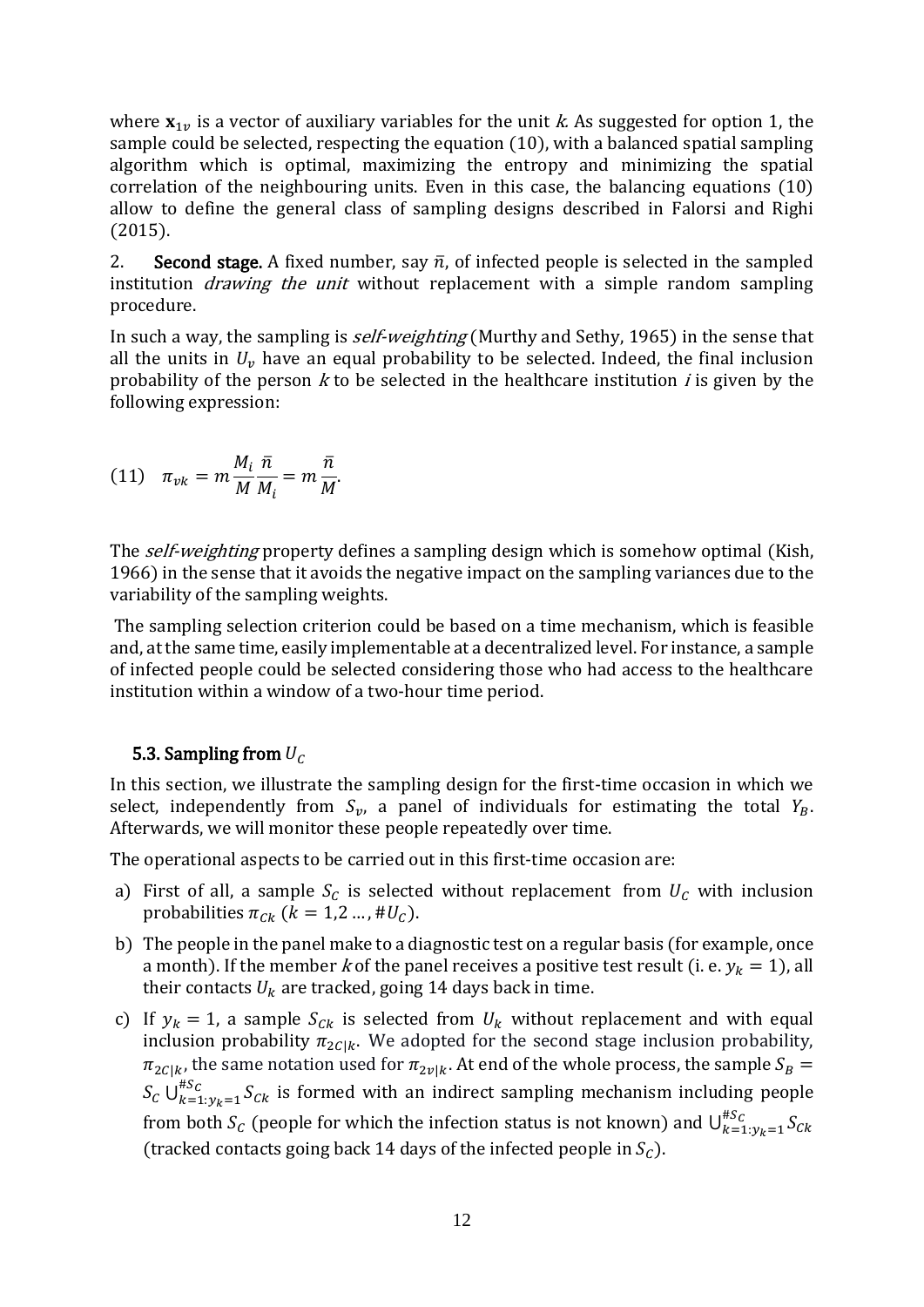**Remark 3.** The populations  $U_v$  and  $U_c$  change as a function of time. The panel can be representative of the shifting population. We discuss this topic later on in section 7. Here, we note that in the subsequent survey occasions, the verified infected people of the panel are automatically captured by the sampling mechanism defined for the population  $U_{\nu}$ . While, the sample  $S_c$  reduces its size, observing only the non-verified infected people. This reduction of the sampling size makes it necessary a regular refresh of the panel over time.

# 5.3.1. A note on some practicalities of the sampling design

The sampling design of the panel could be carried out according to different schemas, depending on the availability of the frame and on other organizational aspects. One possibility is that to form a sub-sample of a regular survey on households carried out by official statistics. Here we assume that the frame on  $U$  is represented by a register which is available at a central level, and that for each sample unit we avail a set of auxiliary variables. We assume, furthermore, that in this register the subset  $U_c$  could also be identified.

In this informative contexts, one stage sampling design could be carried out with optimal inclusion probabilities  $\pi_{Ck}$  determined following Falorsi and Righi (2015, 2019). The sample selection could then be carried out with a balanced spatial sampling algorithm (Tillé and Wilhelm, 2017) ensuring the respect of the following balancing equations:

(12) 
$$
\sum_{k \in S_C} \frac{\mathbf{x}_k}{\pi_{Ck}} = \sum_{k \in S_C} \mathbf{x}_k.
$$

Remark 4. The *panel* could be constructed using a two-phase design so as to be able to select by using *pre-screening*, two sub-groups, namely:

- a number of individuals who continue to travel (and are therefore more subject to being infected
- a number of individuals with few contacts who fully observe the prescribed quarantine recommendations.

**Remark 5.** The two-phase mechanism could be useful if the identification of  $U_c$  could not carried out. This could be realized in the two-pre-screening phase.

The number of persons involved in the *panel* may be about 1,000 (to obtain around 1,200 tested individuals) for a given *territorial* and *temporal* sampling domain, thus guaranteeing a reliable estimation with a sampling error roughly around 10% assuming that the proportion of infected people in this target population is around 10%.

# 5.4. Final comments on the sampling design

We first note that in our proposal we sub-sample from the list of contacts. We adopt this choice for controlling the survey costs. However, we could extend the sample on all the set of contacts. Furthermore, if we continue the tracking on the contacts till all the people tracked is not infected, the sample design adopted becomes a classic adaptive schema (Thompson and Seeber, 1996), which can thus be seen as a particular application of our proposal.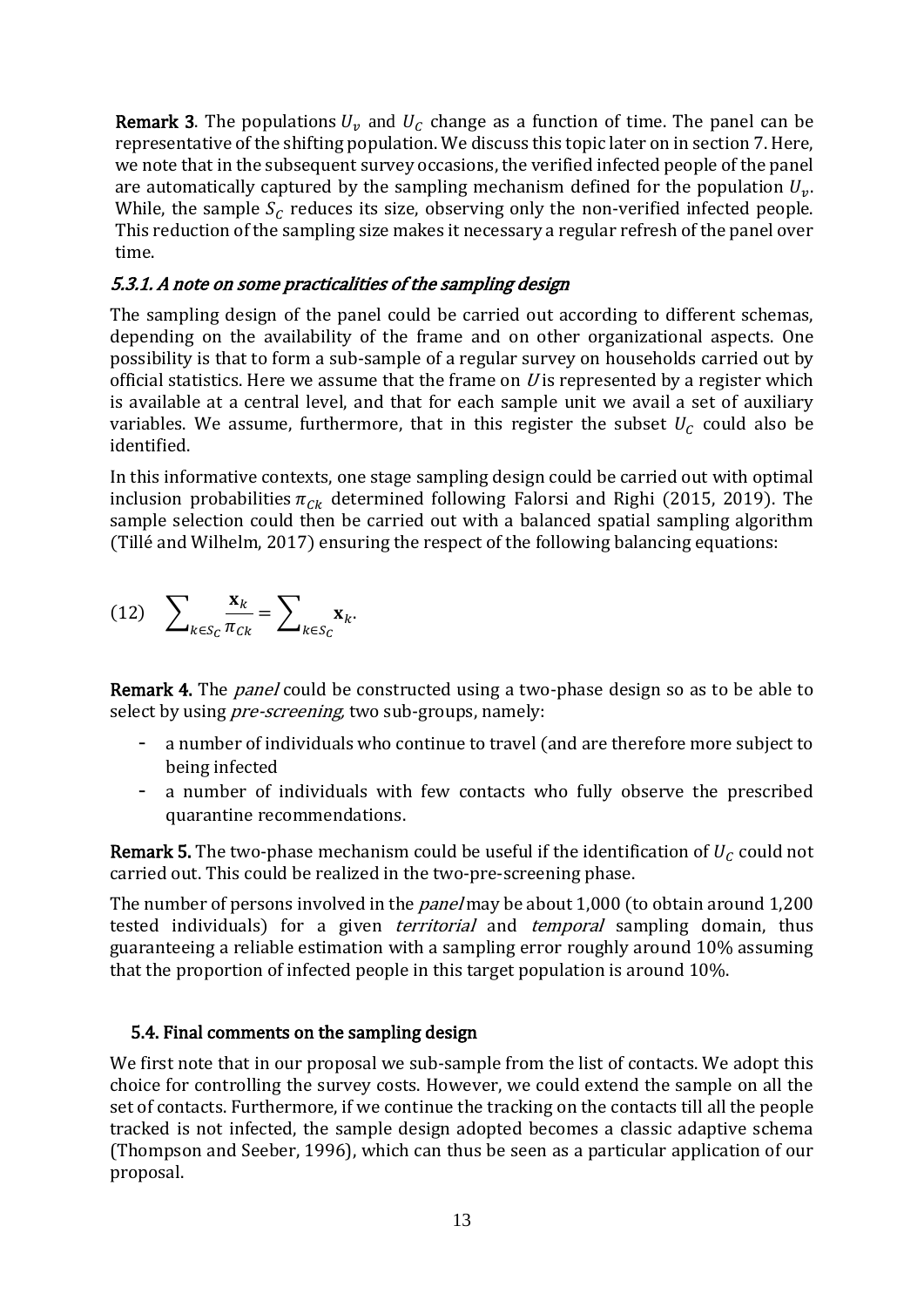Comments and good suggestions in this respect came from a discussion with the Portuguese National Statistical Office (INE) and in particular from Francisco Lima, President, Pedro Campos, Director of the Methodology Department and João Lopes from the same department., with some contributions from Portuguese academia.

Given the complexity of the epidemiology of Covid-19, it may be useful to consider subgroups in Group B. This may become useful in the need of considering heterogeneous models (i. e. considering heterogeneous populations) as it seems to be required for the infectious agent. In particular, it may be important to consider breaking down certain epidemiological parameters into different sub-groups (e. g. transmission coefficient, time to become infectious, proportion of detected cases, time to detection, time to recover). Therefore, we suggest to define 4 subgroups considering both the binary factor lowrisk/high-risk and the binary factor low-mobility/high-mobility. These are the following:

- a number of individuals not belonging to high-risk groups who continue to travel/work (and are therefore more subject to being infected and infectious);
- a number of people not belonging to high-risk groups with few contacts who fully observe the prescribed quarantine recommendations;
- a number of individuals belonging to high-risk groups who continue to travel/work (and are therefore more subject to being infected and infectious), such as health-care workers;
- a number of people belonging to high-risk groups with few contacts who fully observe the prescribed quarantine recommendations.

As for Group A, there might be some advantage in consider the same 4 sub-groups, since the transmission coefficient of each of these sub-groups can be significantly different. Considering 4 sub-groups in both Group A and B may impact on the sample size which is required to obtain a given sampling error at the sub-group level. The Group B has the potential of studying in detail some crucial "invisible" parameters of the epidemiology of Covid-19 (e. g. proportion of asymptomatic cases, time for symptomatic and asymptomatic to become infectious, and even the proportion of undetected symptomatic cases) and for each of the 4 subgroups independently. Its sample size should be defined with this in mind. The population density is also an important factor to control in the phase of sampling design.

# 6. Sample estimation of the total of infected people

We can compute a direct estimation of the total Y for each time and each territorial unit, as:

$$
(13) \quad \hat{Y} = \hat{Y}_A + \hat{Y}_B - \hat{Y}_{AB},
$$

being

$$
(14) \quad \hat{Y}_{AB} = \alpha \hat{Y}_{AB}^A + (1-\alpha)\hat{Y}_{AB}^B,
$$

where  $\hat{Y}_A$  and  $\hat{Y}_{AB}^A$  are the Generalized Weight Share Method (GWSM, Lavallé, 2007) estimates of the totals  $Y_A$  and  $Y_{AB}$  derived from the sample  $S_A$ ;  $\hat{Y}_B$  and  $\hat{Y}_{AB}^B$  are the GWSM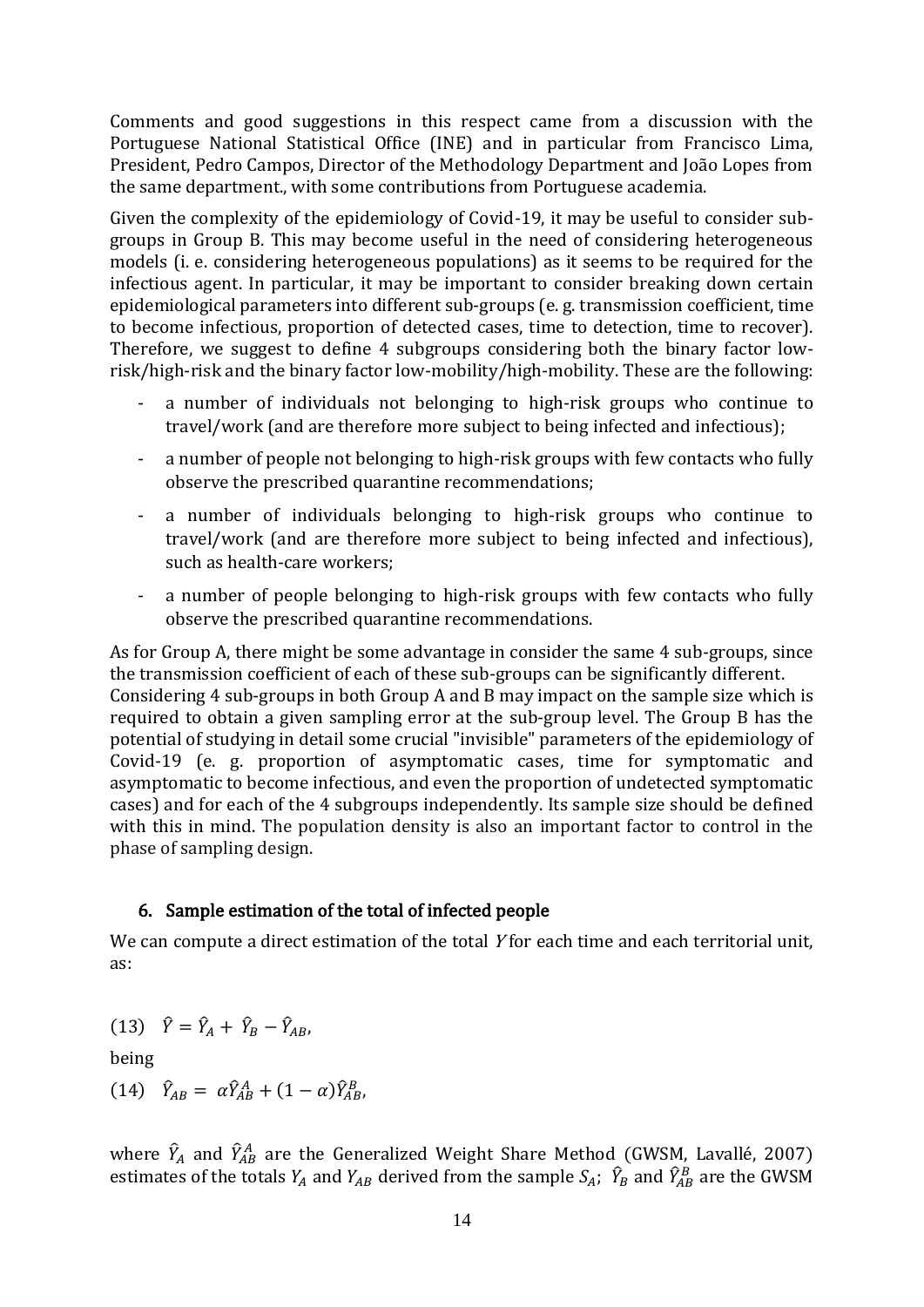estimates of the totals  $Y_B$  and  $Y_{AB}$  calculated from the sample  $S_B$  and  $\widehat{Y}_{AB}$  is a convex combination of the GWSM estimates  $\hat{Y}_{AB}^A$  and  $\hat{Y}_{AB}^B$ , being  $0 \le \alpha \le 1$ .

# 6.1. Estimation of the component  $\widehat{Y}_A$

The GWSM estimator of the total number of infected people in group A, as expressed in Equation (2), is given by

(15) 
$$
\hat{Y}_A = \sum_{k \in S_v} \frac{1}{\pi_{vk}} \sum_{j \in S_{vk}} \frac{1}{\pi_{2v|k}} \frac{1}{L_{vj}} l_{k,j} y_j
$$

$$
= \sum_{k \in S_v} \frac{1}{\pi_{vk}} \hat{Z}_{vk},
$$

where:

(16) 
$$
\hat{Z}_{vk} = \sum_{j \in S_{vk}} \frac{1}{\pi_{2v|k}} \frac{1}{L_{vj}} l_{k,j} y_j
$$

represents the second stage estimate of

$$
(17) \quad Z_{vk} = \sum\nolimits_{j \in U_k} \frac{1}{L_{vj}} l_{k,j} y_j
$$

**Remark 6.** the term  $L_{vi}$  in the previous equation corresponds to the total number of contacts of the unit *j* with the verified infected people. It can be collected either with digital contact tracing (Ferretti, 2020) or by the interviews.

# Proof of the unbiasedness of  $\widehat{Y}_A$

This proof can be found in section 5.1 of Lavallée (2007). Denoting with  $E(\cdot)$  the operator of sampling expectation, we have

$$
(18) \tE(\hat{Y}_A) = E\left[\sum_{k\in U_v}\sum_{j\in U}\frac{\delta_{vk}}{\pi_{vk}\pi_{2v|k}}\frac{\delta_{2vj|k}}{L_{vj}}l_{k,j}y_j\right],
$$

.

where:  $\delta_{vk}$  is a dichotomous variable being  $\delta_{vk} = 1$ , if  $k \in S_v$  and  $\delta_{vk} = 0$ , otherwise; and  $\delta_{2\nu j|k}$  is a second dichotomous variable being  $\delta_{2\nu j|k} = 1$ , if  $j \in S_{\nu k}$  and 0, otherwise.

From Equation (18) we obtain:

(19) 
$$
E(\hat{Y}_A) = \sum_{k \in U_v} \sum_{j \in U} \frac{E(\delta_{vk} \delta_{2vj|k})}{\pi_{vk} \pi_{2v|k}} \frac{1}{L_{vj}} l_{k,j} y_j.
$$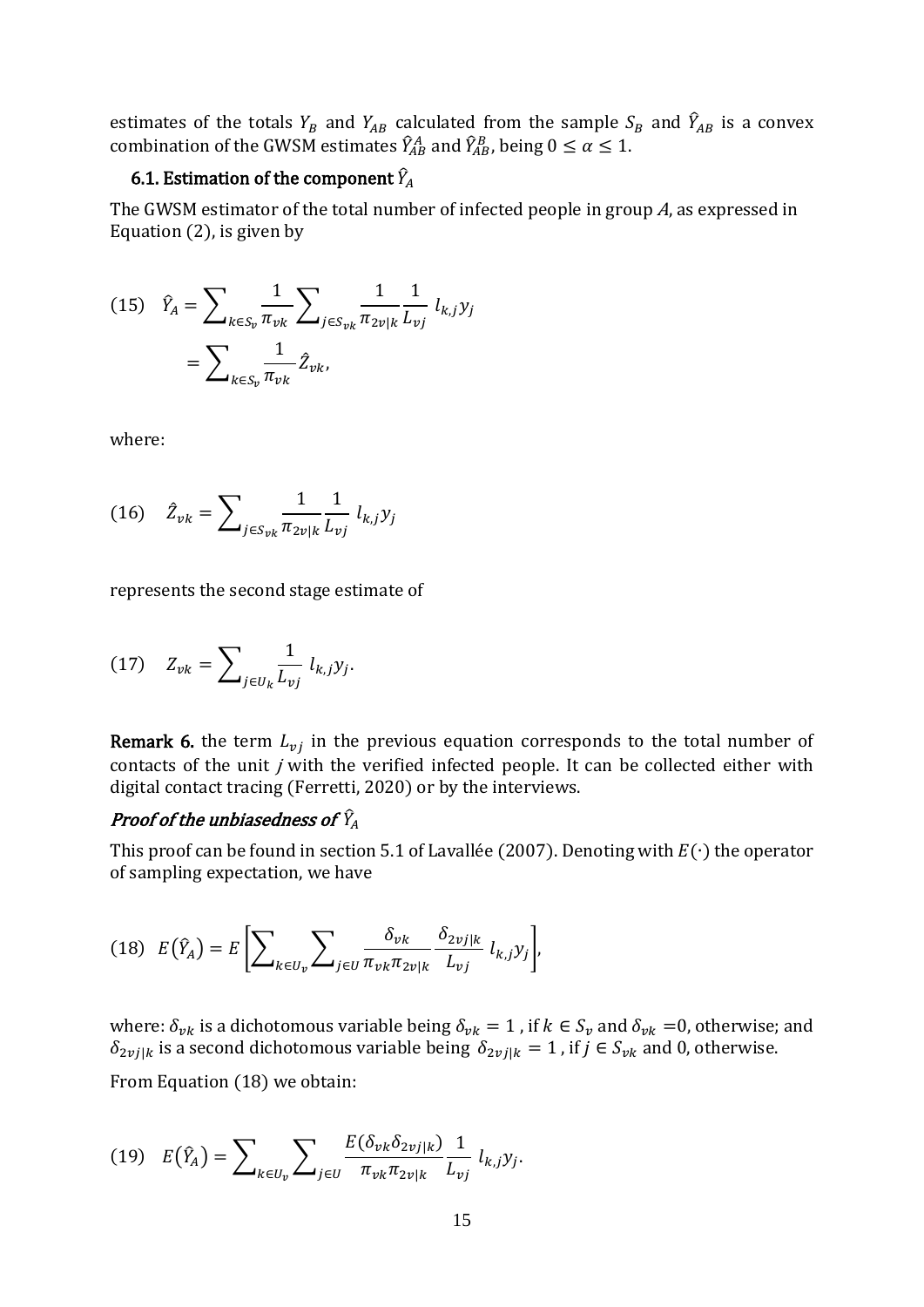However, since:

$$
(20) E(\delta_{vk}\delta_{2vj|k}) = E[\delta_{vk}E(\delta_{2vj|k}|\delta_{vk}=1)] = E[\delta_{vk}\pi_{2v|k}] = \pi_{vk}\pi_{2v|k},
$$

plugging the expression (20) into equation (19), we finally have:

$$
E(\hat{Y}_A) = \sum_{k \in U_v} \sum_{j \in U} \frac{1}{L_{vj}} l_{k,j} y_j = Y_A.
$$
 Q.E.D.

#### Variance of  $\hat{Y}_A$

The main results on this topic can also be found in section 5.1 of Lavallée (2007). On the basis of the theorem on two stage sampling (Cochran, 1977), the variance of  $\hat{Y}_{A}$  can be expressed as follows:

$$
(21) V(\hat{Y}_A) = V_1 \left( \sum_{k \in S_v} \frac{1}{\pi_{vk}} Z_{vk} \right) + \sum_{k \in U_v} \frac{1}{\pi_{vk}} V_2 \left( \sum_{j \in S_{vk}} \frac{1}{\pi_{2v|k}} \frac{1}{L_{vj}} l_{k,j} y_j \right).
$$

In the previous expression the variance is decomposed into the sum of the first stage variance  $(V_1)$  and the first stage expectation of the second stage variance  $(V_2)$ . All the elements of the previous expression can be estimated with standard statistical inferential techniques (see Horvitz and Thompson, 1952 and Kish, 1965).

# 6.2. Estimation of the component  $\hat{Y}_B$

The GWSM estimator of the component  $\widehat{Y}_{B}$ is given by:

(22) 
$$
\hat{Y}_B = \sum_{k \in S_C} \frac{1}{\pi_{Ck}} y_k \sum_{j \in S_{Ck}} \frac{1}{\pi_{2C|k}} \frac{1}{L_{Cj}} l_{k,j} y_j
$$
  
=  $\sum_{k \in S_C} \frac{1}{\pi_{Ck}} \hat{Z}_{Ck}$ 

where the term:

(23) 
$$
\hat{Z}_{Ck} = y_k \sum_{j \in S_{Ck}} \frac{1}{\pi_{2C|k}} \frac{1}{L_{Cj}} l_{k,j} y_j
$$

represents the estimate of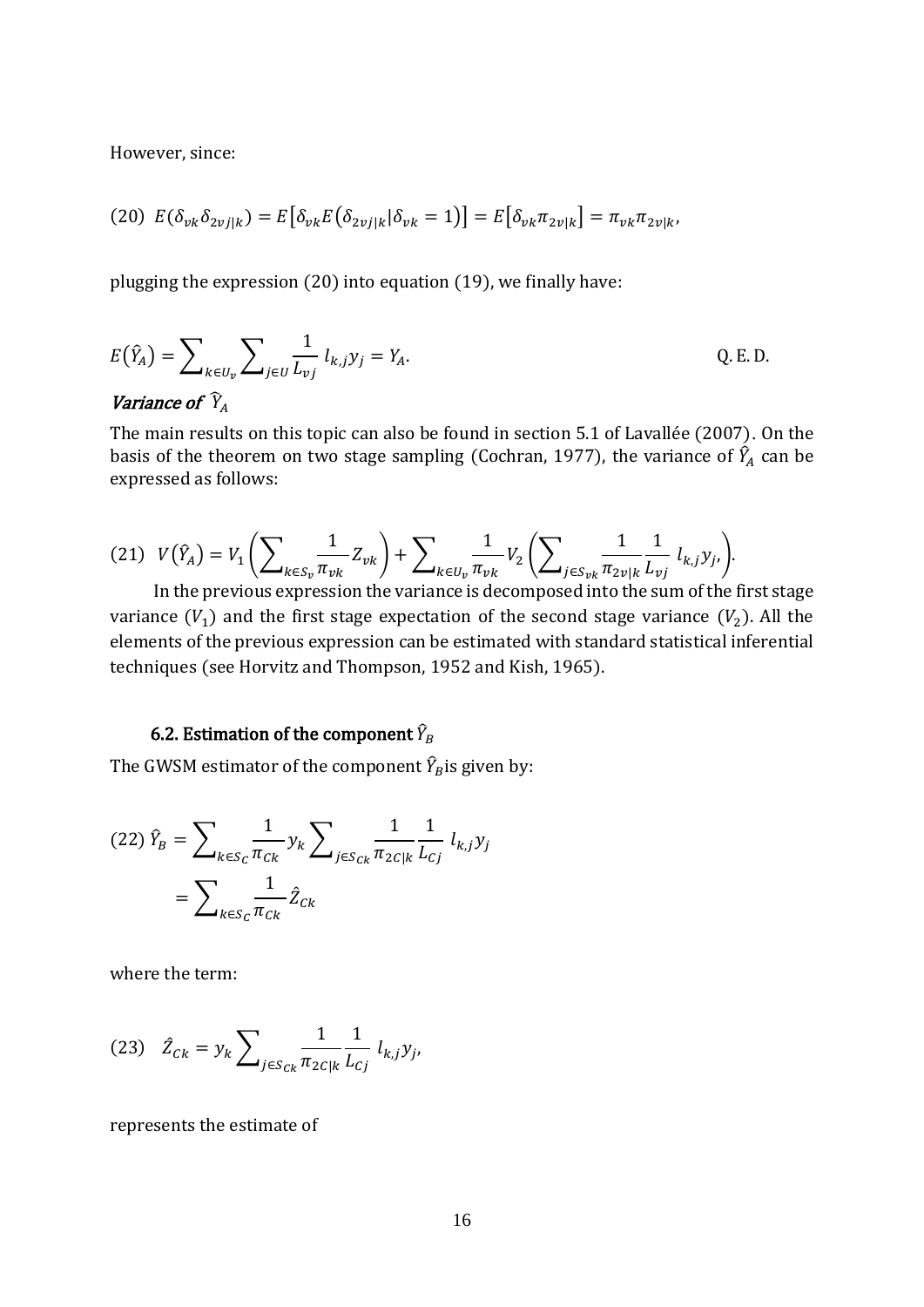(24) 
$$
Z_{Ck} = y_k \sum_{j \in U_k} \frac{1}{L_{Cj}} l_{k,j} y_j.
$$

# Proof of the unbiasedness of  $\widehat{Y}_B$

To prove the unbiasedness, first of all we have:

(25) 
$$
E(\hat{Y}_B) = \sum_{k \in U_C} y_k \sum_{j \in U_k} \frac{E(\delta_{Ck} \delta_{2Cj|k})}{\pi_{Ck} \pi_{2C|k}} \frac{1}{L_{Cj}} l_{k,j} y_j,
$$

where  $\delta_{Ck}$  is a dichotomous variable being  $\delta_{Ck} = 1$ , if  $k \in S_C$  and  $\delta_{Ck} = 0$ , otherwise; and  $\delta_{2Cj|k}$  is a dichotomous variable being  $\delta_{2Cj|k} = 1$ , if  $y_k = 1 \cap j \in S_{Ck}$  and 0, otherwise. However, we have:

(26) 
$$
E(\delta_{Ck} \delta_{2Cj|k}) = E[\delta_{Ck} E(\delta_{2Cj|k} | \delta_{Ck} = 1)] = E[\delta_{Ck} \pi_{2C|k}] = \pi_{Ck} \pi_{2C|k}
$$
.

From Equation (25) and (26) it follows:

$$
E(\hat{Y}_B) = \sum_{k \in U_C} y_k \sum_{j \in U} \frac{1}{L_{Cj}} l_{k,j} y_j.
$$
 Q.E.D.

The term  $L_{ci}$  corresponds to the total number of contacts of the unit *j* with not verified infected people. Similarly, to what happens for the estimation of  $\widehat{Y}_B$   $t$ his information can be collected either with digital contact tracing or by the interview. Alternatively, we could determine it by following a *back-tracing process*: if the unit  $j$  is infected, we should test the infection of Covid-19 on all their contacts.

# Variance of  $\widehat{Y}_B$

The variance may be obtained by simply adapting the expression (21), being:

$$
(27) V(\hat{Y}_B) = V_1 \left( \sum_{k \in S_C} \frac{1}{\pi_{Ck}} Z_{Ck} \right) + \sum_{k \in U_C} \frac{1}{\pi_{Ck}} V_2 \left( y_k \sum_{j \in S_{Ck}} \frac{1}{\pi_{2C|k}} \frac{1}{L_{Cj}} l_{k,j} y_j \right).
$$

# 6.3. Estimation of the component  $\widehat{Y}_{\!AB}$

Starting from the expression (7a), we obtain the GWSM unbiased estimator of  $Y_{AB}$  with the data of the sample  $S_A$ , as

$$
(28)\,\hat{Y}_{AB}^A = \sum\nolimits_{k \in S_v} \frac{1}{\pi_{vk}} \sum\nolimits_{j \in S_{vk}} \frac{1}{\pi_{2v|k}} \frac{1}{L_{vj}} l_{k,j} \, y_j \mathbb{I}\big(L_{Cj} \ge 1\big).
$$

Starting from the expression (7b), we derive the GWSM unbiased estimator of  $Y_{AB}$  with the data of the sample  $S_B$ , as

$$
(29) \ \hat{Y}_{AB}^B = \sum\nolimits_{k \in S_C} \frac{1}{\pi_{Ck}} \sum\nolimits_{j \in S_C} \frac{1}{\pi_{2C|k}} \frac{1}{L_{Cj}} \ l_{k,j} y_j \, \mathbb{I}(L_{vj} \ge 1).
$$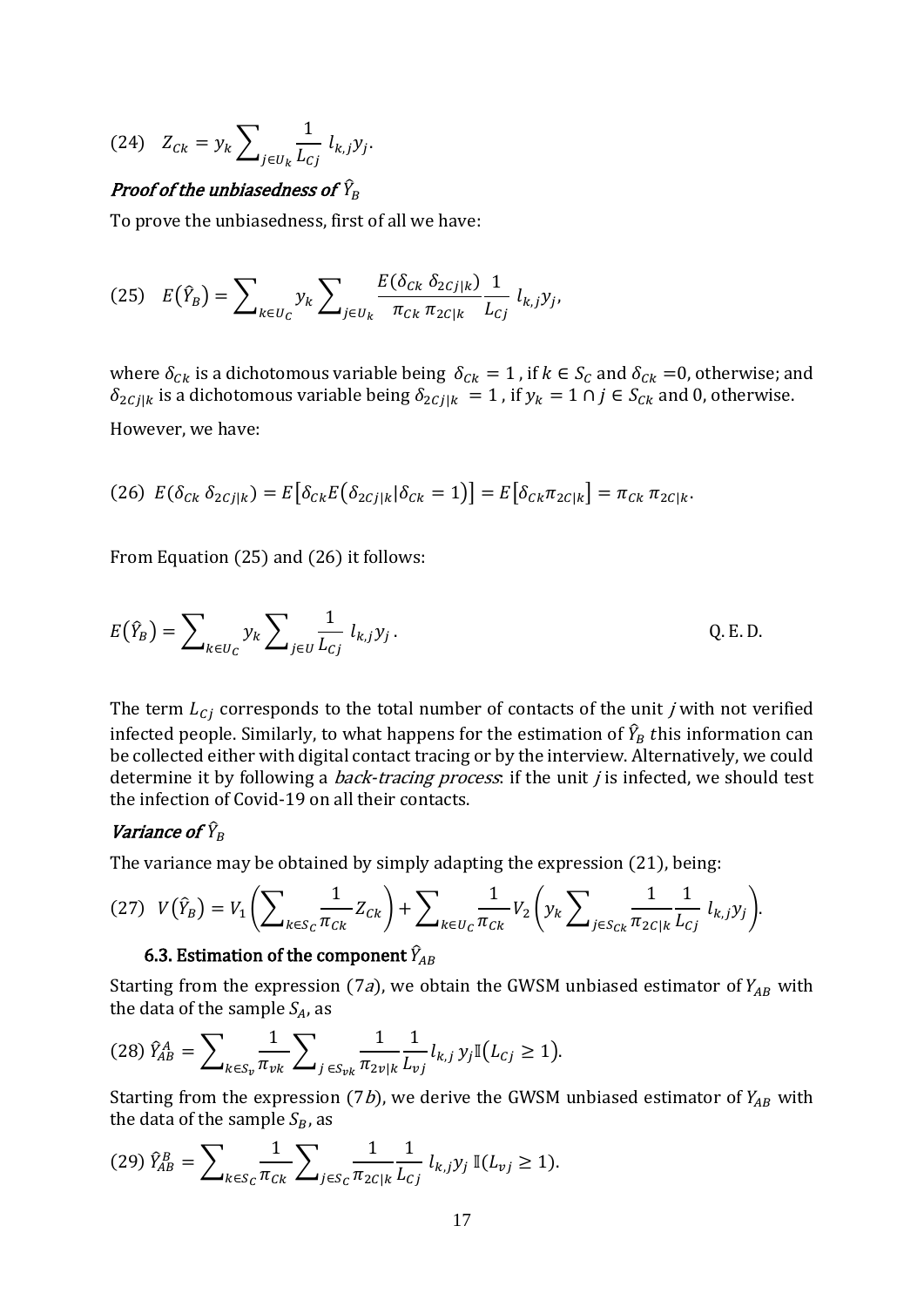The information on the intersection of the samples with the subpopulation  $U_{AB}$  may be collected either during the interview or with digital contact tracing.

Singh and Mecatti (2011) give an in-depth illustration of the different approaches in literature to find the optimal value of  $\alpha$  in the context of multiple frames surveys. Hartley (1962, 1974) proposed choosing  $\alpha$  in (14) to minimize the variance of  $\hat{Y}$ . Because the frames are sampled independently, the variance of  $\hat{Y}$  is:

(31) 
$$
V(\hat{Y}) = V(\hat{Y}_A) + V(\hat{Y}_B) + \alpha^2 V(\hat{Y}_{AB}^A) + (1 - \alpha)^2 V(\hat{Y}_{AB}^B) +
$$

$$
-2\alpha Cov(\hat{Y}_{AB}^A, \hat{Y}_A) - 2(1 - \alpha) Cov(\hat{Y}_{AB}^B, \hat{Y}_B).
$$

Thus, for general survey designs, the variance-minimizing value of  $\alpha$  is:

(32) 
$$
\alpha^{opt} = \frac{V(\hat{Y}_B) + Cov(\hat{Y}_{AB}^B, \hat{Y}_B) - Cov(\hat{Y}_{AB}^A, \hat{Y}_A)}{V(\hat{Y}_A) + V(\hat{Y}_B)}.
$$

Unfortunately, the above quantity depends on the variable y.

Note that if one of the covariances in (32) is large, it is possible for  $\alpha^{opt}$  to be smaller than 0 or greater than 1. Hartley (1974) suggests opting for this alternative expression:

(33) 
$$
\alpha^* = \frac{V(\hat{Y}_B)}{V(\hat{Y}_A) + V(\hat{Y}_B)}.
$$

Unbiasedness and variance. The proof of unbiasedness and the calculation of the variance of the estimator  $\widehat{Y}_{AB}$  are straightforward extensions of what has been illustrated in sections 6.1 and 6.2.

Remark 7. Lavallé and Rivest (2012) propose to estimate the total Y with the *Generalised* Capture-Recapture Estimator (GCRE), which makes a joint use of capture-recapture Petersen estimator with GWSM estimators. In our context, the GCRE estimator may be expressed as:

(34) 
$$
\hat{Y}_{GCRE} = \frac{\hat{Y}_A \hat{Y}_B}{\hat{Y}_{AB(S_A \cap S_B)}},
$$

where  $\hat{Y}_{AB(S_A \cap S_B)}$ is the estimate of  $Y_{AB}$  computed on the basis of the units observed in the intersection sample  $S_A \cap S_B$  in which the sampling weights for producing the estimates from  $S_A \cap S_B$  are given in formula (11) in the above mentioned paper. With respect the expression (28), the GCRE estimator allows estimating the hidden population which would not be visible with either the public health structure nor with the panel survey (e.g. the people died at home) being very difficult to capture with the usual survey techniques. The main problem for adopting the GCRE estimator is that it would require an overlap of the samples of groups A and B.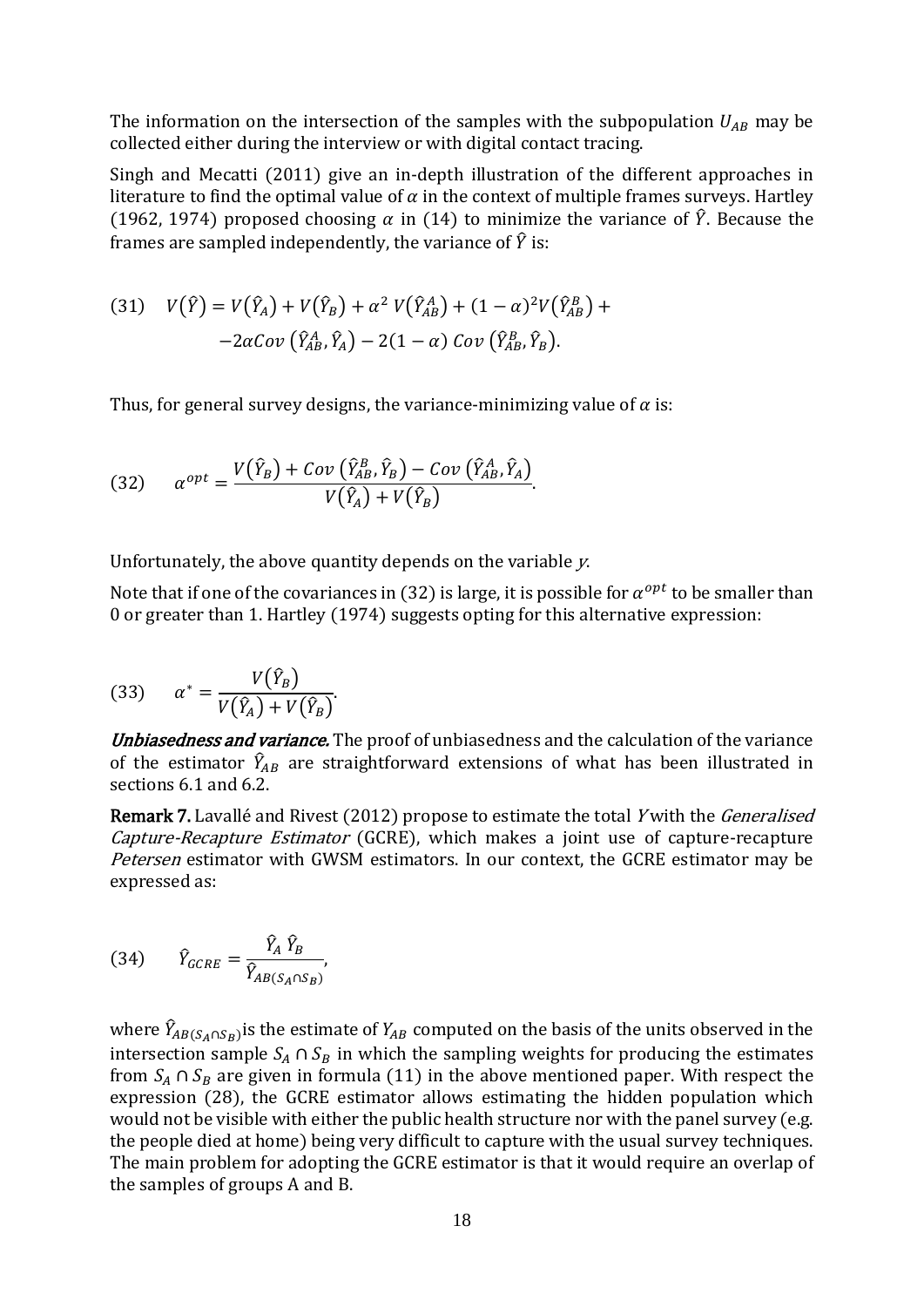Remark 8. In Section 8, and in Appendix we see that the maximum of efficiency is gathered from sampling from  $U_v$ . At the same time, collecting the value of the variable  $L_{ci}$  could be complex for the need to set-up a following a *back-tracing process*. Thus, a feasible alternative strategy for the estimation of <sup>Y</sup> could be represented by

$$
\hat{Y}_{alt} = \hat{Y}_A + \hat{Y}_C - \hat{Y}_{AC}^A,
$$

where  $\hat{Y}_c$  is the standard Narain-HT estimate of the total of  $\psi$  in  $U_c$  and  $\hat{Y}_{AC}^A$  is the GWSM estimate of the total of  $\psi$  in the intersection of  $U_A$  with  $U_C$  obtained by the sample  $S_A$ , being

$$
\hat{Y}_c = \sum_{k \in S_c} \frac{1}{\pi_{Ck}} y_k, \n\hat{Y}_{AC}^A = \sum_{k \in S_v} \frac{1}{\pi_{vk}} \sum_{j \in S_{vk}} \frac{1}{\pi_{2vlk}} \frac{1}{L_{vj}} l_{k,j} y_j \mathbb{I}[(L_j - L_{Cj}) \ge 1],
$$

in which  $L_j$  is the total of contacts of the unit *j*.

#### 7. Sample design for the follow-up of the survey in subsequent waves

The observational scheme proposed in the above sections is set up as a cross sectional survey. However, it can be adapted to monitoring the evolution of the number of infected people over time, according to a mechanism which is updated as in a chain mechanism time after time. While an in-depth study of this aspect deserves a separate study, we limit ourselves to introduce here the topic and to provide some initial indication.

Let consider two consecutive points in time, say  $t = 0$  and  $t = 1$ .

The person k verified as infected at time 0, hence denoted as  $v_{0,k} = 1$ , may still be infected  $(v_{1,k} = y_{1,k} = 1)$  or she/he may no longer be infected  $(y_{1,k} = 0)$  by death (denoted by the dichotomous variable  $d_{1,k} = 1$ ) or *healing* (denoted by the dichotomous variable  $h_{1,k} = 1$ ).

The total of the  $\psi$  variable at time 1, may then be defined as:

(35) 
$$
Y_1 = Y_0 + \Delta D_{0 \to 1} + \Delta H_{0 \to 1} + \Delta Y_1
$$
,

where  $Y_0$  is the total number of infected at time 0 and:

$$
(36) \quad \Delta D_{0\to 1} = \sum_{k \in U} y_{0,k} \, d_{1,k}, \qquad \Delta H_{0\to 1} = \sum_{k \in U} y_{0,k} \, h_{1,k} \, \Box Y_1 = \sum_{k \in U} (1 - y_{0,k}) \, y_{1,k}.
$$

In equation (36) the quantity  $(Y_0 + \Delta D_{0 \to 1} + \Delta H_{0 \to 1})$  indicates the total number of verified infected people at time 0 who are still infected at time 1, while the quantity ,  $\Delta Y_1$  denotes the total number of *new* infected.

The updating of the sampling structures illustrated in the previous sections allows to obtain a direct estimate of each of the components of (35), as illustrated in the Figure 2.

The total  $\Delta Y_1$ can be estimated, as described in Section 5, using two sources of data, namely: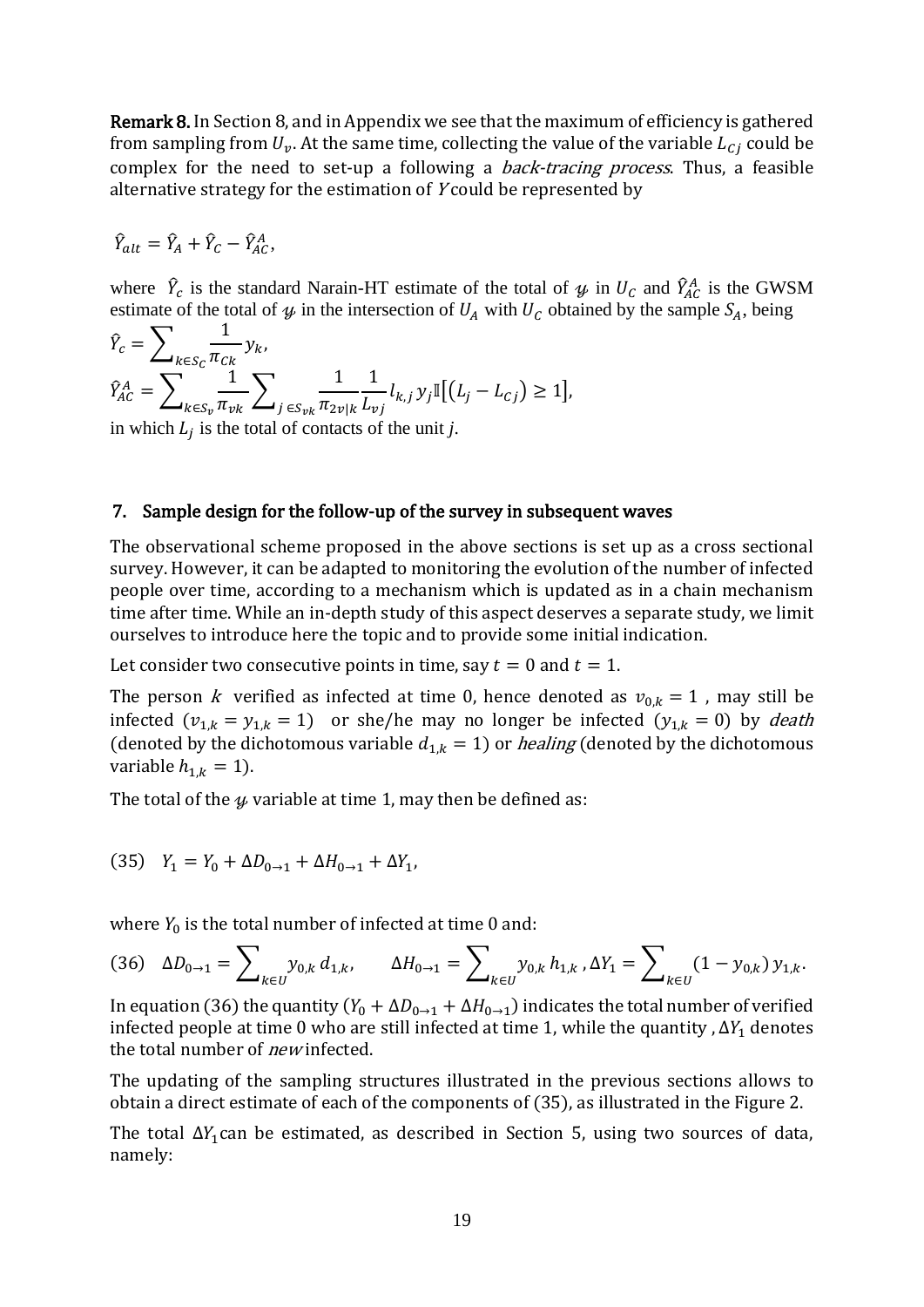- the sample  $S_{1,v}$ , which automatically captures the new entrances in the population of the verified infected at time 1,  $\Delta U_{1,p}$ , since the sampling selection is carried out continuously over time on this population. Then a sample of their contacts could be carried out as described in section 4.2, obtaining the sample  $S_{1,A}$ ;
- the panel  $S_{0,C}$  selected at the time  $t = 0$ , which is updated over time, since the tests carried out at time  $t = 1$  on the individuals of  $S_{0,C}$  individuate the *new infected* people of the panel. Then tracking the contacts of the infected people allows to obtain the sample  $S_{1,B}$ .

The estimation of the totals  $(Y_0 + \Delta D_{0 \to 1} + \Delta H_{0 \to 1})$  can be obtained by following up the health status of the infected people captured in the samples  $S_{0,A}$  and  $S_{0,B}$  of time 0. The estimates are then obtained with the sampling weights computed at time 0.

Therefore, we have:

$$
(37) \quad \hat{Y}_1 = \hat{Y}_0 + \widehat{\Delta D}_{0 \to 1} + \widehat{\Delta H}_{0 \to 1} + \widehat{\Delta Y}_1,
$$

where  $\hat{Y}_0$  ,  $\widehat{\Delta D}_{0\to 1}$ ,  $\widehat{\Delta H}_{0\to 1}$ ,  $\widehat{\Delta Y}_1$  are the direct estimates of the corresponding quantities  $Y_0$ ,  $\Delta D_{0\rightarrow 1}$ ,  $\Delta H_{0\rightarrow 1}$ ,  $\Delta Y_1$ . The above mechanism can be updated in a chain mode, thus obtaining the estimate for the time  $t > 1$  as:

$$
(38) \quad \hat{Y}_t = \hat{Y}_{t-1} + \widehat{\Delta D}_{t-1 \to t} + \widehat{\Delta H}_{t-1 \to t} + \widehat{\Delta Y}_t.
$$

Figure. 2. Follow up of samples over time

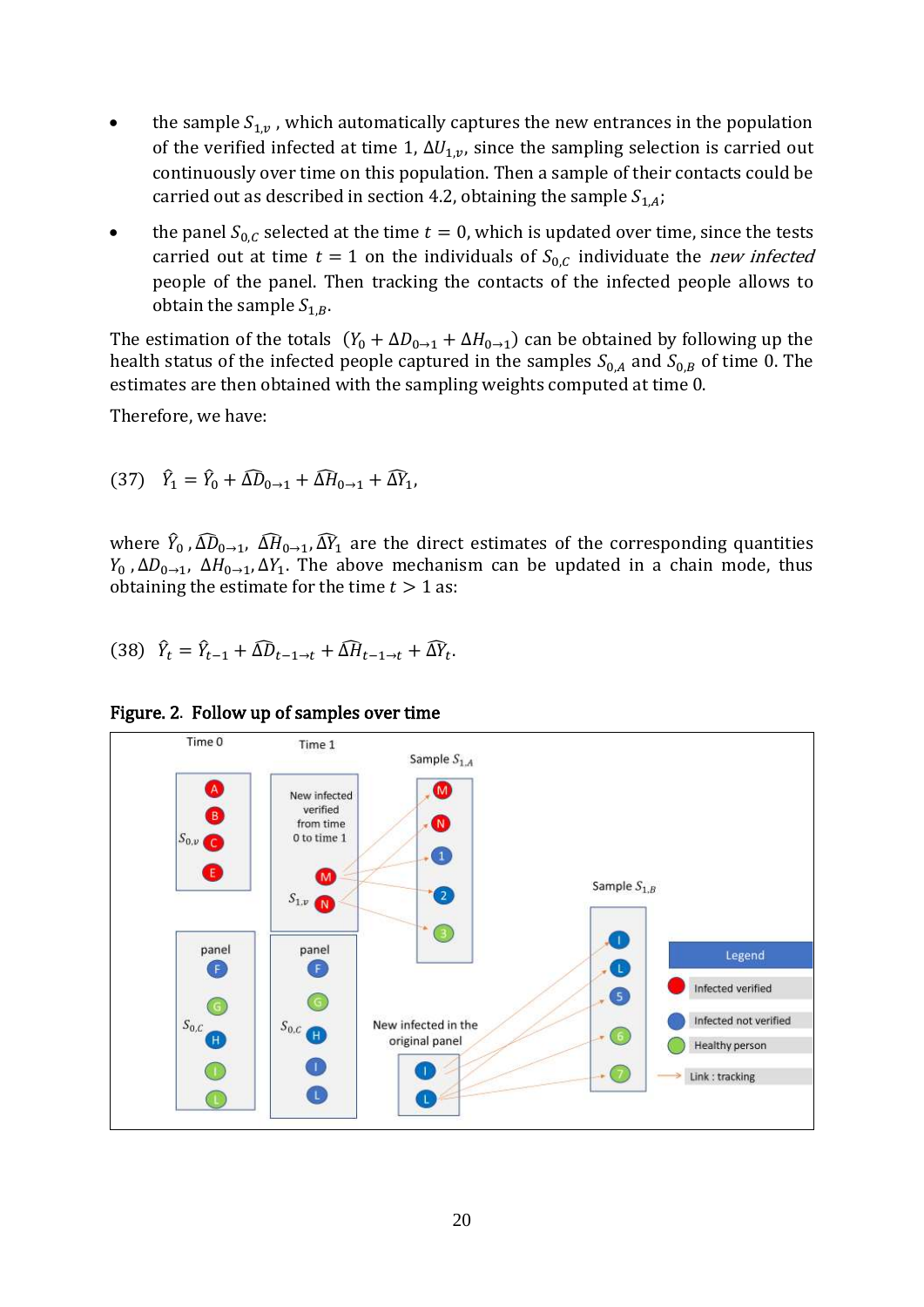#### 8. A note on the efficiency of the strategy

In order to derive the efficiency of the estimators we need to specify different cases that may occur, related to the intersection between the samples from the population groups A and B. Here we consider only two rather realistic cases, which are illustrated in Figure 3.

- Case 1. Samples from groups A and B have the same size, with a strong intersection between the two groups. This case could characterize the situation in which there is no control of the infection. In this case, the proportions  $\gamma_A = Y_{AB}/Y_A$  and  $\gamma_B = Y_{AB}/Y_B$ are slightly smaller than 1. Thus, it is possible to consider  $\gamma_A \cong 1$  and  $\gamma_B \cong 1$ .
- Case 2. Sample from Group A is much smaller than the sample from group B with a strong intersection between the sample from group A and the intersection between the two samples. In this case, we can consider  $\gamma_A \cong 1$  and  $\gamma_B \ll 1$ . This case could be that in which the infection is controlled by locking down the people.



Figure. 3. Two realistic cases of intersection between the samples from groups A and B

Below, we summarise a result for simple random sampling, which may be useful to understand the efficiency of the strategy better here proposed. We give all the details in the Appendix.

Let us suppose selecting the sample  $S$  of size  $n$  from  $U$  with a SRSWOR design. Let

$$
(39) \ \hat{Y}_{HT,SRS} = \sum_{k=1}^{n} \frac{N}{n} y_k = \sum_{k=1}^{n} \frac{1}{f} y_k
$$

be the HT estimate of Y, where  $f = n/N$ . Let  $\mu = Y/N$  be the proportion of infected people in the overall population.

For N large and f small, the Anticipated Variance (AV) of  $\hat{Y}_{HT}$  ses can be approximated by (Falorsi and Righi, 1915, Appendix 4):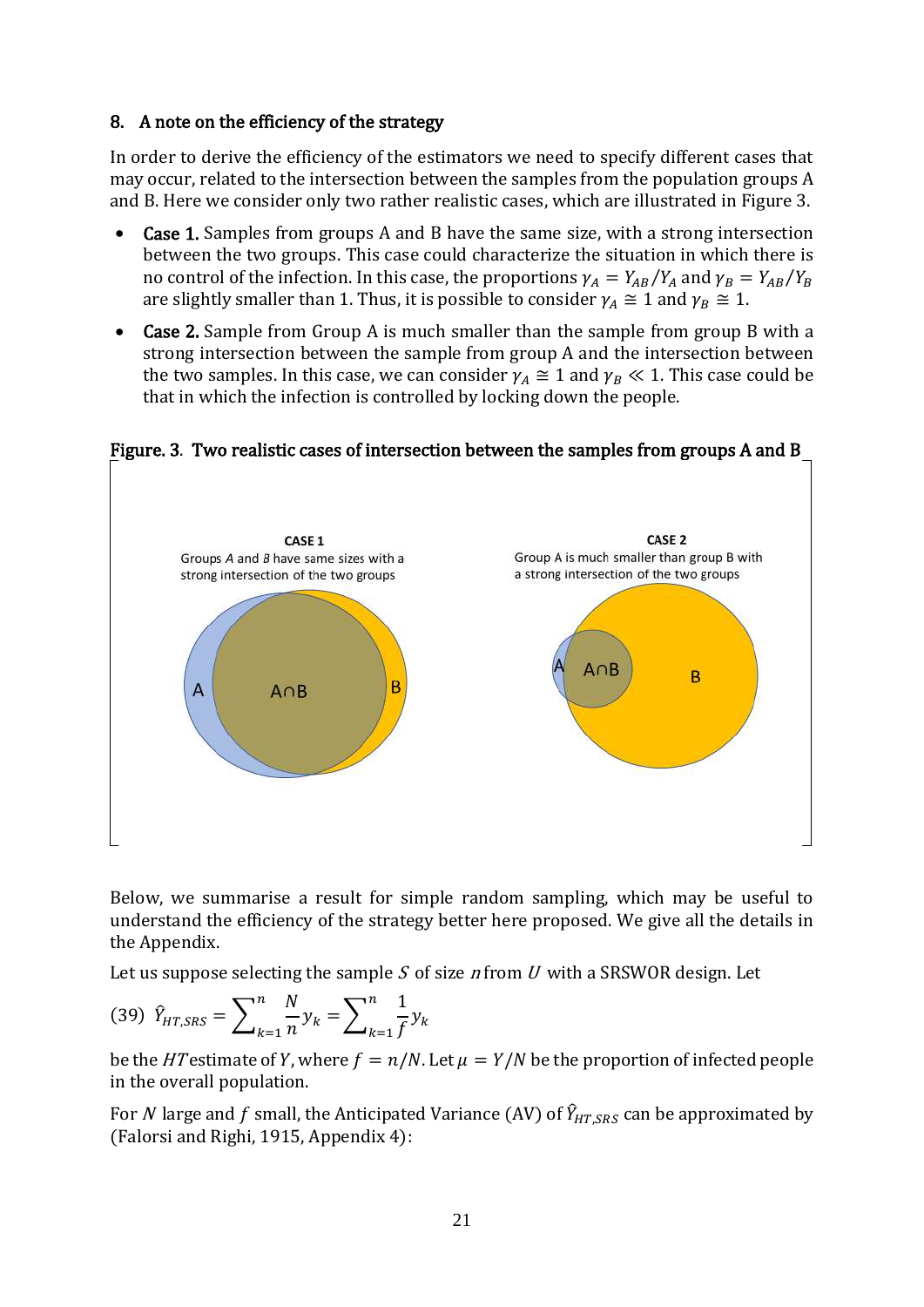(40) 
$$
AV(\hat{Y}_{HT,SRS}) = \frac{N}{f} \mu (1 - \mu).
$$

Let  $U_{yl} = \{k, j: y_k = 1, y_k l_{k,j} = 1; k, j = 1, ..., N\}$  denote the sub-population of infected people and of those who have had contacts with them. Let  $\vartheta = Y/\#U_{yl}$  be the proportion of infected people in  $U_{vl}$ , being  $\mu \ll \vartheta$ . Let us supposed to allocate the sample S proportionally between the two frames  $U_v$  and  $U_c$  and to select a SRSWOR in each frame. Thus, the sample sizes for  $U_{\nu}$  and  $U_{C}$  are  $P_{\nu}n$  and  $(1-P_{\nu})n$ , respectively.

The GWSM estimates of the totals  $Y_A$ ,  $Y_B$ ,  $Y_{AB}$  and Yare:

$$
(41) \quad \hat{Y}_{A,SRS} = \sum_{k=1}^{P_v n} \frac{1}{f} \sum_{j=1}^N \frac{1}{L_{vj}} l_{k,j} y_j \quad , \qquad \hat{Y}_{B,SRS} = \sum_{k=1}^{(1-P_v)n} \frac{1}{f} y_k \sum_{j=1}^N \frac{1}{L_{cj}} l_{k,j} y_j,
$$
\n
$$
\hat{Y}_{AB,SRS}^A = \sum_{k=1}^{P_v n} \frac{1}{f} \sum_{j=1}^N \frac{1}{L_{vj}} l_{k,j} y_j (L_{cj} \ge 1),
$$
\n
$$
\hat{Y}_{AB,SRS}^B = \sum_{k=1}^{(1-P_v)n} \frac{1}{f} y_k \sum_{j=1}^N \frac{1}{L_{cj}} l_{k,j} y_j (L_{vj} \ge 1).
$$
\n
$$
\hat{Y}_{SRS} = \hat{Y}_{A,SRS} - \alpha \hat{Y}_{AB,SRS}^A + \hat{Y}_{B,SRS} - (1 - \alpha) \hat{Y}_{AB,SRS}^B.
$$

Assuming that the number of contacts,  $L$ , is roughly constant in  $\;U$ , the AV of  $\widehat{Y}_{SRS}$  is

(42) 
$$
AV(\hat{Y}_{SRS}) = AV(\hat{Y}_{A,SRS} - \alpha \hat{Y}_{AB,SRS}^A) + AV[\hat{Y}_{B,SRS} - (1 - \alpha) \hat{Y}_{AB,SRS}^B]
$$

where

(43) 
$$
AV(\hat{Y}_{A,SRS} - \alpha \hat{Y}_{AB,SRS}^A) \cong \frac{P_v N}{f} \frac{1}{L} \vartheta [(1-\vartheta)(1-2\alpha \gamma_A) + \alpha^2 \gamma_A (1-\gamma_A \vartheta)]
$$

and

(44) 
$$
AV(\hat{Y}_{B,SRS} - (1 - \alpha)\hat{Y}_{AB,SRS}^{A})
$$
  
\n
$$
\approx (1 - P_v)N \frac{1}{f L \mu} \vartheta [(1 - \mu \vartheta) + (1 - \alpha)^2 \gamma_B (1 - \gamma_B \mu \vartheta) - 2(1 - \alpha) \gamma_B (1 - \mu \vartheta)].
$$

Comparing the expressions (42) and (40), we have that the efficiency of the proposed strategy can be defined as the ratio of the two AVs:

(45) 
$$
Ef f(\hat{Y}_{SRS}) = \frac{AV(\hat{Y}_{SRS})}{AV(\hat{Y}_{HT,SRS})}
$$
  
= 
$$
\frac{\frac{1}{L}\vartheta[(1-\vartheta)(1-2\alpha\gamma_A)+\alpha^2\gamma_A(1-\gamma_A\vartheta)]}{\mu(1-\mu)}P_{\nu} + \frac{\frac{1}{L\mu}\vartheta[(1-\mu\vartheta)+(1-\alpha)^2\gamma_B(1-\gamma_B\mu\vartheta)-2(1-\alpha)\gamma_B(1-\mu\vartheta)]}{\mu(1-\mu)}(1-P_{\nu}).
$$

Looking at expression (46), we can highlight the following results:

 $\checkmark$  The effectiveness of the strategy is maximum for case 1.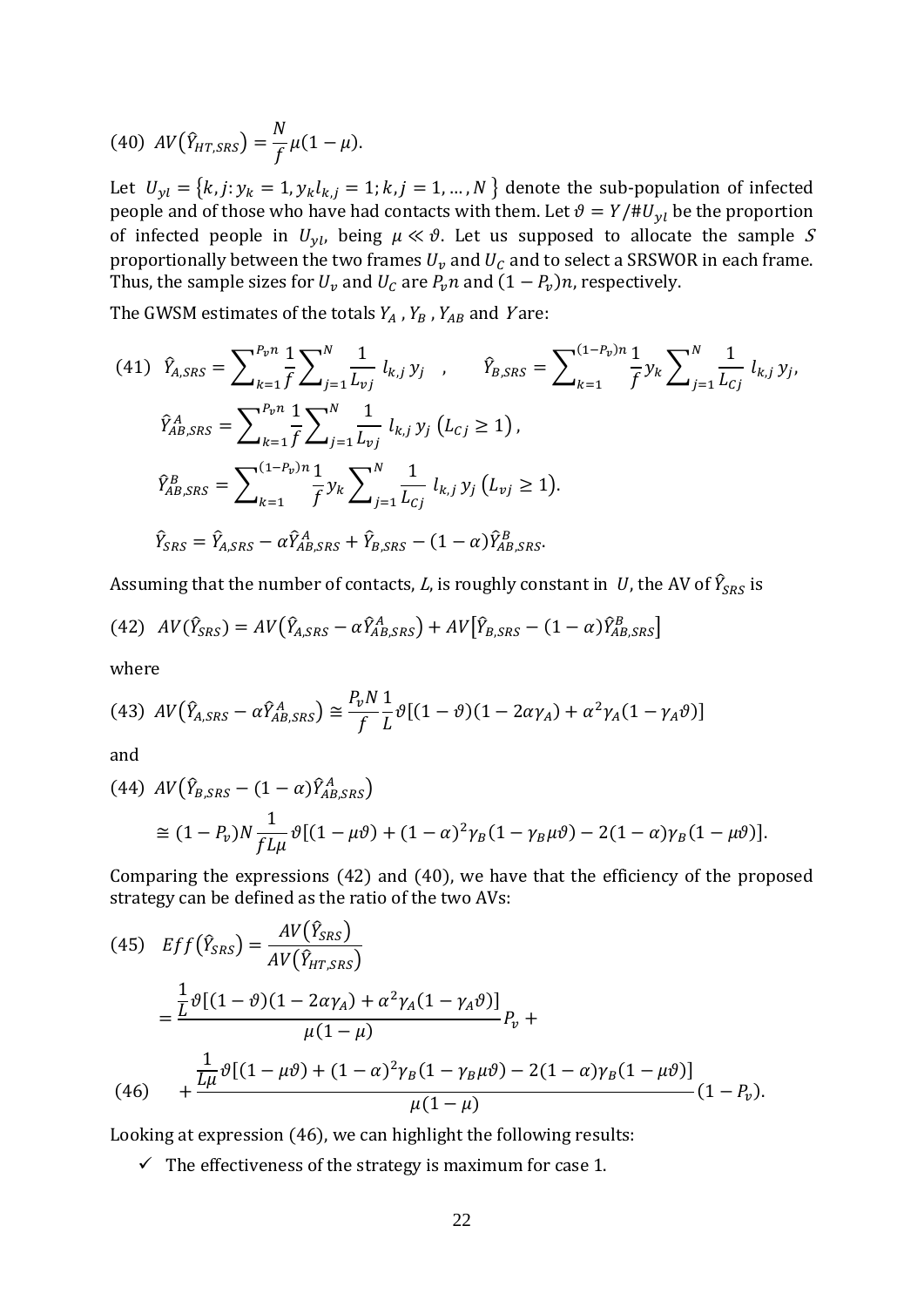- $\checkmark$  The efficacy is maximum for the sampling from  $U_v$  in which is realistic to have 1  $\frac{1}{L}\vartheta[(1-\vartheta)(1-2\alpha\gamma_A)+\alpha^2\gamma_A(1-\gamma_A\vartheta)] < \mu(1-\mu).$
- $\checkmark$  The efficacy could be lower or null for the sampling from  $U_c$  in which the condition

$$
\frac{1}{L\mu}\vartheta[(1-\mu\vartheta)+(1-\alpha)^2\gamma_B(1-\gamma_B\mu\vartheta)-2(1-\alpha)\gamma_B(1-\mu\vartheta)]<\mu(1-\mu),
$$

is not always given.

Thus, a good strategy could be that of oversampling in  $U<sub>v</sub>$  and having a small sample for  $U_{C}$ .

#### **9. Empirical evaluations of the proposed method: a Monte Carlo study**

#### 9.1 Artificial data generation

Since it is not possible, at this stage, to include a numerical illustration using real-life sample data, in this section we report the results of a series of Monte Carlo experiments which justify numerically our proposed ideas and show their statistical performances in an artificial, although as realistic as possible, context.

Before showing our simulation results, we need to clarify the criteria we used in the data generation process and those employed in the generation of the geographical map on which data are observed. This second element is essential, given the peculiar nature of the transmission mechanism which requires physical proximity between infected people.

First of all, in order to simulate an artificial population describing the time evolution of an epidemics, we considered a popular model constituted by a system of six differential equations which, in each moment of time, describe six categories of individuals, namely: the susceptibles (S), those exposed to the virus (E), the infected with symptoms (I), those without symptoms (A) and those that are removed from population either because healed (R) or dead (D). This modelling framework is due to the seminal contribution of Hamer (1906), Kermack and McKendrick (1927) and Soper (1929) and it is often referred to as the "SIR model" from the initials of the categories considered in the first simplified formulation: Susceptibles, Infected and Removed. A comprehensive overview of this model is contained in Cliff et al. (1981). See also Vynnycky and White (2010). Figure 4 describes diagrammatically the transition between the 6 categories. For the data random generation, we assumed that, if infected, a susceptible element of the population (S) will remain in the exposed state (E) for 5 days. After that period the subject can become either infected with symptoms (I) with probability 0.25 or without (asymptomatic; symbol A) with probability 0.75. The asymptomatic will remain infected (and so still able to transmit the virus) for 14 days. After this period all the asymptomatic will be considered healed and will pass to the category removed (R). In contrast, the infected people showing symptoms will be healed with probability 0.85 or die (D) with probability 0.15 (case death rate).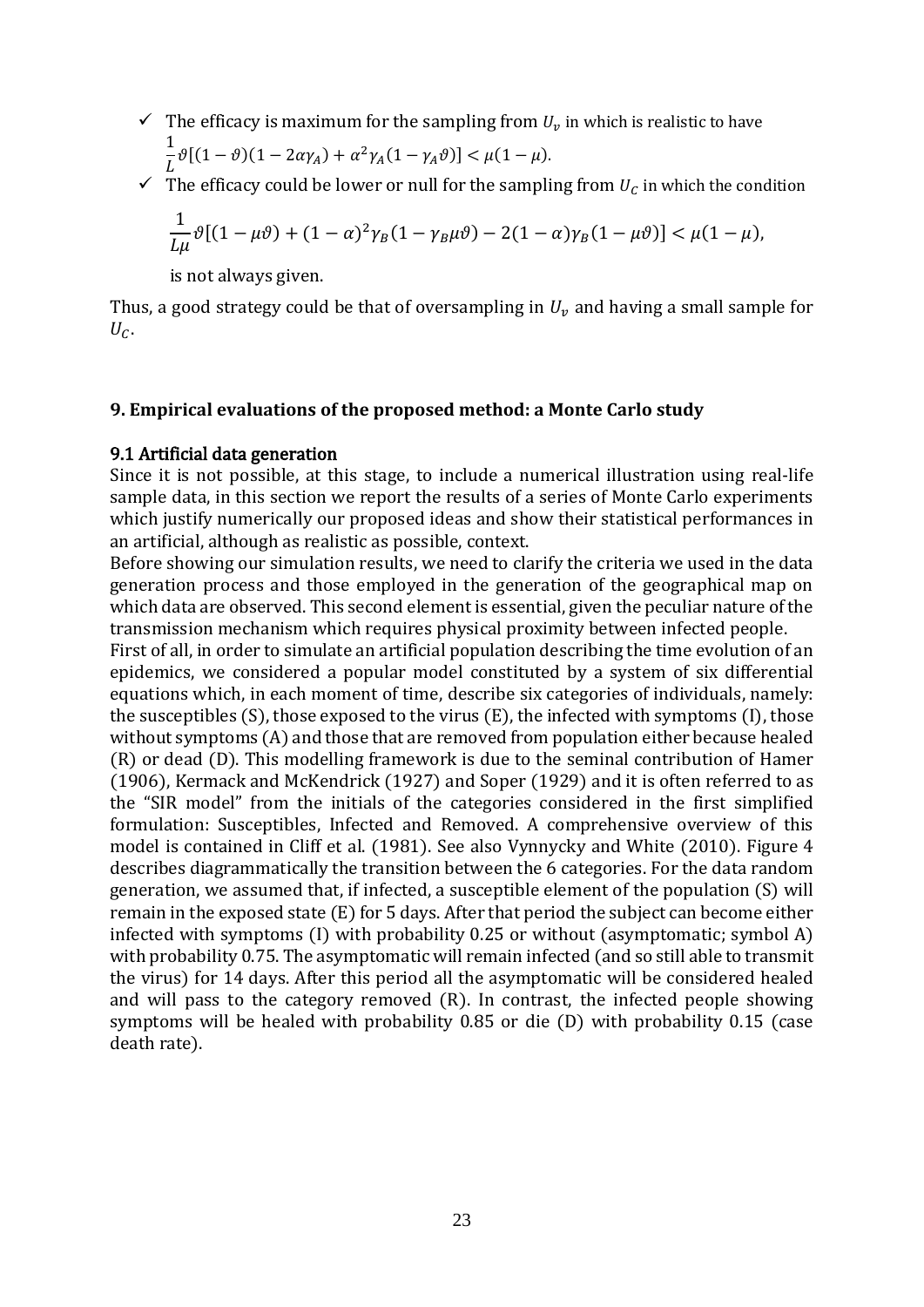

#### Figure 4. The six basic categories of our simulation model and their transition pattern

For the map generation we considered a population distributed into 25 spatial units laid on a 5-by-5 regular squared lattice grid. Each square of the grid contains a number of individuals randomly drawn from a uniform distribution ranging between 800 and 1,000. After a simulation exercise with these parameter values, we obtained an artificial population with a total of 22,217 individuals.

This geographical representation is very general in that the map thus generated can represent, e. g., a city divided into blocks or a region divided into smaller spatial union or any other meaningful geographical partition.

The contagion mechanism is favoured by people mobility. In our exercise, we assumed that in any moment of time a certain percentage  $m$  of the population can move between the squares. We distinguish two epidemic phases. In Phase 1 people is free to move and such percentage is  $m=0.03$ , while Phase 2 describes a period of lockdown when mobility is discouraged and  $m=0.01$ . In particular, we considered Phase 1 involving a period of 4 weeks and Phase 2 related to the period of the 8 subsequent weeks. The commuting during the lockdown period is not only limited by the number of people who move, but also by the extent of their movements. This is a further simulation parameter which is generated by a uniform distribution ranging from -4 to 4 during Phase 1 (thus allowing movements in and out the cells) and between -1 and 1 during the Phase 2.

Given the mobility pattern described above, contagion is determined by the social interaction and the contact opportunities. The number of contacts in each square of the grid is assumed to be determined by a random number drawn from a Poisson distribution with parameter, say  $c_n$ , while the number of people involved in the movements is also a Poisson number characterised but a different parameter  $c_p$ . Given these assumptions, a contagion occurs in the following way. If in a meeting it is present at least one asymptomatic or an exposed person,  $i<sub>m</sub>$  susceptibles will be infected moving in the status of the Exposed. In our runs of the simulation, we considered Phase 1 characterised by the following parameters  $c_n = 20$ ;  $c_p = 5$ ;  $i_m = 3$ . In contrast, during Phase 2 the three parameters become  $c_n = 3$ ;  $c_p = 3$ ;  $i_m = 2$  reflecting the decreased chances of contacts between people. Figure 2 describes the time evolution of the six categories of people in our simulated epidemics. As already said, we consider Phase 1 constituted by 4 weeks (day 1 to day 28) and Phase 2 lasting 8 weeks (day 29 to day 84). Figure 5 shows that. despite the many assumptions that we were forced to include in the simulation, the contagion curves are very similar to those observed worldwide in the recent 2020 SARS-CoV-2 pandemics.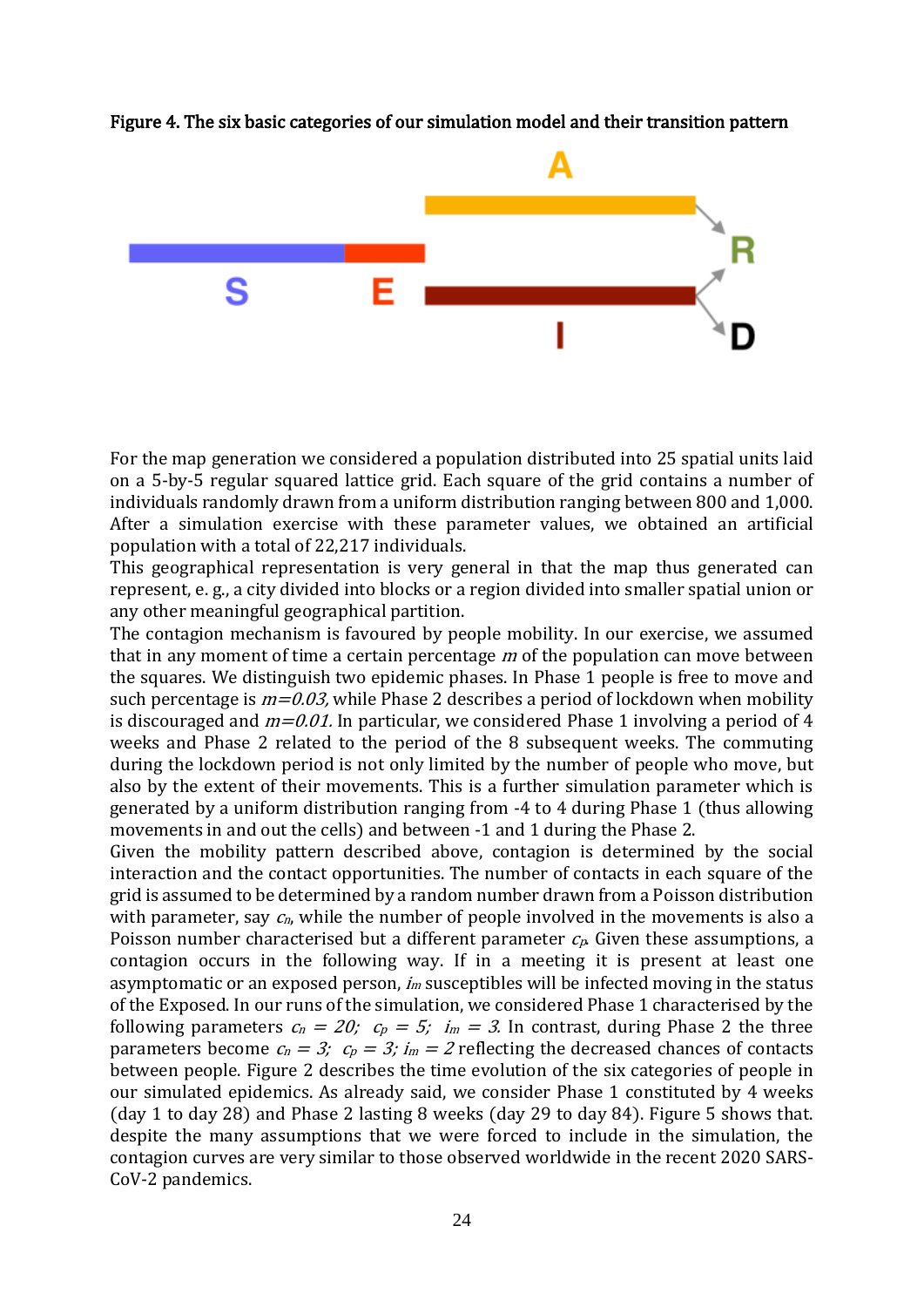

## Figure 5. Time evolution of the six categories of people in the simulated epidemics. Phase 1 refers to days 1- 28. Phase 2 refers to days 29-84.

#### 9.2 Simulation results

We present the main results obtained in the simulation exercise. Using the artificial population generated as described in the previous section, we considered the situation of a repeated sampling survey realized in three moments of time, namely at day 15 (during the beginning of Phase 1), at day 25 (still in Phase 1, but in a situation closer to a *plateau*) and at day 35, during the period of lockdown. The situation of the infected in the three moments of time is reported in Table 1 distinguishing between the samples in groups A, B and their intersection (see Figure 3).

| Group<br>considered | Day 15 | Day 25 | Day 35 |  |
|---------------------|--------|--------|--------|--|
|                     | 42     | 374    | 1,041  |  |
| $V_{\overline{R}}$  | 126    | 875    | 1,432  |  |
| $Y_{AB}$            | 39     | 372    | 1,018  |  |
| Total of infected   | 129    | 877    | 1,455  |  |

Table 1. True simulated population values of the infected (distinguished for the two subpopulations called , Groups A, B and their intersection) at different days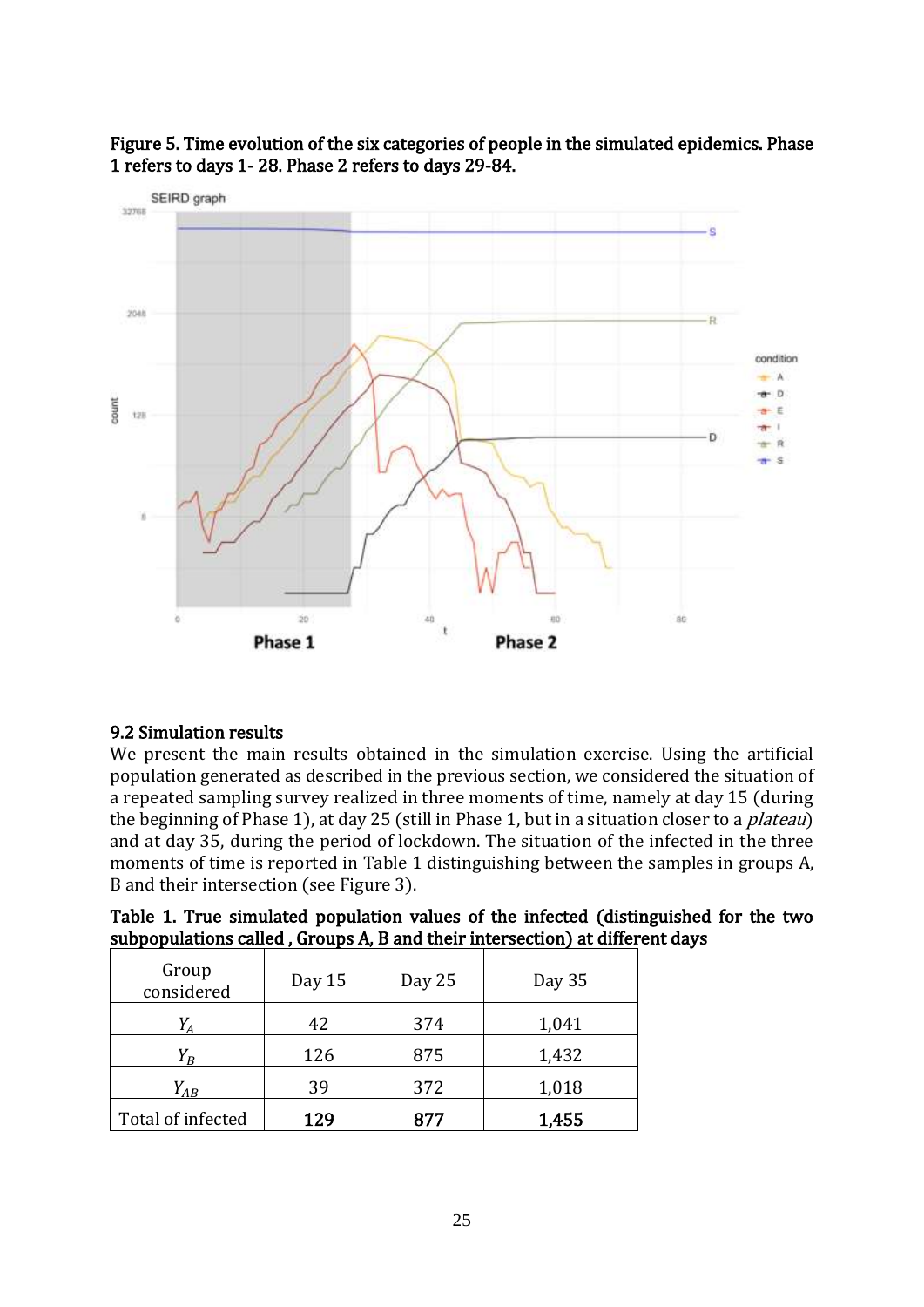For group A we fixed the parameter  $g = 0.9$  while for group B the parameter f and v are fixed as follows:  $f = 0$ .;  $\nu = 12$ .

The sample size obtained with such parameters' definition (both excluding and including the contacts) are reported in Table 2 by distinguishing 4 sample situations, namely: (i) A1B2 when both the individuals belonging to group A and their contacts are totally sampled while in group B both the non-infected and all contacts are sampled; (ii) A1B3 when both the individuals belonging to group A and their contacts are sampled while in group B the non-infected are sampled with all contacts with a maximum of  $v = 12$ ; (iii) A2B2 when all individuals belonging to group A, but only a subset of their contacts are included in the sample and in group B the non-infected are sampled with all their contacts; and, finally, (iv) A2B3 when all individuals belonging to group A, but only a subset of their contacts are included in the sample while in group B the non-infected are sampled with all their contacts, but only up to a maximum of  $v = 12$  individuals. Notice that in day 35 we have fewer contacts in the sample than in day 25 due to the lockdown measures considered.

| Day | Proportion  | Sampling                      | Sampling | Sampling |  |
|-----|-------------|-------------------------------|----------|----------|--|
|     | of infected | scheme                        | units    | units    |  |
|     | in the      |                               | without  | with     |  |
|     | population  |                               | contacts | contacts |  |
| 15  |             | A1B2                          | 4,130    | 4,741    |  |
|     | 0.006       | A1B3                          | 4,130    | 4,736    |  |
|     |             | A2B2                          | 4,130    | 4,741    |  |
|     |             | A <sub>2</sub> B <sub>3</sub> | 4,130    | 4,736    |  |
| 25  | 0.042       | A1B2                          | 4,198    | 7,650    |  |
|     |             | A1B3                          | 4,198    | 7,634    |  |
|     |             | A2B2                          | 4,198    | 7,650    |  |
|     |             | A2B3                          | 4,198    | 7,634    |  |
| 35  |             | A1B2                          | 4,361    | 7,545    |  |
|     | 0.070       | A1B3                          | 4,361    | 7,514    |  |
|     |             | A2B2                          | 4,361    | 7,545    |  |
|     |             | A2B3                          | 4,361    | 7,514    |  |

Table 2. Total number of sample units including and excluding the contacts at different days and in the various sampling schemes

The main results of the simulation are reported in Table 3 which shows that in all sampling settings the relative bias is very small and our estimators outperform dramatically the simple random sampling in terms of efficiency (the ratio of the standard error of the proposed estimator, computed by the simulation, over that of the HT estimator of a simple random sampling without replacement). In particular, the relative bias is of the order of 0.01 % during Phase 1, while during Phase 2 it depends on the sampling scheme adopted with a greater precision when both the individuals belonging to group A and their contacts are included in the sampling. In contrast, the relative bias obviously increases when only a subset of the contacts is observed. Furthermore, our method outperforms the simple random sample also in terms of efficiency. Similar to the case of the bias, the relative advantage with respect to simple random sample is greater in the case of the A1 sample scheme when all selected individuals and their contacts are included in the sample while it is lower in the case of A2 when only a subset of them is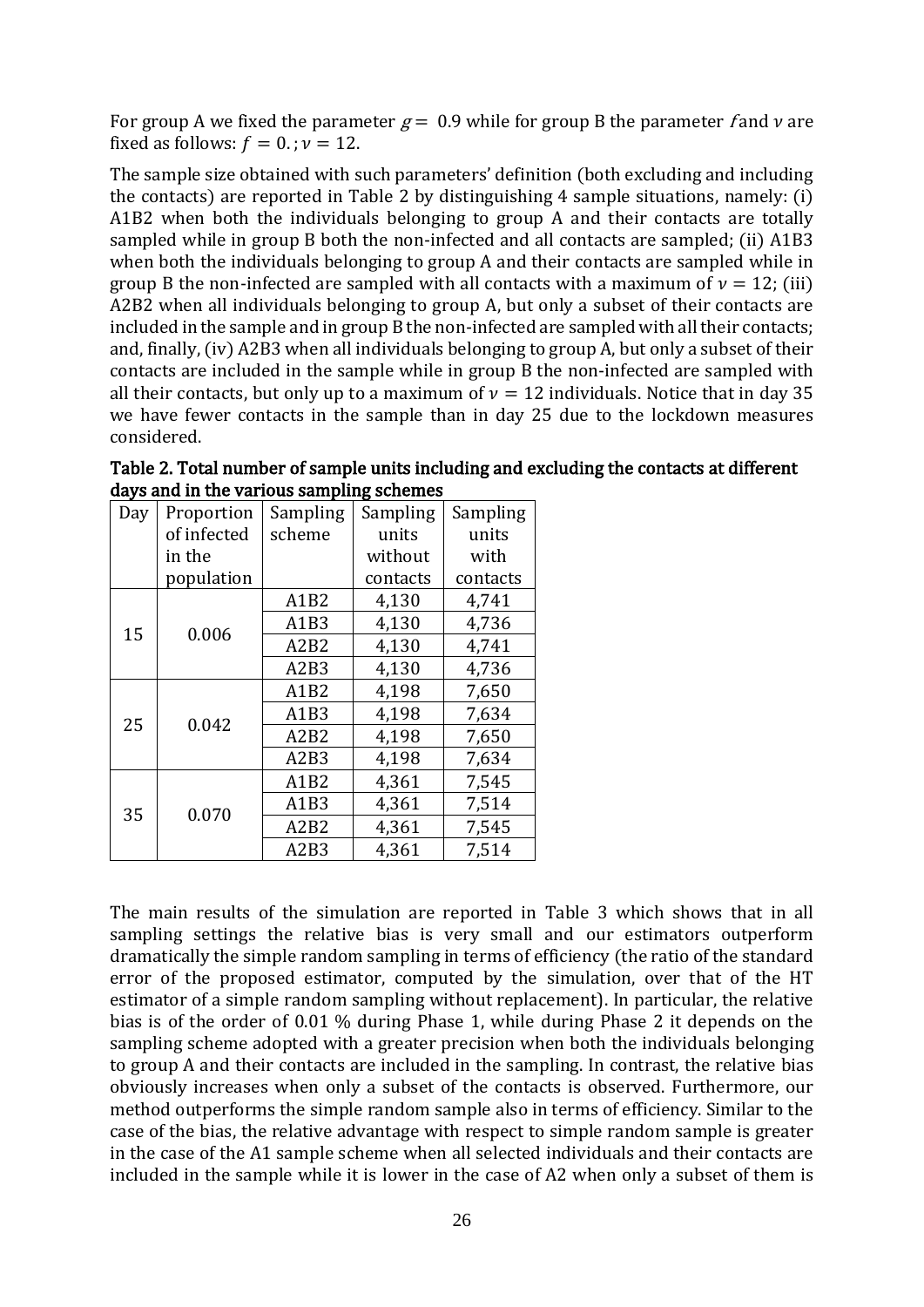observed. Moreover, Table 3 also displays a decrease in the relative advantage of our method in the day 35 wave where, due to the lockdown restrictions, the number of contacts is much more limited.

The results presented here depend essentially on the particular setting of the (many) parameters involved in the simulation which describe different epidemic evolutions. To mitigate such a subjectivity, we also run many other Monte Carlo experiments using different parameter values. Although available upon request to the authors, these results are not reported here for the sake of succinctness. However, they all confirm the same features of a very low relative absolute bias involved with our proposed method and of its superiority with respect to the simple random scheme in terms of efficiency.

| uays |                                                             |                               |                                                                      |              |                   |                                                         |                                                  |                                                      |                                                                                                       |                                                                                                    |
|------|-------------------------------------------------------------|-------------------------------|----------------------------------------------------------------------|--------------|-------------------|---------------------------------------------------------|--------------------------------------------------|------------------------------------------------------|-------------------------------------------------------------------------------------------------------|----------------------------------------------------------------------------------------------------|
| Days | Percentage<br>of infected<br>people in<br>the<br>population | Sampling<br>scheme            | Estimated<br>total<br>infected<br>(average on<br>500<br>simulations) | $\alpha^*$   | Standard<br>error | Coefficient<br>of<br>variation<br>$\frac{(6)}{(4)}x100$ | True<br>population<br>value<br>(from<br>Table 1) | Relative<br>absolute<br>bias<br>$ (8) - (4) $<br>(4) | Relative<br>efficiency<br>with<br>respect to<br>the simple<br>random<br>sample<br>without<br>contacts | Relative<br>efficiency<br>with<br>respect to<br>the simple<br>random<br>sample<br>with<br>contacts |
| (1)  | (2)                                                         | (3)                           | (4)                                                                  | (5)          | (6)               | (7)                                                     | (8)                                              | (9)                                                  | (10)                                                                                                  | $(11)$ <sup>a</sup>                                                                                |
| 15   | 0.0058                                                      | A1B2                          | 128.99                                                               | $\Omega$     | 0.01              | 0.09                                                    | 129                                              | 0.0001                                               | 0.0006                                                                                                | 0.0006                                                                                             |
|      |                                                             | A1B3                          | 128.99                                                               | $\Omega$     | 0.01              | 0.09                                                    | 129                                              | 0.0001                                               | 0.0006                                                                                                | 0.0006                                                                                             |
|      |                                                             | A2B2                          | 128.75                                                               | $\theta$     | 1.56              | 0.97                                                    | 129                                              | 0.0019                                               | 0.0659                                                                                                | 0.0718                                                                                             |
|      |                                                             | A <sub>2</sub> B <sub>3</sub> | 128.75                                                               | $\Omega$     | 1.56              | 0.97                                                    | 129                                              | 0.0019                                               | 0.0659                                                                                                | 0.0718                                                                                             |
| 25   | 0.0394                                                      | A1B2                          | 876.83                                                               | $\theta$     | 0.17              | 0.05                                                    | 877                                              | 0.0001                                               | 0.0027                                                                                                | 0.0041                                                                                             |
|      |                                                             | A1B3                          | 876.84                                                               | $\theta$     | 0.16              | 0.05                                                    | 877                                              | 0.0001                                               | 0.0027                                                                                                | 0.0040                                                                                             |
|      |                                                             | A2B2                          | 876.90                                                               | $\mathbf{1}$ | 0.48              | 0.08                                                    | 877                                              | 0.0001                                               | 0.0080                                                                                                | 0.0120                                                                                             |
|      |                                                             | A2B3                          | 877.02                                                               | 0.48         | 2.43              | 0.18                                                    | 877                                              | 0.0000                                               | 0.0403                                                                                                | 0.0605                                                                                             |
| 35   | 0.0654                                                      | A1B2                          | 1,455                                                                | $\Omega$     | $\bf{0}$          | $\Omega$                                                | 1.455                                            | $\Omega$                                             | $\Omega$                                                                                              | $\bf{0}$                                                                                           |
|      |                                                             | A1B3                          | 1,455                                                                | $\theta$     | $\Omega$          | $\theta$                                                | 1.455                                            | $\Omega$                                             | $\Omega$                                                                                              | $\Omega$                                                                                           |
|      |                                                             | A2B2                          | 1.461.59                                                             | $\theta$     | 9.78              | 0.21                                                    | 1.455                                            | 0.0045                                               | 0.1310                                                                                                | 0.1895                                                                                             |
|      |                                                             | A2B3                          | 1.461.59                                                             | $\Omega$     | 9.78              | 0.21                                                    | 1.455                                            | 0.0045                                               | 0.1310                                                                                                | 0.1895                                                                                             |

Table 3: Main results of the simulation study for the various sampling schemes at different  $\Delta$  and  $\Delta$ 

(a)The relative efficiency is computed as the ratio of the standard error of the proposed estimator (computed by the simulation) over that of the HT estimator of a simple random sampling without replacement.

#### **10. Conclusions and future challenges**

The aim of this paper is to draw the attention of researchers and decision makers on the need of observing the characteristics of the Covid19 pandemics through a formal sample design thus overcoming the limitations of data collected on a convenience basis. Only in this way will we be able to produce both reliable estimates of the current situation and forecasts of the future evolution of the epidemics so as to take empirically grounded decisions about public health monitoring and surveillance, especially in the phase of the exit from the epidemic peak and of relaxation of the quarantine measures.

In such a situation, it is essential to set up a system of data collection which allows statistically significant comparisons through time and across different geographic areas, by taking into account the different economic, demographic, social, environmental and cultural contexts.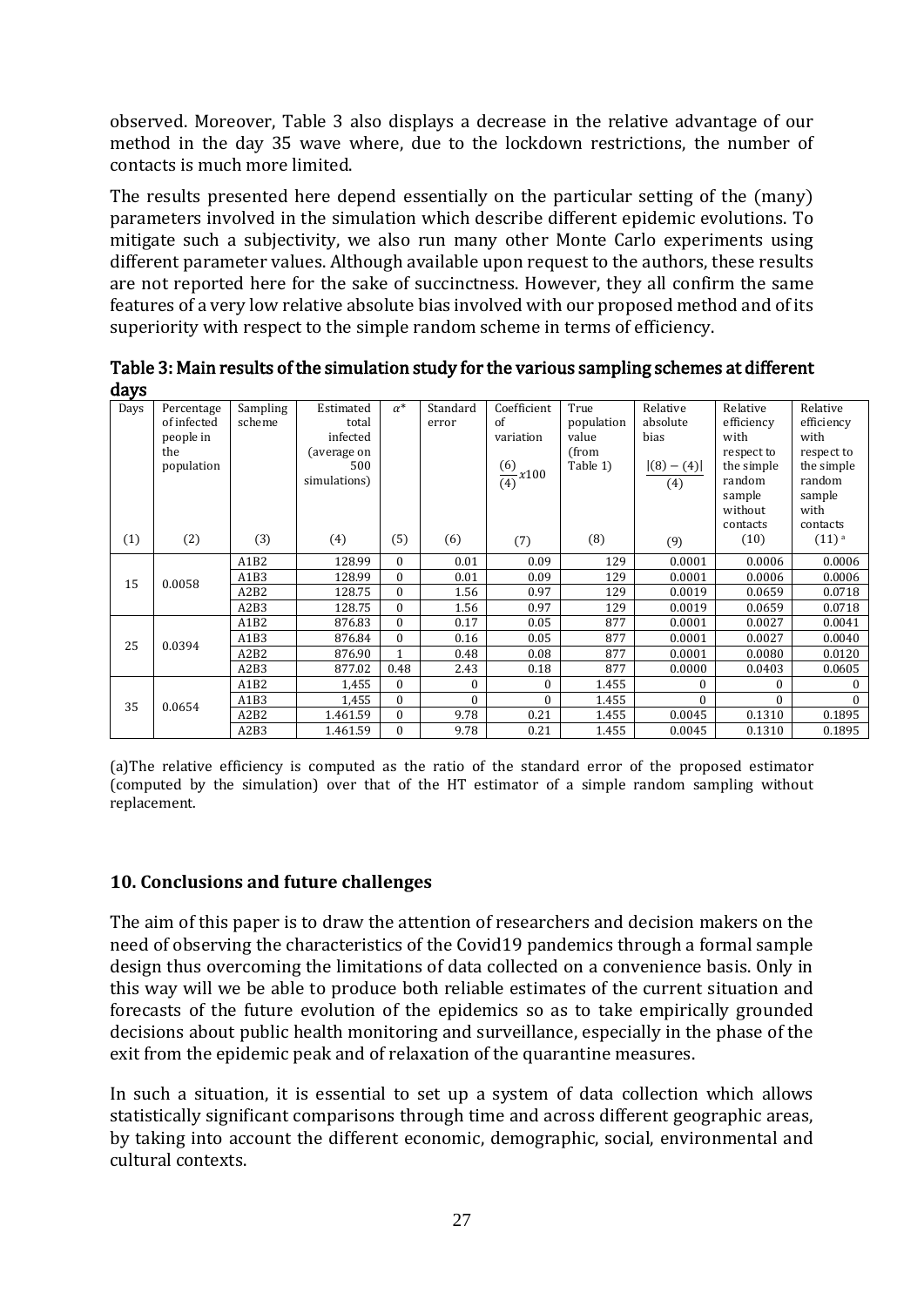We believe that a clear knowledge of the phenomenon is necessary also for the awareness and behaviour to be adopted by the population. Trust and sharing must be grounded on a solid information base.

In comparison with other possible observational strategies the proposal has three elements of strength, namely:

- Relevance. The proposed sample scheme, designed to capture most of the infected people through an indirect sampling mechanism, not only aims at providing a snapshot of the phenomenon in a single moment of time, but it is designed so as to become a continuous survey, repeated in several waves through time, also taking into account different target variables in the different stages of development of the epidemic. It contributes to implement a statistical surveillance system on the epidemic to be integrated with the existing systems managed by the health authorities;
- Statistical quality. In the paper the properties of the estimators have been formally proved and confirmed analysing the results of a set of Monte Carlo experiments; they guarantee their reliability in terms of unbiasedness and higher efficiency with respect to the simple random sample;
- Timeliness. The sample design is rapidly operational as it is required by the emergency we are experiencing; indeed, the paper represents the statistical formalization of a recent proposal (Alleva et al., 2020) that has been accompanied by a technical note which describes the different phases in which it is divided, the subjects involved and the crucial points for its success (Ascani, 2020).

Although our effort to progress on the subject in this phase of emergency, there is floor for a lot of methodological statistical research for setting up statistical instruments for producing reliable and timely estimates of the phenomenon. Indeed, from a methodological point of view, while in the paper we have fully derived the properties of the estimators in the cross-sectional case, the properties in subsequent waves still need to be proved formally. Among other aspects to be developed, we mention those related to time and spatial correlations, useful both for modelling the phenomenon and for designing efficient spatial sampling so as to achieve the same level of precision with fewer sample units (Arbia and Lafratta, 2002). A specific extension of the spatial sampling techniques to be further developed is the use of capture/recapture techniques (Borchers, 2009; Lavallée and Rivest, 2012) which would require an overlap of the samples of groups *A* and *B*. A further improvement to be explored could derive from applying the Dorfmann procedure (Dorfmann, 1943) to reduce number of the tests and cost.

In addition to the methodological advances, other general aspects to be developed with different specialists are the integration of the statistical system we propose with the health authority's surveillance system for the infected and the use for statistical purposes of the contact-tracking devices, both in the identification of contacts and in the measure of the propensity to travel and of the connected risks. To this aim, it could be interesting to study the possibility of considering, within our framework, the proposal developed by Saunders-Hastings *et al.*(2017) who address the problem *via* a model approach. The need to monitor over time the pandemics should represent the drive for building an integrated surveillance system. This should merge within a unified database three different pieces of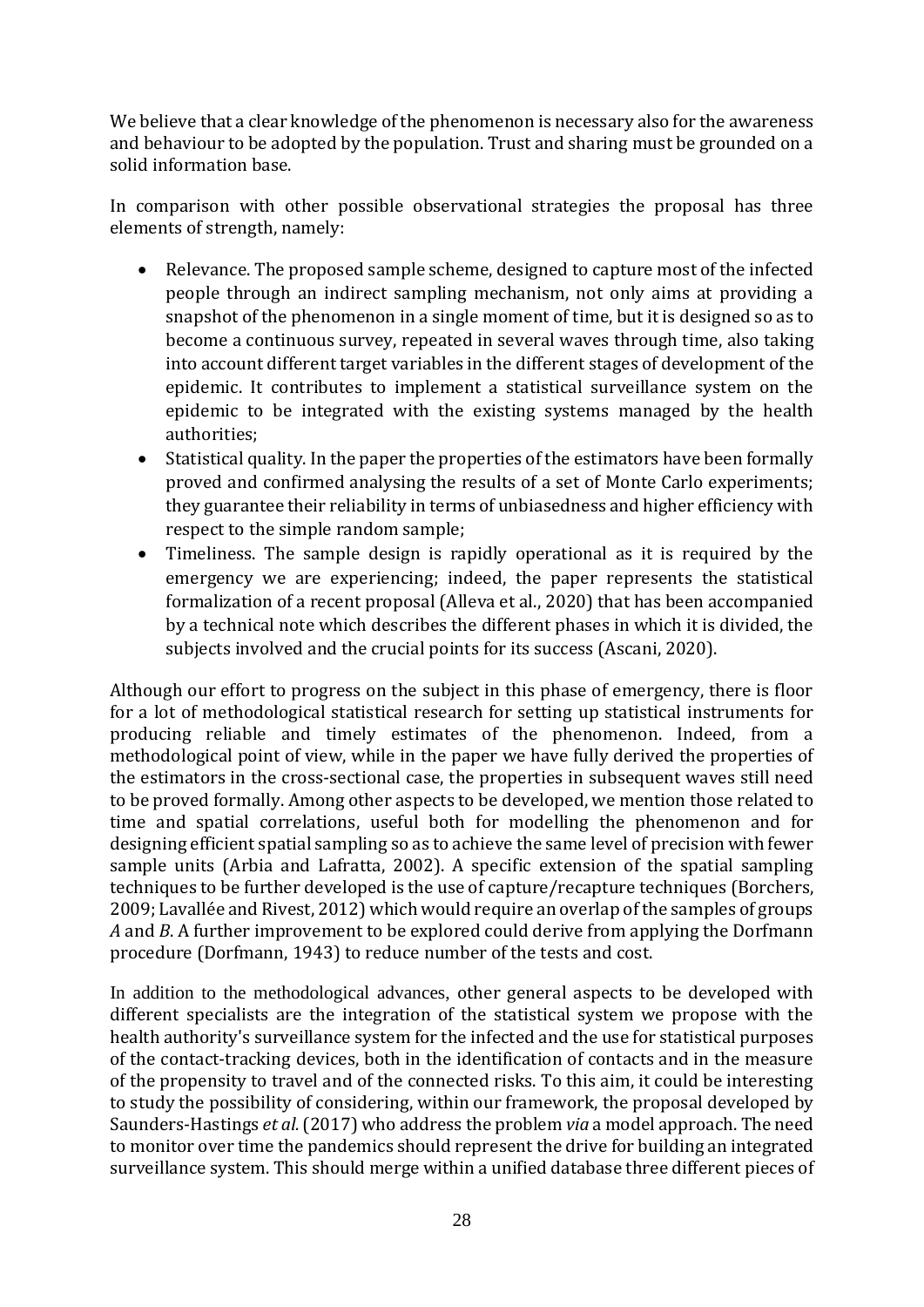information: (i) the information collected by the administrative institutions when receiving and treating individuals that have turned to the healthcare system; together, (ii) the statistical information collected on purpose with the aim to accurately measure the diffusion of the infection and, finally, (iii) the data obtained through new sources for tracking the movements of people and of their contacts.

A third line of extension of our proposal concerns the operational point of view. Indeed the sample design described in detail in Section 5 should be accompanied by the rapid definition of some key points:

- a *control room* that ensures the necessary inter-institutional collaboration to guide field operations (Health Authorities, at national and regional level, Statistical Offices, others);
- an effective information campaign among the population to promote their participation; the legal framework to assure the collection and the analysis of personal data;
- the medical testing procedure to consider for the selected population (swabs, blood testing and DNA mapping);
- the geographical-temporal estimate domains of interest and the sample dimension on the basis of the informative needs and the available financial and organizational resources;
- the frequency of sampling for groups *A* and *B*, as well as the length of stay in the panel of group *B*;
- the socio-demographic characteristics, living condition and mobility behaviors to be collected at individual and familiar level to shed light on relative risks and to evaluate the effects of the policies adopted to modify the evolution of the epidemic.

This can only be achieved if epidemiologists, virologists, administrators of healthcare institutions work in conjunction with experts in mathematical and statistical modeling and forecasting and in the evaluation of public policies.

We designed the sampling mechanism having in mind the Italian situation; and we proved its feasibility defining the previous key point to estimate times and costs (Alleva et al.,  $2020$ <sup>12</sup>. In adopting the suggested strategy, different countries may require adjustments taking into account the peculiarities of the specific health system and institutional framework. In this direction it will be essential the contribution of the National Statistical Offices, as well as common actions and sharing experiences at the European and worldwide level.

The emergency connected with the diffusion of Covid-19 is an incredible occasion for building up a solid informative infrastructure for researchers and decision makers. We must also feel the duty and responsibility to prepare to face possible future outbreaks of pandemics in an informed way.

<sup>&</sup>lt;sup>12</sup> The sample size to assure a certain level of accuracy of the estimates depends on the Base Rate of infection. The unit cost of the swab and serological administering relies on the level of involvement in the survey of the public health authorities. The total cost depends on the length and the periodicity of the panel survey. For Italy we estimated the cost of data collection at national and regional level (21 regions), in case of 3 months of monitoring, panel survey every 15 days and a Base Rate of infection 0,04. Concerning Groups A and B, the sample sizes are 1,000 and 1,200 units, that implies 6,000 and 7,200 swabs and a total cost of 210,000 and 252,000 euros.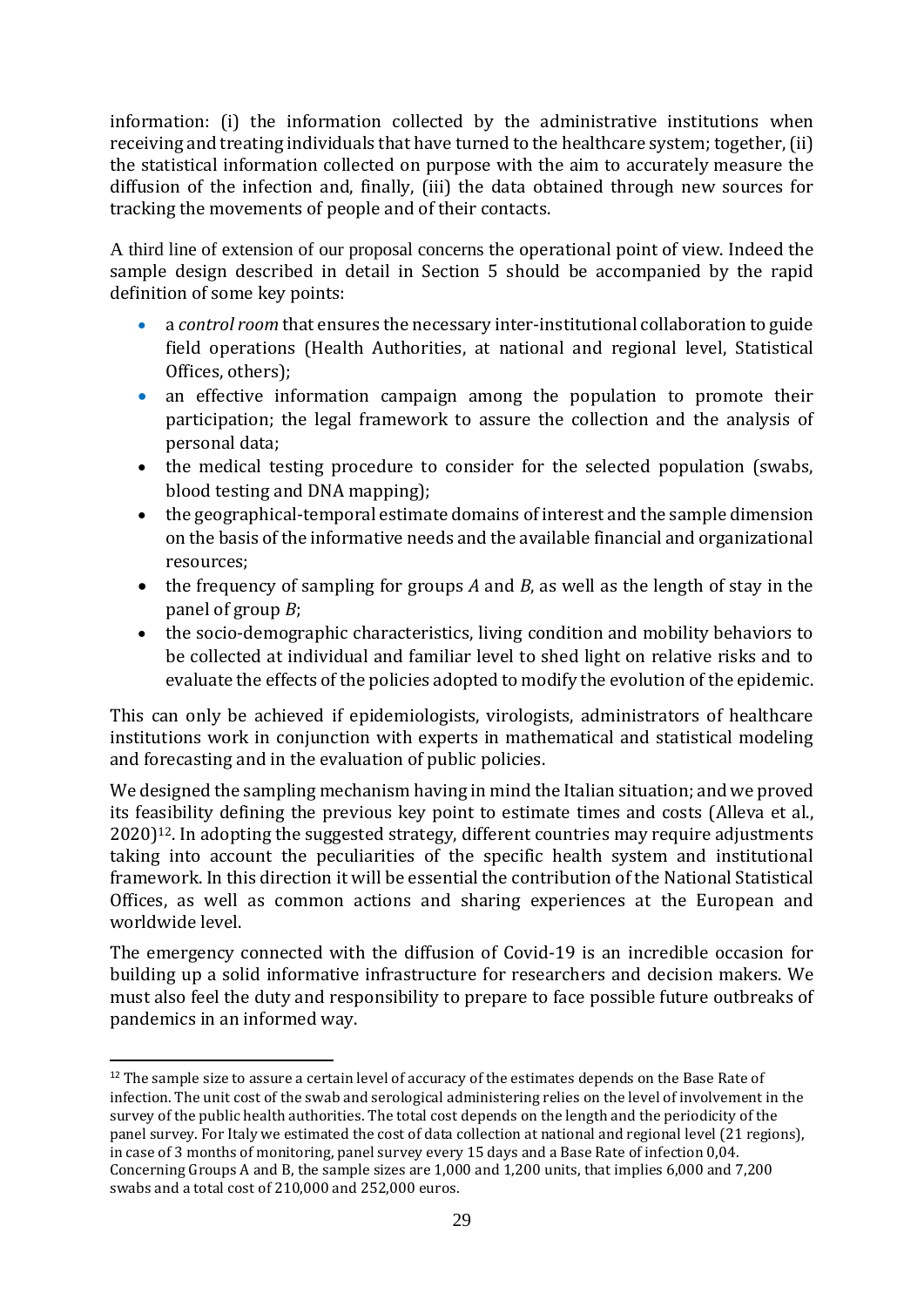Acknowledgements. We are very grateful to Mike Hidiroglou, Pierre Lavallée and Giovanna Ranalli for the challenging discussion, careful reading and the useful suggestions which have helped us to improve the quality of our proposal.

#### References

Abc. 2020. *Random coronavirus testing to begin in Canberra next week at drive-through centre and clinic*. Abc net 03-04-2020. [https://www.abc.net.au/news/2020-04-03/random](https://www.abc.net.au/news/2020-04-03/random-coronavirus-testing-begins-in-canberra/12119364)[coronavirus-testing-begins-in-canberra/12119364.](https://www.abc.net.au/news/2020-04-03/random-coronavirus-testing-begins-in-canberra/12119364)

Alleva, G., G. Arbia, P. D. Falorsi, G. Pellegrini, A. Zuliani. 2020. A sample design for reliable estimates of the SARS-CoV-2 epidemic's parameters. Calling for a protocol using panel data. <https://web.uniroma1.it/memotef/sites/default/files/Proposal.pdf> .

Alleva, G. 2017. The new role of sample surveys in official statistics, ITACOSM 2017, The 5th Italian Conference on Survey Methodology, 14 giugno 2017, Bologna.

https://www.istat.it/it/files//2015/10/Alleva\_ITACOSM\_14062017.pdf.

Alleva G. 2020. Contributo per la 12° Commissione permanente Igiene e sanità del Senato della Repubblica, Roma, 27 may 2020. 2020.https://www.senato.it/application/xmanager/projects/leg18/attachments/documento\_e vento\_procedura\_commissione/files/000/135/501/GIORGIO\_ALLEVA.pdf

Alleva G., A. Zuliani. 2020, Coronavirus: chiarezza sui dati, *Bancaria,* ISSN: 0005-4623.

Aguilar, J. B., J. S. Faust, L. M. Westafer and J. B. Gutierrez. 2020. Investigating the Impact of Asymptomatic Carriers on COVID-19, medXiv, doi: <https://doi.org/10.1101/2020.03.18.20037994> .

Arbia, G. 1994. Selection techniques in sampling spatial untis, *Quaderni di statistica e matematica applicata alle scienze economico-sociali*, XVI, 1-2, 81-91.

Arbia, G. 2020. A Note on Early Epidemiological Analysis of Coronavirus Disease 2019 Outbreak using Crowdsourced Data, [arXiv:2003.06207](https://arxiv.org/abs/2003.06207) .

Arbia, G. and G. Lafratta. 1997. Evaluating and updating the sample design: the case of the concentration of SO<sup>2</sup> in Padua, *Journal of Agricultural, Biological and Environmental Statistics*, 2, 4, 1997, 451-466, IF 1,235.

Arbia, G. and G. Lafratta. 2002. Spatial sampling designs optimized under anisotropic superpopulation models, *Journal of the Royal Statistical Society series c – Applied Statistics*, 51, 2, 2002, 223-23.

Ascani, P. 2020. Technical Note on the methods of the data collection phase for a proposal of sample design for reliable estimates of the *epidemic's parameters* of SARS-CoV-2*.*  <https://web.uniroma1.it/memotef/sites/default/files/TechNote.pdf>

Borchers, D. 2009. A non-technical overview of spatially explicit capture–recapture models. *Journal of Ornithol*ogy, 152**,** 435–444. https://doi.org/10.1007/s10336-010-0583-z

Chughtai, A. A. and A. A. Malik. 2020. Is Coronavirus disease (COVID-19) case fatality ratio underestimated?. *Global Biosecurity*, 1(3).

Cliff, A. D., Haggett, P., Ord, J. K. and Verfey, F. R. (1981) *Spatial Diffusion: an Historical Geography of Epidemics in an Island Community.* Cambridge University Press. Cochran, W.G. 1977. *Sampling Techniques*. Wiley. New York.

Deville, J.-C. and Y. Tillé. 2004. Efficient Balanced Sampling: the Cube Method, *Biometrika*, 91, 893-912.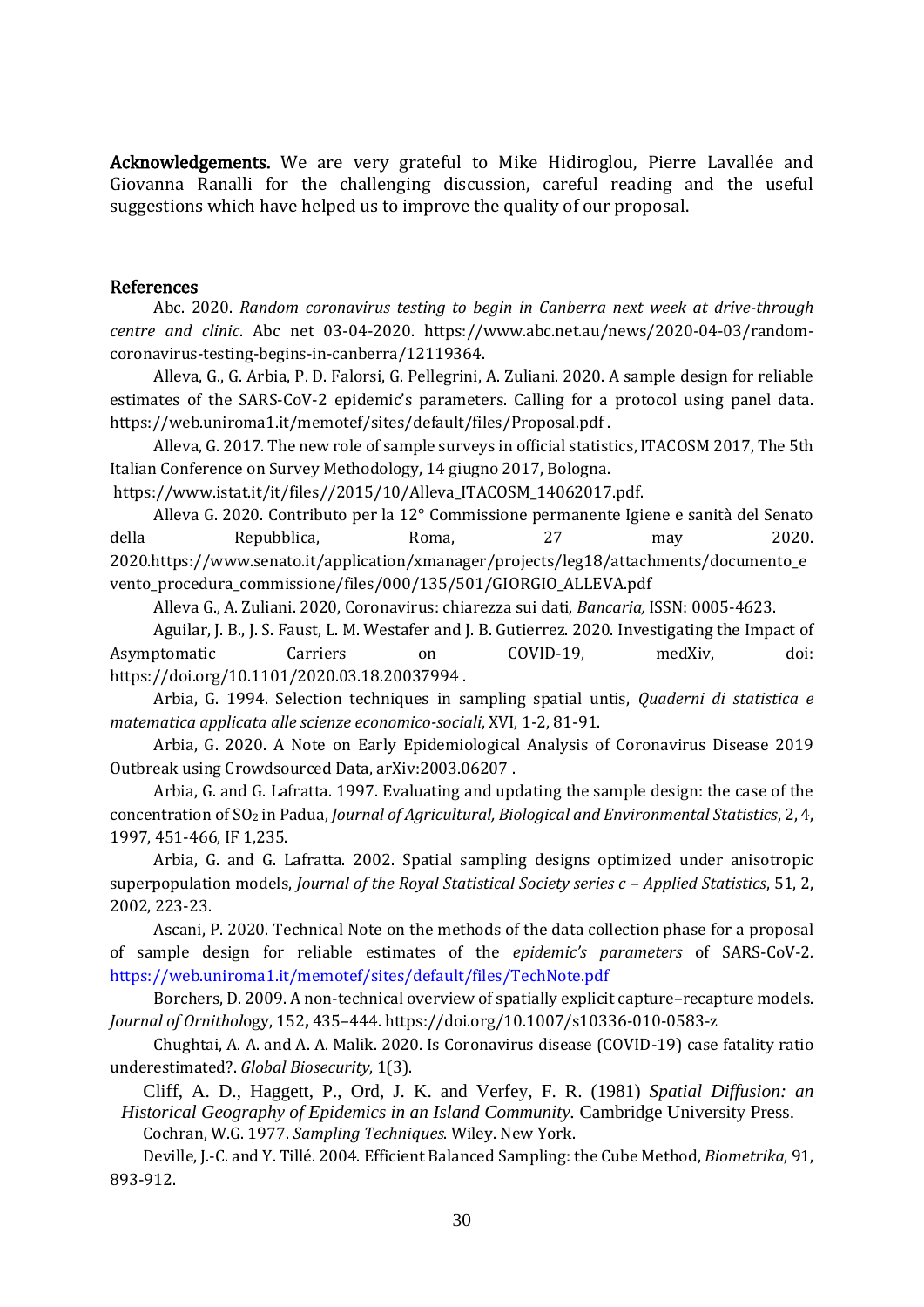Deville, J.-C. and Y. Tillé. 2005. Variance approximation under balanced sampling, *Journal of Statistical Planning and Inference*, 128, 569-591.

Dewatripont, M., M. Goldman, E. Muraille and J.-P. Platteau. 2020. *Rapidly identifying workers who are immune to COVID-19 and virus-free is a priority for restarting the economy*, VoxEU.org, 23 March.

Di Gennaro, Splendore and Luca. 2020. Random testing, quality of data and lack of information: COVID-19. Available at: https://medium.com/data-policy/random-testing-qualityof-data-andlack-of-information-covid-19-a6e09a398d1d

Dorfman, R. 1943. The Detection of Defective Members of Large Populations, *The Annals of Mathematical Statistics*, 14 (4): 436–440*,* [doi](https://en.wikipedia.org/wiki/Doi_(identifier))*:*[10.1214/aoms/1177731363](https://doi.org/10.1214%2Faoms%2F1177731363)

Falorsi P. D., P. Righi. 2015. Generalized framework for defining the optimal inclusion probabilities of one-stage sampling designs for multivariate and multi-domain surveys. *Survey methodology*, vol. 41. p. 215-236 , ISSN: 0714-0045.

Falorsi P. D., P. Righi, P. Lavallée. 2019. Optimal Sampling for the Integrated Observation of Different Populations. *Survey methodology*, Vol. 45, No. 3, pp. 485-511. *Statistics Canada*, Catalogue No. 12-001-X.

Ferretti, L, C. Wymant, M. Kendall, L. Zhao, A. Nurtay, L. Abeler-Dörner, M. Parker, D. Bonsall, C. Fraser. 2020. Quantifying SARS-CoV-2 transmission suggests epidemic control with digital contact tracing, *Science* 31 Mar 2020, DOI:10.1126/science.abb6936.

https, //science.sciencemag.org/content/early/2020/03/30/science.abb6936 .

Fuggetta M. 2020. Testing for the Base Rate.

massimofuggetta.com/2020/04/28/testing-for-the-base-rate/.

Giuliani, D., [M. M. Dickson,](https://arxiv.org/search/stat?searchtype=author&query=Dickson%2C+M+M) G., [Espa,](https://arxiv.org/search/stat?searchtype=author&query=Espa%2C+G) and F. [Santi.](https://arxiv.org/search/stat?searchtype=author&query=Santi%2C+F) 2020. Modelling and predicting the spatiotemporal spread of Coronavirus disease 2019 (COVID-19) in Italy, arXiv:2003.06664 .

Gros, D. 2020. "*Creating an EU 'Corona Pane*l': Standardised European sample tests to uncover the true spread of the coronavirus" VoxEU.org, 28 March.

Gross, B, Z. Zheng, S. Liu, X. Chen, A. Sela, J. Li, D. Li, S. Havlin. 2020. Spatio-temporal propagation of COVID-19 pandemics.

Hackenbroch, V. 2020. *Große Antikörperstudie soll Immunität der Deutschen gegen Covid-19 feststellen*, Spiegel 26-03-2020 [https://www.spiegel.de/wissenschaft/medizin/coronavirus](https://www.spiegel.de/wissenschaft/medizin/coronavirus-grosse-antikoerper-studie-soll-immunitaet-der-deutschen-feststellen-a-c8c64a33-5c0f-4630-bd73-48c17c1bad23?d=1585300132&sara_ecid=soci_upd_wbMbjhOSvViISjc8RPU89NcCvtlFcJ)[grosse-antikoerper-studie-soll-immunitaet-der-deutschen-feststellen-a-c8c64a33-5c0f-4630-](https://www.spiegel.de/wissenschaft/medizin/coronavirus-grosse-antikoerper-studie-soll-immunitaet-der-deutschen-feststellen-a-c8c64a33-5c0f-4630-bd73-48c17c1bad23?d=1585300132&sara_ecid=soci_upd_wbMbjhOSvViISjc8RPU89NcCvtlFcJ)

[bd73-48c17c1bad23?d=1585300132&sara\\_ecid=soci\\_upd\\_wbMbjhOSvViISjc8RPU89NcCvtlFcJ](https://www.spiegel.de/wissenschaft/medizin/coronavirus-grosse-antikoerper-studie-soll-immunitaet-der-deutschen-feststellen-a-c8c64a33-5c0f-4630-bd73-48c17c1bad23?d=1585300132&sara_ecid=soci_upd_wbMbjhOSvViISjc8RPU89NcCvtlFcJ) .

Hamer W. H. (1906), *Epidemic diseases in England*, Lancet, 1

Hansen N.H., N.W. Hurwitz, W.G. Meadow. 1953. *Sample Survey Method and Theory*. Wiley, New York.

Hartley, H. O. 1962. Multiple Frame Surveys*," Proceedings of the Social Statistics Section, American Statistical Association*, 203-206.

Hartley, H. O. 1974). Multiple Frame Methodology and Selected Applications, *Sankhya*, Ser. C, 36, 99.

Horvitz, D.G. and D.L. Thompson. 1952. A generalisation of sampling without replacement from finite-universe. J. Amer. Statist. Assoc., 47,663-685.

International Labour Organization. 2020. COVID-19 impact on the collection of labour market statistics [https://ilostat.ilo.org/topics/covid-19/covid-19-impact-on-labour-market](https://ilostat.ilo.org/topics/covid-19/covid-19-impact-on-labour-market-statistics/)[statistics/.](https://ilostat.ilo.org/topics/covid-19/covid-19-impact-on-labour-market-statistics/)

Ioannidis, J. 2020, A fiasco in the making? As the coronavirus pandemic takes hold, we are making decisions without reliable data. Available at: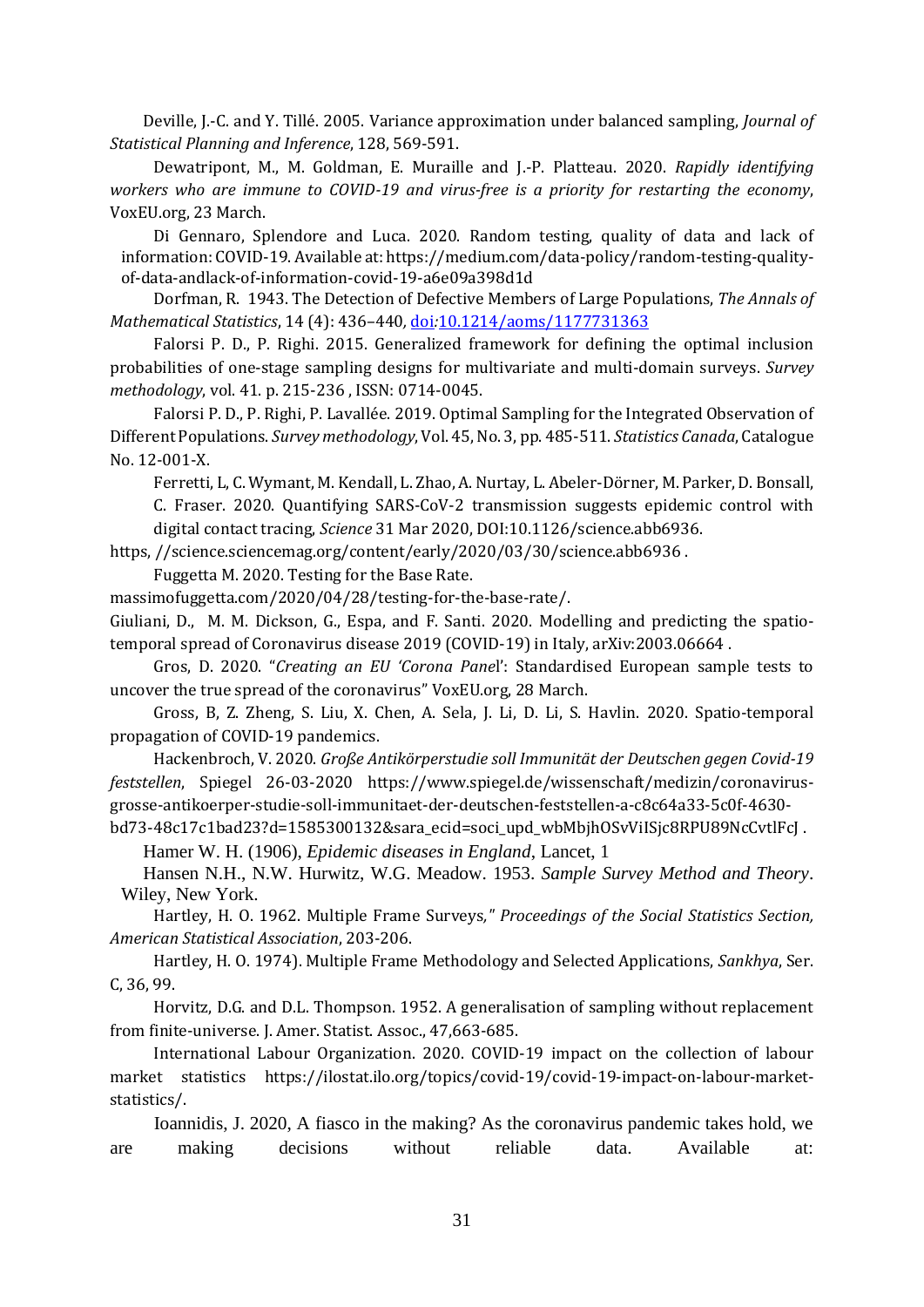https://www.statnews.com/2020/03/17/afiasco-in-the-making-as-the-coronavirus-pandemic-

takes-hold-we-are-making-decisions-withoutreliable-data/

Istituto nazionale di statistica (Istat). Primi risultati dell'indagine di sieroprevalenza sul SARS-CoV-2 [https://www.istat.it/it/files//2020/08/ReportPrimiRisultatiIndagineSiero.pdf](https://www.istat.it/it/files/2020/08/ReportPrimiRisultatiIndagineSiero.pdf)

Kermack, W.O. and McKendrick, A. G. (1927) A contributions to the mathematical theory of epidemics" Proceedings pf the Royal society London, series A, 115, 700-721.

Kiesl, H.. 2016. Indirect Sampling: A Review of Theory and Recent Applications. AStA Wirtschafts- und Sozialstatistisches Archiv. 10. 10.1007/s11943-016-0183-3.

Kish, L. (1965). *Survey Sampling*, Wiley. New York.

Lavallée, P., L. P. Rivest. 2012. Capture–Recapture Sampling and Indirect Sampling*. Journal of Official Statistics*, Vol. 28, No. 1, 2012, pp. 1–27.

Lavallée, P. (2007) *Indirect Sampling*, springer series in statistics.

Leung, G. and K. Leung. 2020. Crowdsourcing data to mitigate epidemics, the lancet digital health, Open Access Published: February 20,2020DOI: [https://doi.org/10.1016/S2589-](https://doi.org/10.1016/S2589-7500(20)30055-8) [7500\(20\)30055-8](https://doi.org/10.1016/S2589-7500(20)30055-8) .

Li, R., S. Pei, B. Chen, Y. Song, T. Zhang, W. Yang, J. Shaman. 2020. Substantial undocumented infection facilitates the rapid dissemination of novel coronavirus (SARS-CoV2), *Science* 16 Mar 2020, eabb3221, DOI: 10.1126/science.abb3221 .

Mizumoto, K., K. Kagaya, A., Zarebski and G. Chowell. 2020a. Estimating the asymptomatic proportion of coronavirus disease 2019 (COVID-19) cases on board the Diamond Princess cruise ship, Yokohama, Japan, 2020. *Euro surveillance : bulletin Europeen sur les maladies transmissibles = European communicable disease bulletin*, *25*(10), 2000180. [https://doi.org/10.2807/1560-](https://doi.org/10.2807/1560-7917.ES.2020.25.10.2000180) [7917.ES.2020.25.10.2000180](https://doi.org/10.2807/1560-7917.ES.2020.25.10.2000180) .

Mizumoto, K., K. Katsushi, A. Zarebski, and Gerardo. 2020b. Estimating the Asymptomatic Proportion of 2019 Novel Coronavirus onboard the Princess Cruises Ship, 2020, medRxiv, .https://doi.org/10.1101/2020.02.20.20025866doi.

Murthy M. N. and V. K. Sethi. 1965. Self-Weighting Design at Tabulation Stage *Sankhyā: The Indian Journal of Statistics, Series B,* 27, 1-2, 201-210.

Narain, R.D. 1951. On sampling without replacement with varying probabilities. J. Ind. Soc. Agril. Statist., 3,169-174.

Office for National Statistics (ONS). Coronavirus (COVID-19) Infection Survey pilot: England and Wales, 14 August 2020.

[https://www.ons.gov.uk/peoplepopulationandcommunity/healthandsocialcare/conditionsandd](https://www.ons.gov.uk/peoplepopulationandcommunity/healthandsocialcare/conditionsanddiseases/bulletins/coronaviruscovid19infectionsurveypilot/englandandwales14august2020) [iseases/bulletins/coronaviruscovid19infectionsurveypilot/englandandwales14august2020](https://www.ons.gov.uk/peoplepopulationandcommunity/healthandsocialcare/conditionsanddiseases/bulletins/coronaviruscovid19infectionsurveypilot/englandandwales14august2020)

Romania-insider.co. 2020. *Coronavirus in Romania*: Over 10,000 Bucharest residents will be tested for Covid-19 as part of a study. 03-04-2020. [https://www.romania](https://www.romania-insider.com/coronavirus-romania-bucharest-testing-streinu-cercel)[insider.com/coronavirus-romania-bucharest-testing-streinu-cercel](https://www.romania-insider.com/coronavirus-romania-bucharest-testing-streinu-cercel) .

Rossman, H., A. Keshet, S. Shilo, A. Gavrieli, T. Bauman, O. Cohen, R. Balicer, B. Geiger, Y. Dor, E. Segal. 2020. *A framework for identifying regional outbreak and spread of COVID-19 from oneminute population-wide surveys*. https://doi.org/10.1101/2020.03.19.20038844.

Saunders-Hastings, P., B. Q. Quinn Hayes, R. Smith, D. Krewski. 2017. *Control strategies to protect hospital resources during an influenza pandemic*.

<https://journals.plos.org/plosone/article?id=10.1371/journal.pone.0179315>

Scott J., 2000. Social Network Analysis. A Handbook, London, Sage Publications.

Singh, A.C. & F. Mecatti,. 2011. Generalized Multiplicity-Adjusted Horvitz-Thompson Estimation as a Unified Approach to Multiple Frame Surveys. *Journal of Official Statistics*, 27(4): 633–650.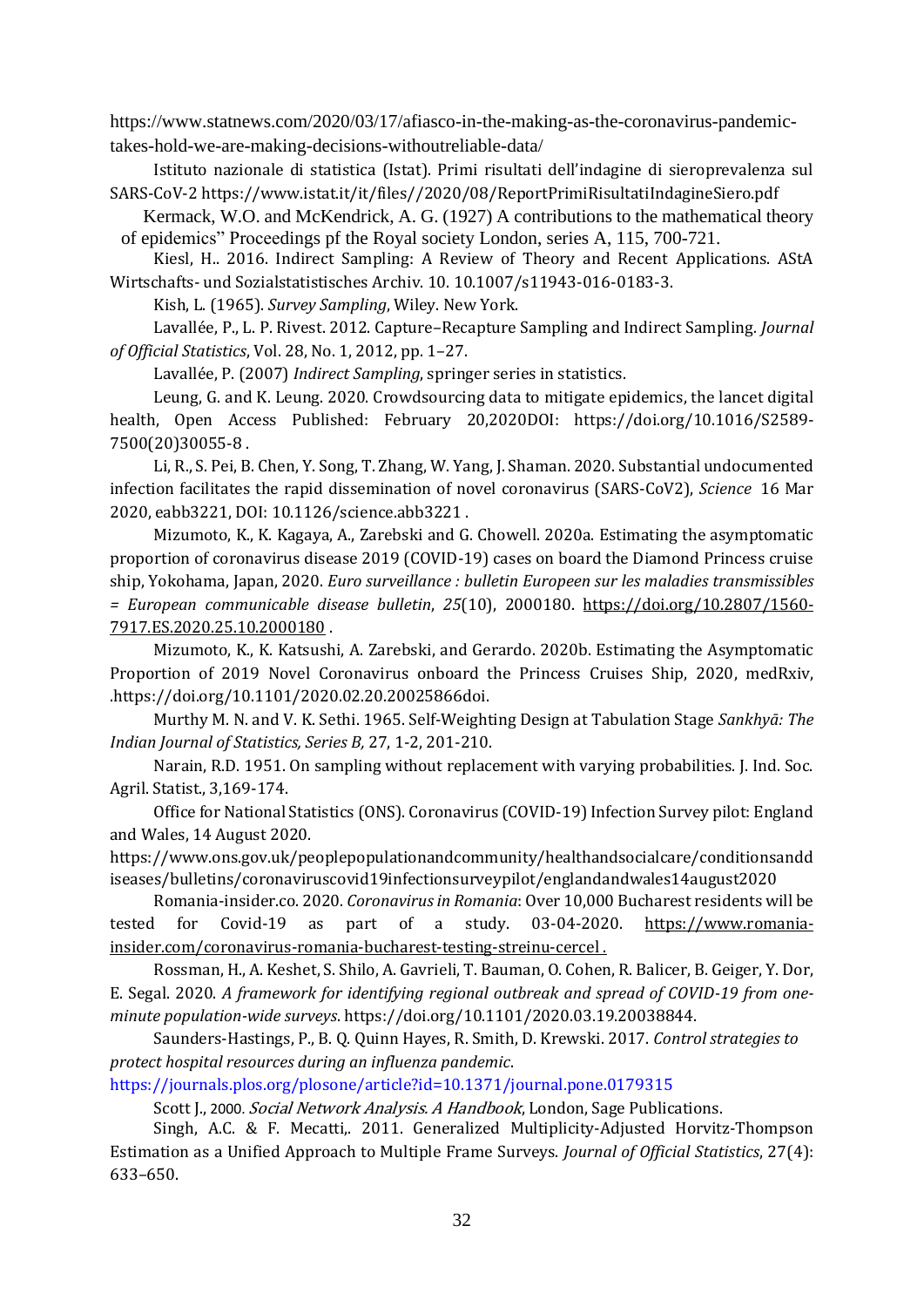Soper H. E. (1929), Interpretation of periodicity in disease prevalence, *Journal of the Royal Statistical Society, A*, 92, 34-73

Sudman, S., G. Monroe, M. G. Sirken, and C.D. Cowan. 1988. Sampling Rare and Elusive Populations, Thompson S.K., G.A.F. Seber. 1996. *Adaptive Sampling*. *Science*, New Series, 240, 4855 991-996. ISBN: 978-0-471-55871-2 July 1996

Sun., K., J. Chen and C. Viboud, C. 2020. Early epidemiological analysis of coronavirus disease 2019 outbreak using crowdsourced data: a population level observational study, thelancetdigitalhealth[, https://doi.org/10.1016/S2589-7500\(20\)30026-1](https://doi.org/10.1016/S2589-7500(20)30026-1) .

Tillé Y. and M. Wilhelm. 2017. Probability Sampling Designs: Principles for Choice of Design and Balancing. *Statistical Science*. Volume 32, Number 2 (2017), 176-189.

Thompson, S. K., G. A. F. Steven. 1996. Adaptive sampling, Wiley Blackwell, N-Y.

Vynnycky, E.; White, R. G., eds. (2010). *An Introduction to Infectious Disease* 

*Modelling*. Oxford: Oxford University Press.

Yang S., F.B. Keller, L. Zheng.2016. Social Network Analysis: Methods and Examples, Sage Publications, London.

Yelin, I. , Noga Aharony, Einat Shaer-Tamar, Amir Argoetti, Esther Messer, Dina Berenbaum, Einat Shafran, Kuzli, A., N. Gandali, T. Hashimshony, Y. Mandel-Gutfreund, M. Halberthal, Y. Geffen, M. Szwarcwort-Cohen, R. Kishony. 2020. Evaluation of COVID-19 RT-qPCR test in multi-sample pools, medRxiv, 27 march, 2020.doi[: https://doi.org/10.1101/2020.03.26.20039438.](https://doi.org/10.1101/2020.03.26.20039438)

#### APPENDIX

For the estimator (39), the following model can be assumed,

(A1)  $E_M(y_k) = \mu$ ,  $V_M(y_k) = \mu(1 - \mu)$  for  $k = 1, ..., N$ ,

where  $E_M$  and  $V_M$  denote the model expectation and variance. According to the above the Anticipated Variance of the estimate  $\hat{Y}_{HT,SRS}$  may be defined as (Falorsi and Righi, 1915, Appendix 4):

$$
(A2) \quad AV(\hat{Y}_{HT,SRS}) = \frac{N}{N-1} \sum_{k=1}^{N} \left(\frac{N-n}{n}\right) V_M(y_k) = \frac{N}{N-1} \sum_{k=1}^{N} \frac{N}{n} \left(\frac{N-n}{N}\right) \mu(1-\mu)
$$
\n
$$
(A3) \qquad \cong \sum_{k=1}^{N} \frac{N}{n} \mu(1-\mu) = \sum_{k=1}^{N} \frac{1}{f} \mu(1-\mu) = \frac{N}{f} \mu(1-\mu).
$$

The approximation (A3) holds for N large and f small.

For the estimators (41), we can introduce the following model

(A4)  $E_M(y_k) = \vartheta$ ,  $V_M(y_k) = \vartheta(1 - \vartheta)$  for  $k \in U_{yl}$ .

Furthermore, for the variables  $y_i (L_{C_i} \geq 1)$  and  $y_i (L_{vi} \geq 1)$  we can adopt the hypothesis that the probabilities

$$
(A5) \quad P(L_{Cj} \ge 1 | k \in U_v \cap l_{k,j} = 1) \cong \gamma_A
$$
\n
$$
P(L_{vj} \ge 1 | k \in U_c \cap y_{k,j} l_{k,j} = 1) \cong \gamma_B
$$

are roughly constant. Then we may derive the following models

$$
(A6) \quad E_M[y_j (L_{Cj} \ge 1)] = \vartheta \gamma_A, \ V_M[y_j (L_{Cj} \ge 1)] = \vartheta \gamma_A (1 - \vartheta \gamma_A) \text{ for } k \in U_v \cap l_{k,j} = 1,
$$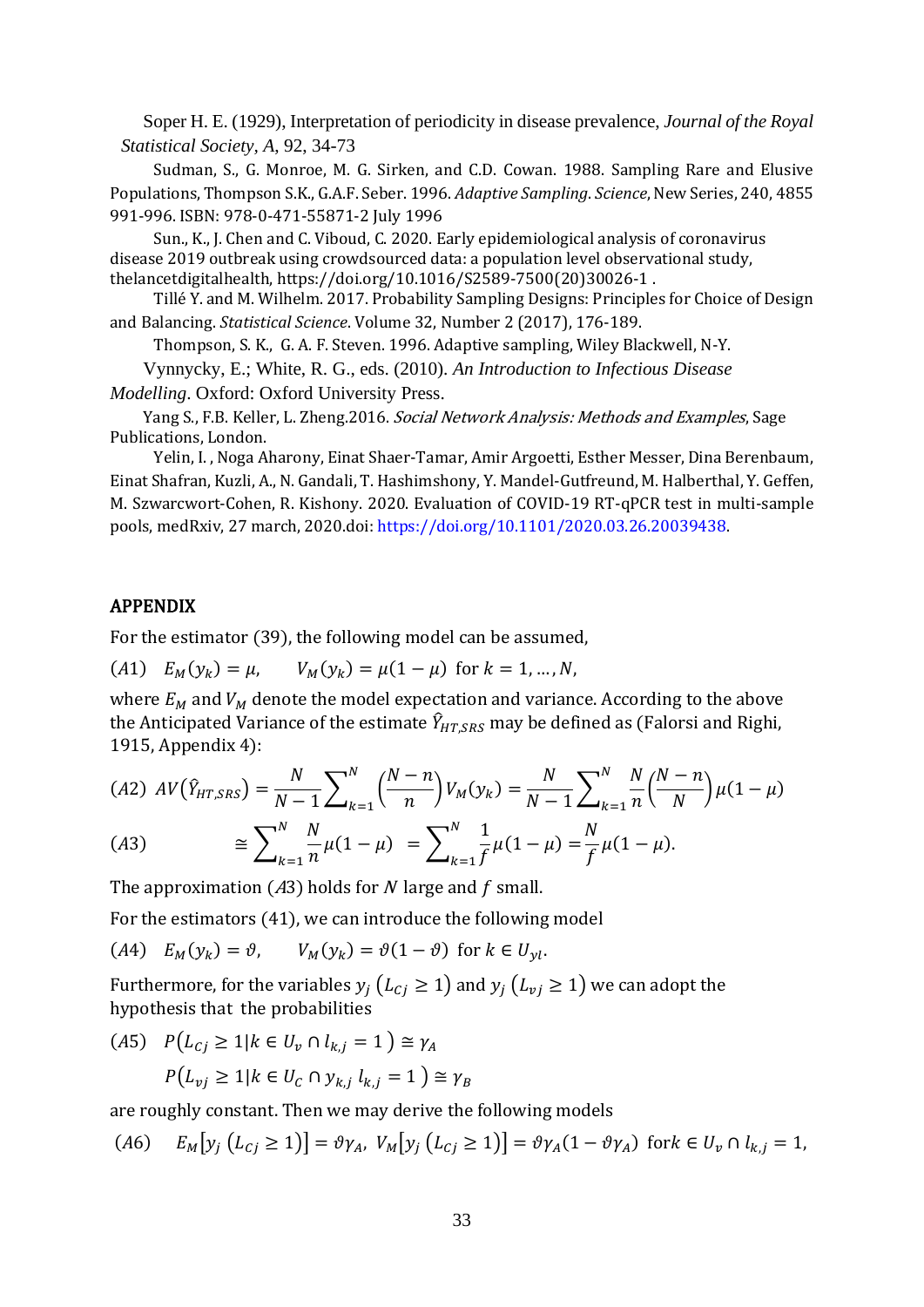$$
E_M[y_j (L_{vj} \ge 1)] = \vartheta \gamma_B, V_M[y_j (L_{vj} \ge 1)] = \vartheta \gamma_B (1 - \vartheta \gamma_B) \text{ for } k \in U_C \cap y_{k,j} l_{k,j}
$$
  
= 1.

Let us assume that number of contacts,  $L$ , are roughy constant in  $U$ . Then, the total number of contacts deriving from the two the frames ( $U_v$  and  $U_c$ ) are

$$
TL_v = \sum\nolimits_{k=1}^{P_v N} \sum\nolimits_{j=1}^N l_{k,j} = P_v NL \t, \t TL_c = \sum\nolimits_{k=1}^{(1-P_v)N} y_k \sum\nolimits_{j=1}^N l_{k,j} \cong \mu(1-P_v)NL.
$$

By considering the reasonable assumptions of an uniform distribution of the contacts among the units, we have:

$$
L_{vj} \cong \frac{P_v NL}{P_v N} = L \text{ and } L_{cj} \cong \frac{\mu (1 - P_v) NL}{(1 - P_v) NL} = L\mu.
$$

Adopting the model (A1) in the case we do not know if the unit  $k \in U_{yl}$  and the models (A4) for  $k, j \in U_{yl}$ , then the estimates  $\hat{Y}_{A, SRS}$  and  $\hat{Y}_{B, SRS}$  can be approximated by

$$
(A7) \quad \hat{Y}_{A,SRS} \cong \sum_{k=1}^{P_{v}n} \frac{1}{f} \sum_{j=1:j\in U_{k}}^{L} \frac{1}{L} y_{j}, \qquad \hat{Y}_{B,SRS} = \sum_{k=1}^{(1-P_{v})n} \frac{1}{f} y_{k} \sum_{j=1:j\in U_{k}}^{L} \frac{1}{L\mu} l_{k,j} y_{j},
$$
\n
$$
\hat{Y}_{AB,SRS}^{A} = \sum_{k=1}^{P_{v}n} \frac{1}{f} \sum_{j=1:j\in U_{k}}^{L} \frac{1}{L} y_{j} \gamma_{A},
$$
\n
$$
\hat{Y}_{AB,SRS}^{B} = \sum_{k=1}^{(1-P_{v})n} \frac{1}{f} y_{k} \sum_{j=1:j\in U_{k}}^{L} \frac{1}{L\mu} y_{j} \gamma_{B}.
$$

Then, for the estimates derived from  $S_A$ , we have:

$$
(A8) \quad AV(\hat{Y}_{A,SRS}) \cong \sum_{k=1}^{P_{v}N} \frac{1}{f} \sum_{j=1:j\in U_{k}}^{L} \frac{1}{(L\vartheta)^{2}} \, V_{M}\left(y_{j}\right) = \sum_{k=1}^{P_{v}N} \frac{1}{f} \sum_{j=1:j\in U_{k}}^{L} \frac{1}{L^{2}} \, \vartheta(1-\vartheta)
$$
\n
$$
= \sum_{k=1}^{P_{v}N} \frac{1}{f} \frac{L}{(L\vartheta)^{2}} \vartheta(1-\vartheta) = \frac{P_{v}N}{f} \frac{1}{L} \vartheta(1-\vartheta),
$$
\n
$$
AV(\hat{Y}_{AB,SRS}^{A}) = \sum_{k=1}^{P_{v}N} \frac{1}{f} \sum_{j=1:j\in U_{k}}^{L} \frac{1}{L^{2}} \, \gamma_{A}\vartheta(1-\gamma_{A}\vartheta) = \frac{P_{v}N}{f} \frac{1}{L} \gamma_{A}\vartheta(1-\gamma_{A}\vartheta)
$$
\n
$$
ACov(\hat{Y}_{A,SRS}, \hat{Y}_{AB,SRS}^{A}) = \sum_{k=1}^{P_{v}N} \frac{1}{f} \frac{L}{L^{2}} Cov_{M}\left[y_{j}\left(L_{Cj} \ge 1\right), y_{j}\right] = \frac{P_{v}N}{f} \frac{1}{L} \gamma_{A}\vartheta(1-\vartheta).
$$

Putting together the above results we have:

$$
(A9) \quad AV(\hat{Y}_{A,SRS} - \alpha \hat{Y}_{AB,SRS}^A) = AV(\hat{Y}_{A,SRS}) + \alpha^2 AV(\hat{Y}_{AB,SRS}^A) - 2\alpha A Cov(\hat{Y}_{A,SRS}, \alpha \hat{Y}_{AB,SRS}^A)
$$

$$
\approx \frac{P_v N}{f} \frac{1}{L} \vartheta (1 - \vartheta) + \alpha^2 \frac{P_v N}{f} \frac{1}{L} \gamma_A \vartheta (1 - \gamma_A \vartheta)
$$

$$
- 2\alpha \frac{P_v N}{f} \frac{1}{L} \gamma_A \vartheta (1 - \vartheta)
$$

$$
= \frac{P_v N}{f} \frac{1}{L} \vartheta [(1 - \vartheta)(1 - 2\alpha \gamma_A) + \alpha^2 \gamma_A (1 - \gamma_A \vartheta)].
$$

In order to evaluate the anticipated variances and covariances for the estimates derived from  $S_B$ , we have to preliminarly consider this results: